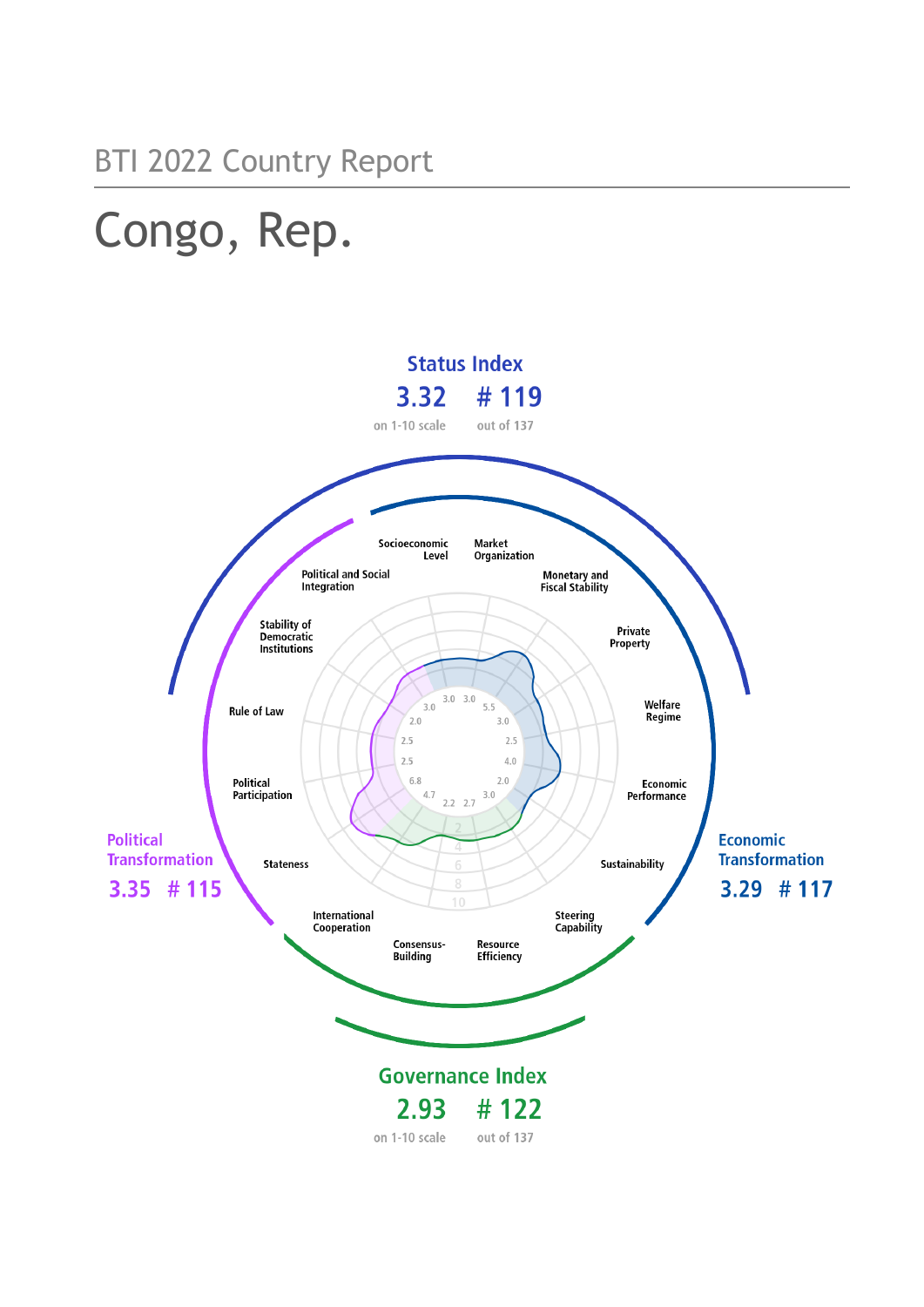This report is part of the **Bertelsmann Stiftung's Transformation Index (BTI) 2022**. It covers the period from February 1, 2019 to January 31, 2021. The BTI assesses the transformation toward democracy and a market economy as well as the quality of governance in 137 countries. More on the BTI at [https://www.bti-project.org.](https://www.bti-project.org/)

Please cite as follows: Bertelsmann Stiftung, BTI 2022 Country Report - Congo, Rep.. Gütersloh: Bertelsmann Stiftung, 2022.

This work is licensed under a **Creative Commons Attribution 4.0 International License**.

### **Contact**

Bertelsmann Stiftung Carl-Bertelsmann-Strasse 256 33111 Gütersloh Germany

**Sabine Donner** Phone +49 5241 81 81501 sabine.donner@bertelsmann-stiftung.de

**Hauke Hartmann** Phone +49 5241 81 81389 hauke.hartmann@bertelsmann-stiftung.de

**Claudia Härterich** Phone +49 5241 81 81263 claudia.haerterich@bertelsmann-stiftung.de

### **Sabine Steinkamp** Phone +49 5241 81 81507 sabine.steinkamp@bertelsmann-stiftung.de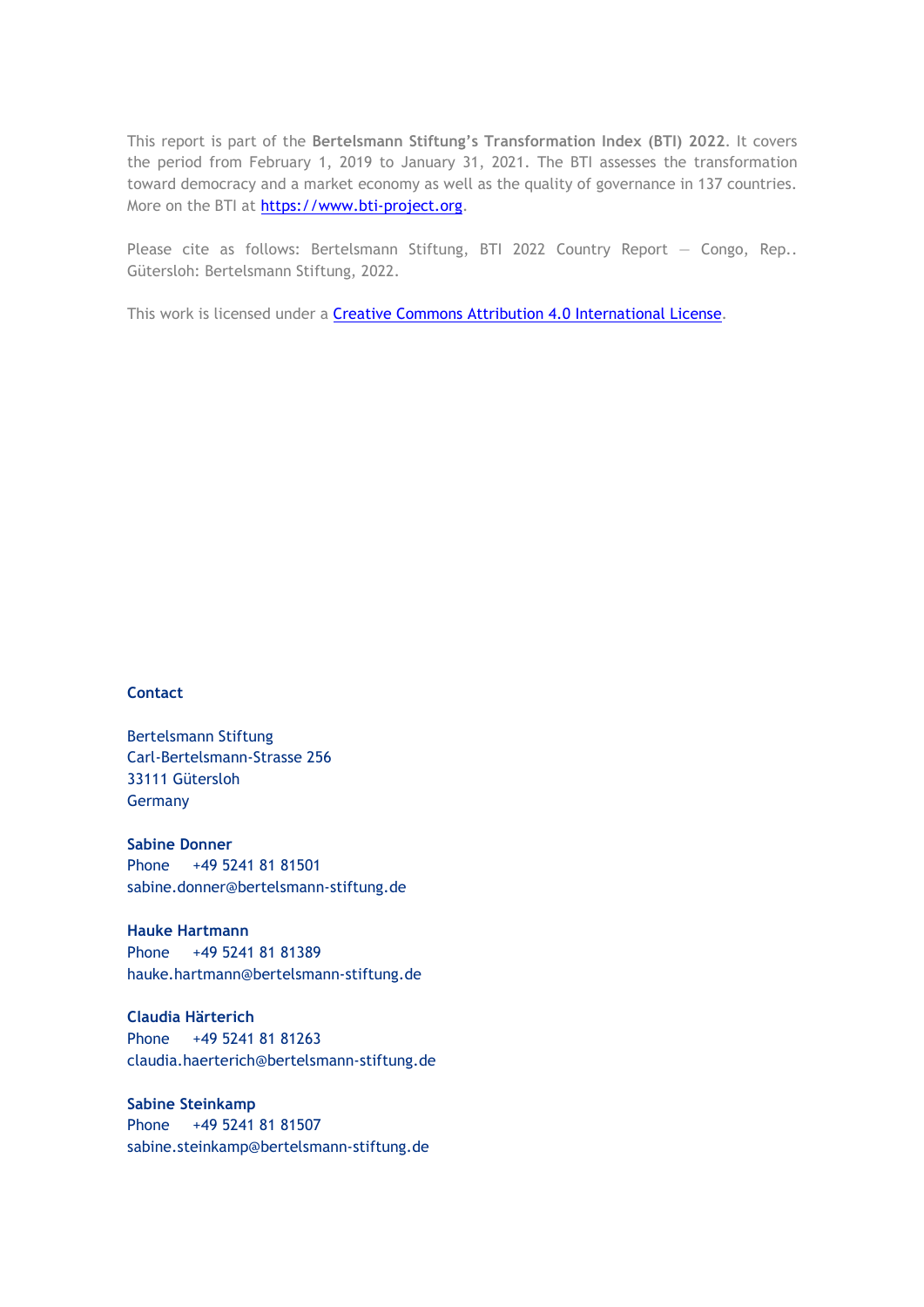### **Key Indicators**

| Population               | M      | 5.5  | HDI                            | 0.574 | GDP p.c., PPP $\hat{S}$   | 3639 |
|--------------------------|--------|------|--------------------------------|-------|---------------------------|------|
| Pop. growth <sup>1</sup> | % p.a. | 2.5  | HDI rank of 189                | 149   | Gini Index                | 48.9 |
| Life expectancy          | vears  | 64.6 | UN Education Index             | 0.543 | Poverty <sup>3</sup><br>% | 64.1 |
| Urban population %       |        | 67.8 | Gender inequality <sup>2</sup> | 0.570 | Aid per capita $\sqrt{5}$ | 34.8 |
|                          |        |      |                                |       |                           |      |

Sources (as of December 2021): The World Bank, World Development Indicators 2021 | UNDP, Human Development Report 2020. Footnotes: (1) Average annual growth rate. (2) Gender Inequality Index (GII). (3) Percentage of population living on less than \$3.20 a day at 2011 international prices.

### Executive Summary

The current review period in the Republic of the Congo (Congo-Brazzaville) has been marked by the continued political dominance of Denis Sassou Nguesso, rampant high-level corruption, continued dependence on oil, lack of economic diversification and general lack of socioeconomic development. Declining oil production and prices during the review period, and a long-standing record of economic mismanagement have limited economic growth, while recession in non-oil sectors persists. The majority of the population remains engaged in subsistence and informal sectors, which limits social mobility, and reinforces the inequality and mass poverty that continues to characterize the country.

Perhaps most damagingly, state-supported high-level corruption remains rife in the Republic of the Congo, with the most recent examples being the reported siphoning off of state funds by the president's son and daughter.

These behaviors have been emboldened by constitutional changes in 2015, presidential elections in 2016 and legislative elections in 2017, all of which served to reinforce the regime's mandate. Sassou Nguesso will run for re-election in March 2021 in what is expected to be a further fraudulent validation of his mandate. The government remains hostile toward activists and opposition figures, with the 2018 sentencing of General Jean-Marie Michel Mokoko and the 2019 sentencing of André Okombi Salissa, two of Sassou Nguesso's competitors in the 2016 election, to 20 years imprisonment each standing out as key instances thereof. Though disarmament in the aftermath of the 2016–2018 Pool conflict has cooled tensions, such instances of government reprisals indicate the continued emphasis of the government under Sassou Nguesso on minimizing opposition to the regime. An increasingly vocal civil society and at times critical journalists have had minimal impact on government policies and are likewise subject to reprisals, including violence, imprisonment and torture.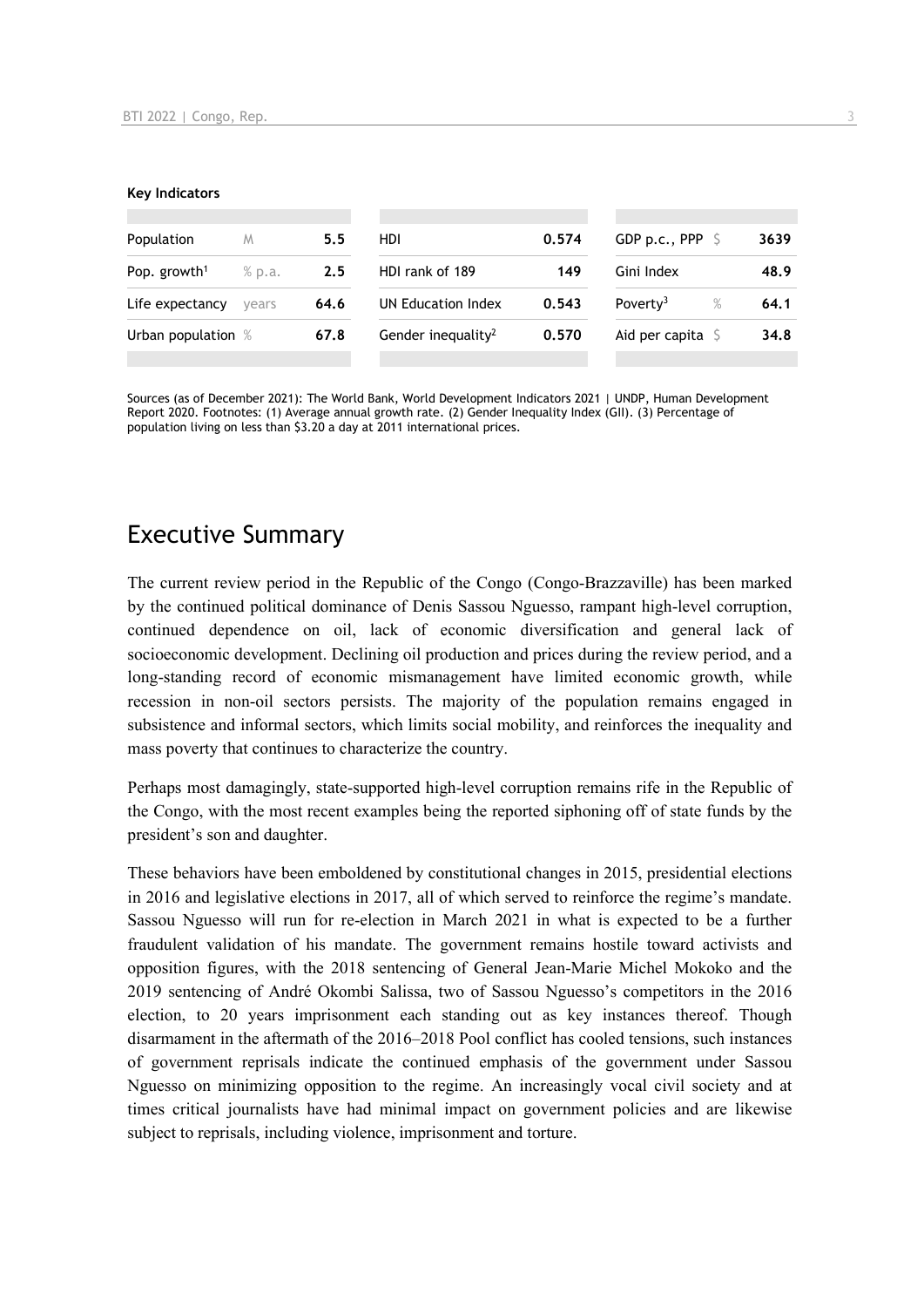The Republic of the Congo continues to fail to meet the basic needs of its population, let alone establish effective multiparty democracy or a market economy. Increased indebtedness to China and dependence on relief from the IMF is likely to place significant strain on the government in the short term. IMF and World Bank policy reform recommendations are rarely implemented or maintained. Displacement by conflict, climate emergencies and domestic degradation pose further risks for the Republic of the Congo's population, while diversification and transparency in key sectors continues to lag. Infrastructural improvements are typically centered on urban areas and fail to elevate rural or impoverished populations. Delivery in key areas, including health care and education, has not improved markedly, and continues to hinder the domestic economy, bureaucratic structures and government accountability.

The Republic of the Congo has not been the hardest hit country in terms of the spread of COVID-19, but the economic impacts of the pandemic are likely to significantly influence the country's short-term priorities and prospects. Though necessary mitigation efforts have been put in place and there has been an effort to reopen the economy, the government's response has been limited in its foresight, and has largely been dependent on relief provided by the IMF and other external donors. A failure to reformulate government priorities, limit repressive responses to protests and violations, or provide a clear long-term strategy for addressing structural inadequacies has limited the Republic of the Congo's ability to respond to the COVID-19 crisis appropriately.

### History and Characteristics of Transformation

The political and economic transformation of the Republic of Congo began in the early 1990s. Domestic and external pressures combined to force the self-proclaimed Marxist-Leninist government of Denis Sassou Nguesso, in power since 1979, to take steps to introduce major political and economic change. His regime officially renounced its Marxist-Leninist ideology and, amidst widespread unrest, introduced a multiparty democratic system in 1991, abolishing the single-party rule of the Parti Congolais du Travail (PCT). High oil revenues and autocratic rule had, by this point, brought a modicum of stability to the country, which had faced decades of instability, military coups and political assassinations since gaining independence from France in 1960. Ethnoregional rivalries and disparities, alongside competition for control over the country's oil, its main export, all contributed to periods of instability and crisis.

Under these circumstances, the transformation of the Republic of the Congo became extremely conflict-ridden and would result in significant damage and hardship for the population. Sassou Nguesso and the PCT lost power in the 1992–1993 elections, defeated by a coalition headed by Pascal Lissouba and his Union Panafricaine pour la Démocratie Sociale (UPADS). Despite the shift toward democracy, the Republic of the Congo remained unstable and economically dependent. This opened the door for Sassou Nguesso to regain power in the civil war that accompanied the 1997 elections, and in which the two sides received support from Angola and France, respectively. Thereafter, ethnoregional militias waged war against the authoritarian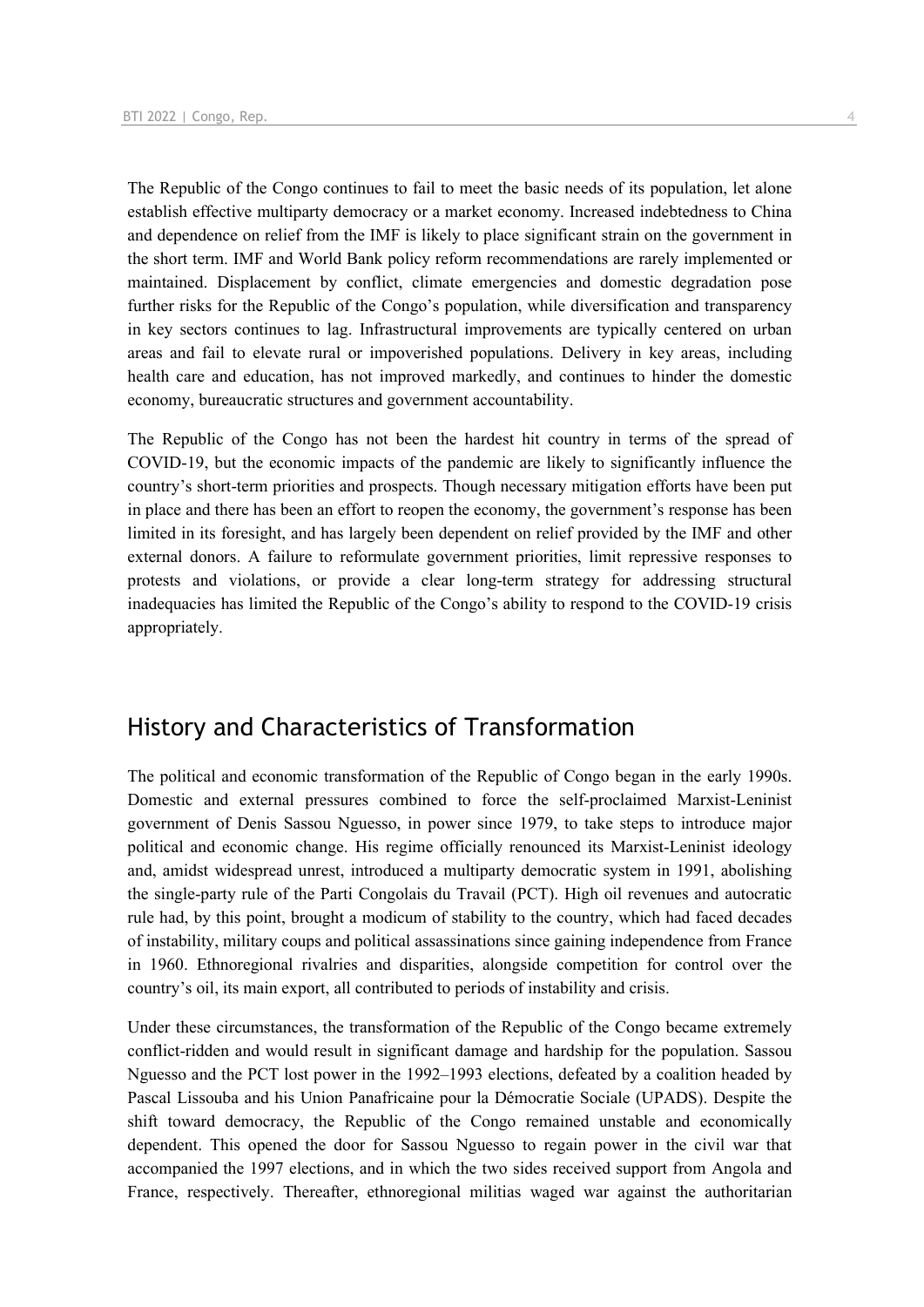regime, with Pool (the region around Brazzaville) becoming the most prominent theater of violence. In the end, the militias were forced by the regime's military might to accept peace. Based on a new multiparty constitution, the president and his PCT-led coalition "organized" their victory in the 2002 elections. In 2003 and 2007, the regime was able to impose peace agreements on the Pool militia, headed by a Pentecostal military commander known as Pasteur Ntoumi.

Sassou Nguesso has claimed victory in each election since 2007, most recently in 2016, amidst widespread and credible reports of fraud and high-level corruption. Employing a carrot-and-stick approach involving access to oil revenues and military force, the regime has managed to integrate "moderate" opposition figures and erstwhile political enemies into its system. The death of several prominent leaders, including MCDDI leader Bernard Kolélas in 2009, strengthened the regime, and aided in integrating the MCDDI and other historical opponents. At the end of 2013, a brief but bloody gun battle occurred in Brazzaville when government forces attempted to arrest Sassou Nguesso's former close ally, Colonel Marcel Ntsourou, who had denounced the Sassou Nguesso regime for widespread corruption. Ntsourou was key to Sassou Nguesso's 1997 return to power and was subsequently held responsible – despite a complete lack of evidence – for a March 2012 arms depot explosion that resulted in at least 300 casualties. When the president's second, and constitutionally last, term approached its end, it became clear that he would pursue a constitutional revision. Several allies defected to the opposition in protest.

The president in 2015 forced through drastic measures to remain in power, which were approved by a referendum that was marked by widespread fraud. Among the changes to be made were the removal of presidential term limits, age limits and a measure to ensure the president cannot be tried domestically for crimes committed while in office. Though the 2015 referendum, and subsequent elections in 2016 and 2017 were marked by mass protests and government repression, Sassou Nguesso claimed 60% of the vote in the March 2016 presidential elections. Sassou Nguesso faced competition from five other candidates, most prominently under the umbrellas of FROCAD and IDC. General Jean-Marie Michel Mokoko and André Okombi Salissa have since been arrested and were sentenced to 20 years imprisonment each in 2018 and 2019. Despite widespread popular opposition to the regime's manufactured victories, with the PCT gaining a significant majority in the 2017 legislative elections as well, government repression has ensured there has been little real change to Sassou Nguesso's hold on power.

In April 2016, just before Sassou Nguesso's inauguration, frustrated citizens set a government building on fire in an opposition neighborhood in Brazzaville. In response, the government launched a military campaign ostensibly against the disbanded Ninja militia headed by Pasteur Ntoumi. This campaign targeted ethnic Lari and was designed to deter future political opposition. A state of emergency was declared, and internet and SMS communications were cut as the government launched airstrikes and undertook a sustained military operation in Pool. NGOs were largely refused access, so the number of casualties (in the thousands) cannot be precisely calculated, though 138,000 people were displaced, and immeasurable damage was caused to homes and villages. This created a dire humanitarian crisis from which the region has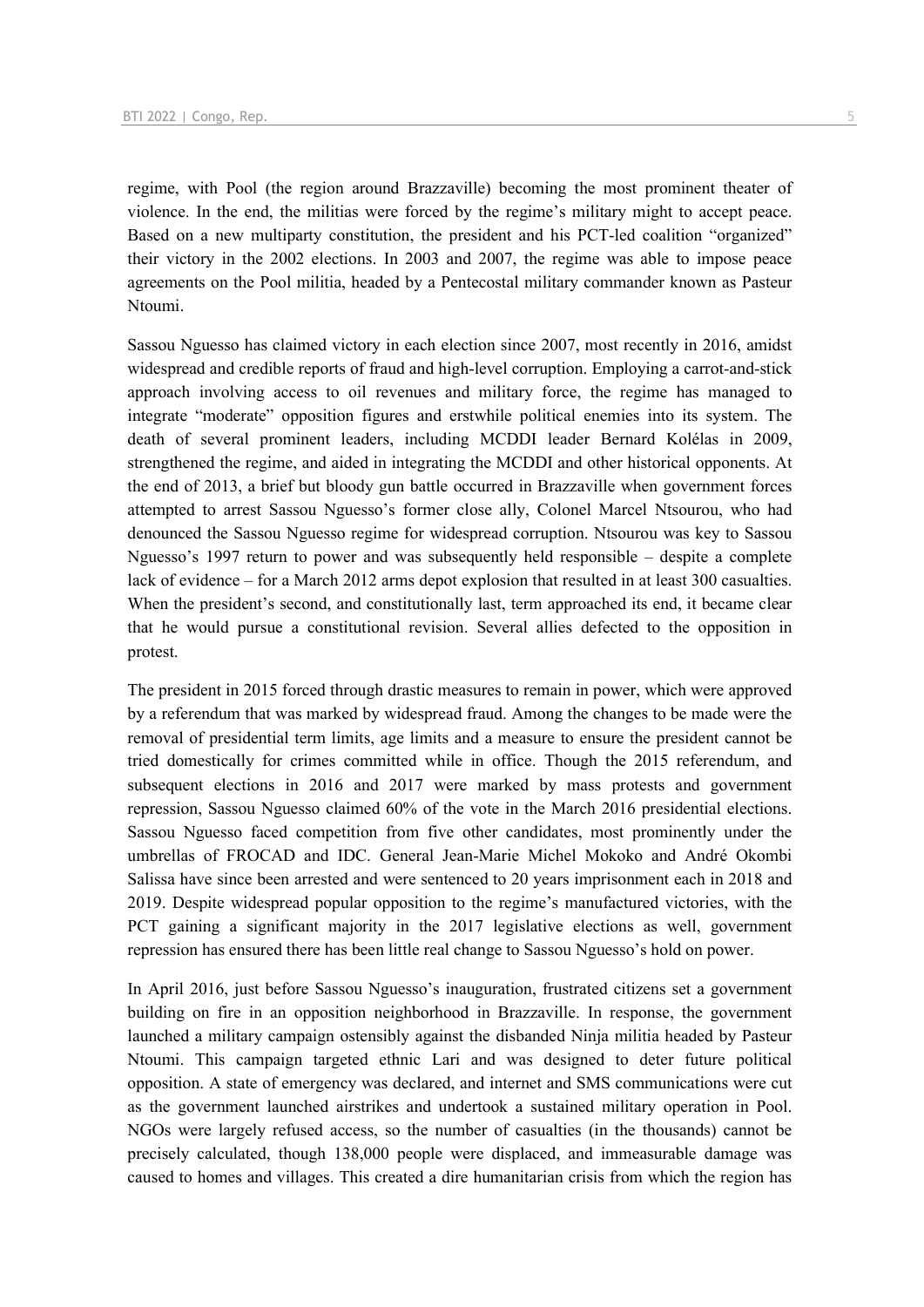yet to fully recover. A cease-fire was agreed upon in December 2017, with disarmament following in August 2018. Opposition figures, activists and critical journalists continue to face reprisals in the form of arrest, torture and censorship.

With the political system still in the grip of the Sassou Nguesso regime, the transformation of the country's oil-dependent economy from a highly state-interventionist system to a more marketoriented system has been thwarted by the leverage of the strong vested interests of state elites, as well as the conflicts delineated above. Feeling the need to look for economic stabilization after the defeat of the Pool militia (2003), the government reluctantly subordinated its policies to IMF conditions with two mid-term loan arrangements in 2004 and 2008. Massive debt relief, mediated by the IMF and World Bank in 2010, provided some financial reprieve for the country, though debt has again increased in recent years. Transformation toward a socially and ecologically balanced market economy has been sluggish, while poverty and unemployment have challenged the political and economic stability of the country.

When the 2008 loan agreement with the IMF expired in 2011, the government – emboldened by high oil revenues between 2010 and 2014, and Chinese loans – elected not to secure further formal IMF support. Beginning in mid-2014, however, the economy came under severe stress, as global oil demand and prices suffered a downturn, leading to a heavy slump in exports and state revenue. With the need for economic and export diversification more evident than ever, the Republic of the Congo elected, along with other Central African Economic and Monetary Community (CEMAC) countries, to approach the IMF for support. Though 2017–2018 saw a recovery in revenues, declining production and revenues through much of 2019 and 2020 forced the Republic of the Congo to seek further relief from the IMF as well as a restructuring of the country's significant debt to China. Despite struggles in oil and non-oil sectors alike, the Republic of the Congo has yet to genuinely pursue diversification, which has limited the country's economic transformation. Furthermore, the corruption endemic to the country's resource sectors continues to delegitimize the Sassou Nguesso regime, with decades of ethnoregional cleavages and minimal reinvestment continuing to threaten the country's political transformation.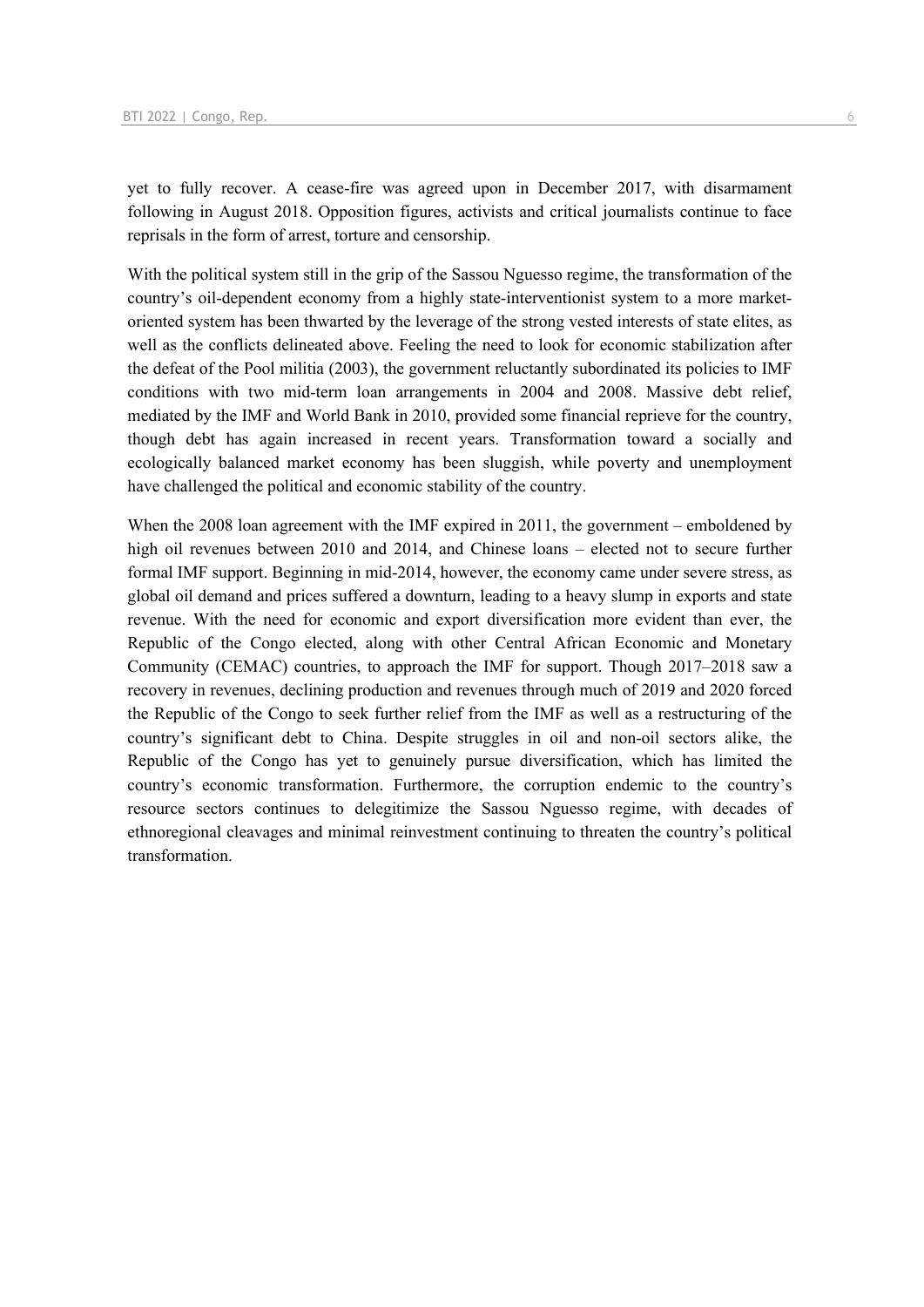The BTI combines text analysis and numerical assessments. The score for each question is provided below its respective title. The scale ranges from 1 (worst) to 10 (best).

### Transformation Status

### I. Political Transformation

### **1 | Stateness**

As in previous reports, the government's monopoly on the use of force is largely intact throughout the territory, as guaranteed most recently by the 2015 constitution. Though distinct enclaves remain, particularly centered on the Pool region, and border regions with the Central African Republic and theDemocratic Republic of the Congo, tensions have eased during the current review period.

The crackdown on the Pool region in the aftermath of the 2016 elections came to an official end in 2018 and humanitarian aid, though slow in reaching the population, has demonstrated an increased awareness of the toll of this conflict. Amnesty International and other groups have continued to point to the arbitrary arrest, torture and imprisonment of opposition figures. General Jean-Marie Michel Mokoko and André Okombi Salissa, both former presidential candidates, were sentenced to 20 years of hard labor. Meanwhile, opposition activist Augustin Kala died in May 2019, as a result of injuries suffered while in detention. Such instances continue to challenge the legitimacy of the regime's actions and foster widespread opposition.

In addition to the persistent ethnoregional clashes, represented most recently by the Pool conflict, there remains a distinct risk that instability in neighboring countries will spill over into the Republic of the Congo. Specifically, at the beginning of 2021, there is the distinct risk that renewed clashes in the Central African Republic will spill over. These clashes follow accusations that former president François Bozizé orchestrated a coup against the democratically elected Faustin-Archange Touadéra, who won re-election in the December 2020 elections from which Bozizé was barred from competing. Similarly, in the Democratic Republic of the Congo, clashes in areas bordering the Republic of the Congo, such as the Yumbi territory in Mai-Ndombe province, have posed a minor risk of spillover. Importantly, the possibility that refugees from the Central African Republic and the Democratic Republic of the Congo will seek shelter in the Republic of the Congo remains likely in such circumstances, which will put further strain on local communities, though anti-refugee sentiment is not commonly reported.

### Question Score

Monopoly on the use of force 7 $-06$  $^{'}22$ <sub>10</sub>  $\sum$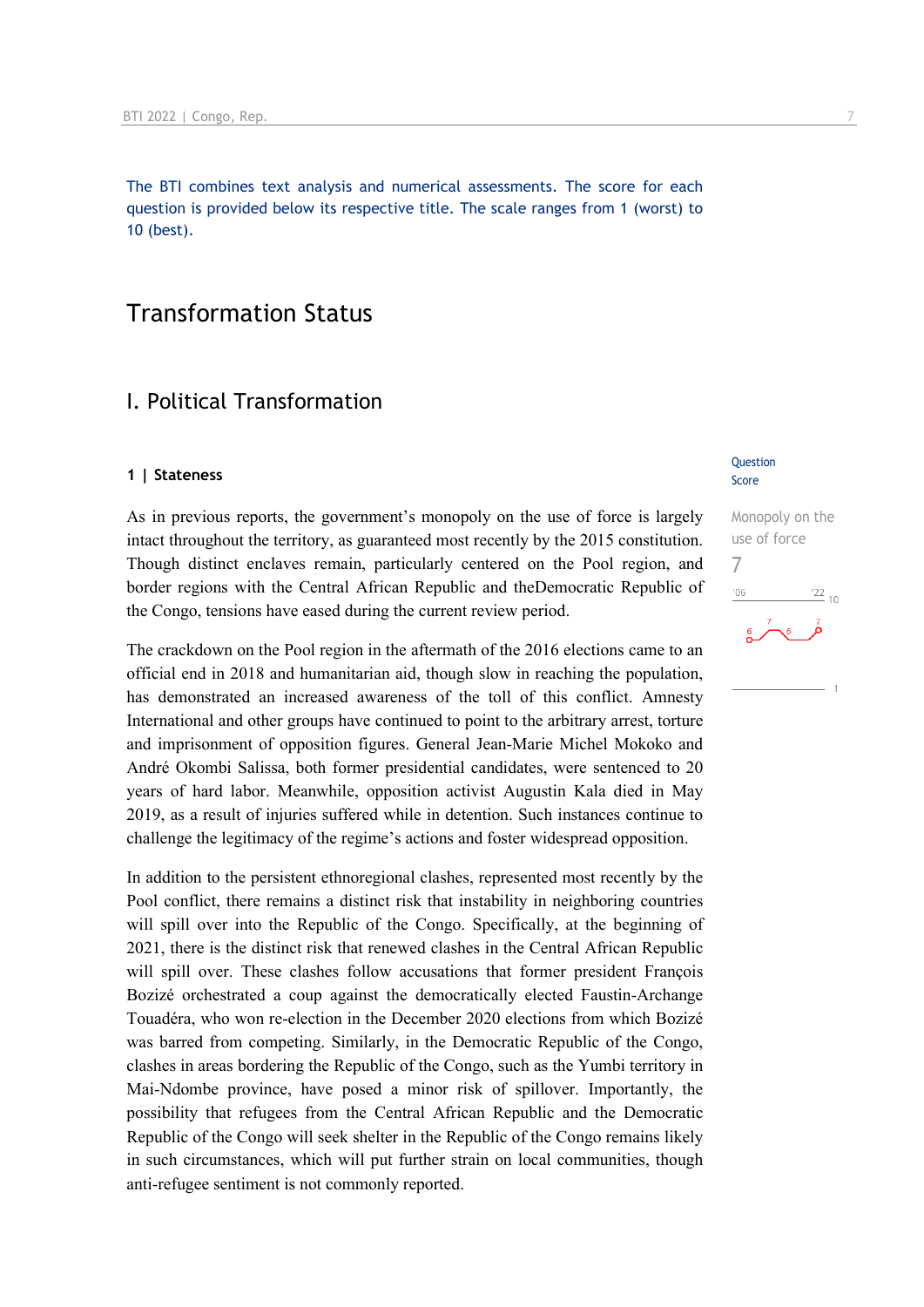The two main cities of Brazzaville and Pointe Noire remain notorious for petty and violent crime, with specific neighborhoods (e.g., Bacongo and Moungali) often identified as areas of especially high crime.

Despite these limited threats to the state's monopoly on the use of force in its territory, the Sassou Nguesso regime continues to demonstrate a capability and zeal for silencing opposition and quelling resistance before it is able to pose a genuine threat.

The Republic of the Congo's constitution guarantees full citizenship rights to everyone born in the Republic of the Congo, in principle. There remain distinct systemic constraints and inequities, which hinder the full exercise of rights by certain segments of the population. Most immediately, members of Denis Sassou Nguesso's northern Mbochi ethnic group control most positions of power. Meanwhile, Kongo, Lari, Teke and Sangha are marginally represented, and indigenous (Pygmy) populations arenot represented at all.

Steps have been taken in this latter regard, however. Most recently, the July 2019 adoption of draft decrees related to Law No. 5-2011 provides special measures for civil registration, access to basic services and education. The law also provided for improved consultation mechanisms with indigenous (Pygmy) populations. It remains to be seen to what degree these steps will be implemented, particularly considering noted abuses of indigenous (Pygmy) populations surrounding the WWF-sponsored Messok-Dja protected forest area.

Women are drastically underrepresented, with only 11% of seats in the National Assembly held by women.

Beyond these systemic constraints, Sassou Nguesso loyalists from his home region of Cuvette continue to dominate the police, the gendarmerie and military forces. As has been noted in previous reports, this is consistent with the concentration and centralization of authority under Sassou Nguesso, and clear efforts to minimize the threats posed by opposition groups. These efforts have, naturally, served to diminish the legitimacy of the regime and further marginalize certain groups, particularly in the south of the country and among its traditional semi-nomadic forest peoples.

The Republic of the Congo is highly Christianized, with a large Catholic population. However, the state remains constitutionally and functionally secular. Most elites are Protestant or Catholic, but there remains a distinct separation and the interference of religious dogma in political functions is prohibited.

Precise recent demographic data is largely unavailable, but around 90% of the population are Christian, with about two-thirds of these Catholic, and the other third mostly Protestant, Evangelical or Pentecostal. Around 2% to 3% of the population are Muslim, while the remainder of the population are animist. Combining traditional religions with Christian or Muslim dogma is not uncommon, particularly in rural areas.

State identity 6  $\frac{22}{10}$  $'06$ 

No interference of religious dogmas 10

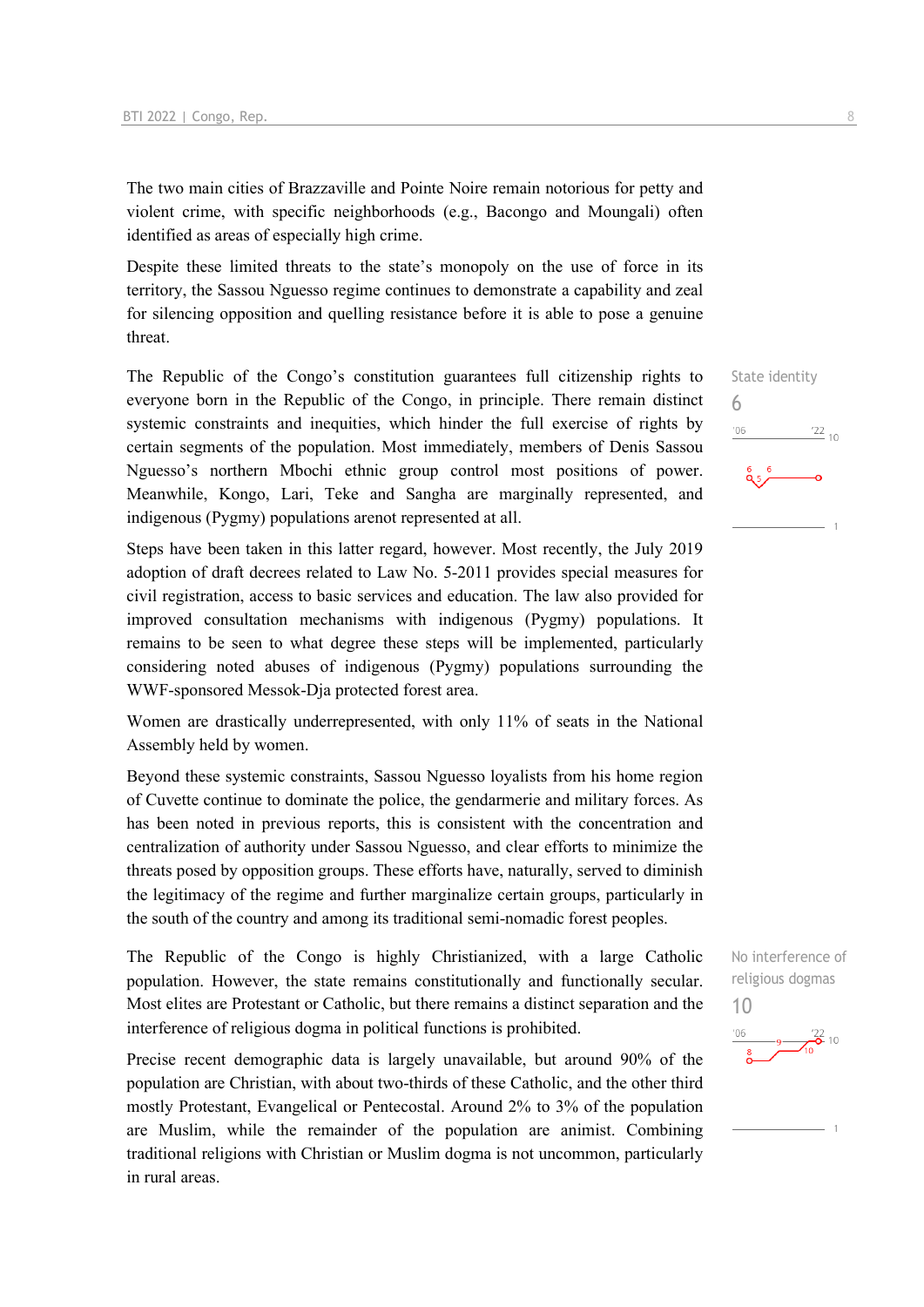Despite its relative homogeneity in this regard, the Republic of the Congo is recognized as one of the states in Africa in which discrimination or conflict based on religion is nearly nonexistent. Regional differences remain the most potent sources of favoritism and conflict.

As in previous periods, the state remains hampered by high-level corruption, ethnoregional disparities and low administrative capabilities outside of the major cities, despite continued efforts toward a centralized public sector.

Sassou Nguesso continues to work to integrate a disproportionate amount of ethnoregional loyalists from the Cuvette region into public administration. Resources and services have thus largely been targeted toward this region in the north, in addition to the major cities of Brazzaville and Pointe Noire. Underinvestment in public goods in other regions persists, with these areas often among the first to suffer during times of economic crisis, such as during the current crisis.

Though displaced persons have returned and the Pool region has started to recover, humanitarian aid remains limited and public services are recovering slowly. Furthermore, severe flooding has ravaged the north of the country since late 2019, with the Congo and Ubangi rivers flooding most recently in July 2020, which has affected around 200,000 people. Government responses, though rhetorically strong, have failed to sufficiently meet the basic sanitation, housing, health or education needs of those impacted.

Only about 15% of the population have access to improved sanitation facilities, while only about 45% of the population use safely managed drinking water, which drops as low as 19% in rural areas. Amidst COVID-19, Congo has been identified by UNICEF as experiencing disruptions in the delivery of key services, including family planning, HIV treatment, immunization, management of waste, prenatal care, TB treatments, other health services, civil registration, food distribution and violence prevention/response.

### **2 | Political Participation**

Denis Sassou Nguesso has been president of the Republic of the Congo since 1979, with the exception of a five-year period between 1992 and 1997. He has been reelected three times since regaining power, in 2002, 2009 and 2016, and has consistently been accused of defrauding elections as well as employing force and ethnoregional favoritism to stifle opposition. Sassou Nguesso will run for reelection again in March 2021 following the 2015 constitutional amendments which removed presidential term limits and age restrictions. Though free and fair elections with universal suffrage are guaranteed by the constitution, the reality is that the current regime is an autocracy, with ministerial, judicial, legislative and cabinet

Basic administration  $\Delta$  $\frac{22}{10}$  $'06$ 

Free and fair elections  $\overline{\phantom{0}}$  $'06$  $\frac{22}{10}$ 

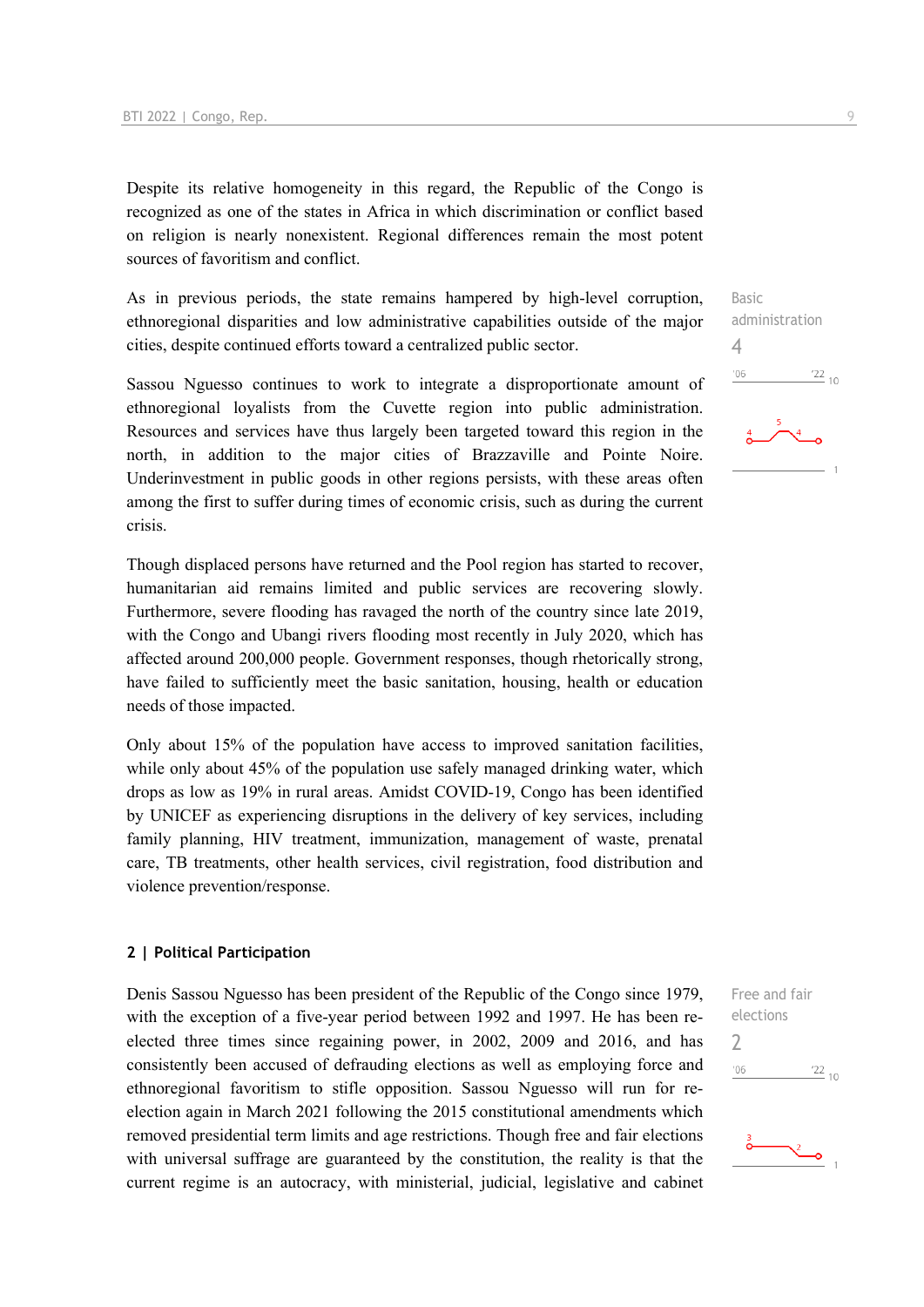positions all in the hands of Sassou Nguesso loyalists. Elections are thoroughly fraudulent and accompanied by violent clashes between protesters and government forces. In the most recent (2017) legislative elections, Sassou Nguesso's PCT and its allies gained 108 out of 151 seats in the National Assembly. However, low turnout, credible allegations of widespread fraud and the suspension of election services in nine Pool districts all contributed to the illegitimacy of the 2017 results.

The unlawful arrest, detention and sentencing of opposition figures remain frequent, with the March 2019 sentencing of André Okombi Salissa standing out as a key instance during the review period. The significant constraints placed on political parties limit the number and viability of these groups when positioned in opposition to the regime. Opposition parties often claim turnout is far below official figures, while international observers are frequently denied access. Opposition leaders are often arbitrarily arrested and frequently tortured if they pose a genuine threat to the Sassou Nguesso regime. In short, elections in the Republic of the Congo remain far from free and fair.

Sassou Nguesso gained power via force and has maintained his reign through apparently fraudulent elections, granting his regime no democratic legitimacy. There is no mechanism to remove the president from office, presidents cannot be tried for acts committed while in office. Furthermore, given the large number of loyalists in the government office, there is little prospect of genuine accountability or constraints to Sassou Nguesso's authority emerging. Catholic clergy members occasionally offer vocal criticism, particularly in the area of corruption, but this does not result in genuine reform. Landowners are largely subordinate or loyal to Denis Sassou Nguesso.

Despite the lack of legitimacy or veto powers, Sassou Nguesso has proven relatively capable of maintaining domestic security. According to a report by the U.S. Department of State, civilian authorities generally maintained effective control over the security forces.

Important external partners, including the IMF, France and China, wield significant influence over economic operations in the Republic of the Congo, but agreements rarely manifest in government reform. Much of the Republic of the Congo's debt is held by China, who agreed to restructure a portion in April 2019, while the IMF is a frequent source of loans and bailouts, such as in July 2019. Though these could theoretically be leveraged as veto powers, the government has altered its approach little, particularly in times of high revenue.

The Republic of the Congo's continued dependence on its natural resource wealth has limited the degree to which the government has genuinely combated corruption. As a result, opaque, in-kind agreements remain the norm and benefits rarely reach the majority of the populace. Such economic practices are symptomatic of the larger illegitimacy and unrepresentativeness of the Republic of the Congo's institutions, with voters' desires rarely evident in policy outcomes.

Effective power to govern 2 $^{\prime}06$  $\frac{22}{10}$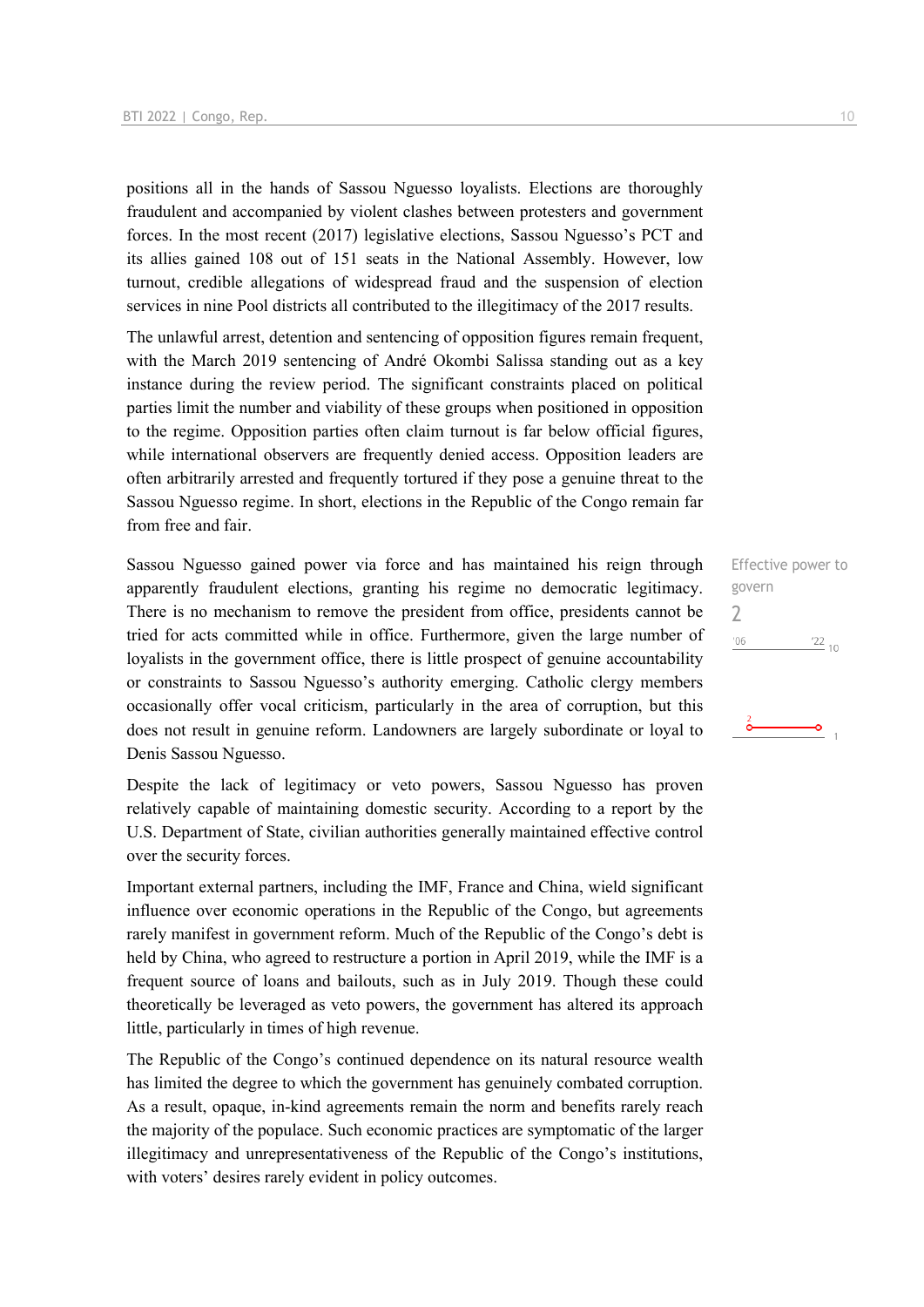Freedoms of assembly and speech are codified under the 2015 constitution and provide all citizens freedoms of expression and association. In practice, however, the government continues to ignore these rights in instances where the authority or legitimacy of the regime is challenged. The arbitrary arrest, torture and sentencing of opposition figures, and violent responses to protests and strikes remain areas for concern.

Major political parties are organized along ethnoregional lines, leaving little room for ideological or policy-driven parties. There is no independent oversight committee, so political parties must register with the government, which often arbitrarily rejects candidates' or parties' applications for registration. The government targeting of citizen workers or protesters remains common, and violent clashes have accompanied most elections, including the most recent ones in 2016 and 2017.

Companies or organizations related or friendly to the Sassou Nguesso regime are often recipients of favorable treatment in trade and labor disputes, with the interests of trade unions and other labor organizations remaining overshadowed by the patrimonial networks surrounding Congo's resources and limited industries. Striking workers and labor protesters frequently face government violence or arrest, as do movement leaders and journalists who challenge the regime.

Further restrictions to freedom of movement have been introduced during the COVID-19 pandemic. Government restrictions include the closure of borders and airports until August 2020, the compulsory wearing of face masks, a strictly enforced curfew, and limitations on group gatherings. Many of these restrictions remain in effect as of January 2021. There have been no reports of the disproportionate enforcement of these new restrictions, but security forces (including the police and gendarmerie) are frequently accused of using excessive force. There are widespread suspicions that the government will ban public gatherings during the March 2021 elections to prevent protests.

The freedom of expression is codified in the constitution for all citizens, political and civil society organizations, and the mass media, including online media. However, in practice, the government rarely respects these rights when it comes to criticism of the regime or government policy. For example, in response to the COVID-19 pandemic, news anchor Rocil Otouna was suspended by state broadcaster Tele Congo following an interview with the justice minister in which Otouna posed difficult questions related to COVID-19. This instance implies a broader effort to limit available public information related to the COVID-19 pandemic.

Such instances are not infrequent in the Republic of the Congo, with the government and its partners frequently placing restrictions on the press and citizens' expression. Self-censorship is common among journalists and opposition leaders,

Association / assembly rights 3  $^{\prime}06$  $\frac{22}{10}$ 



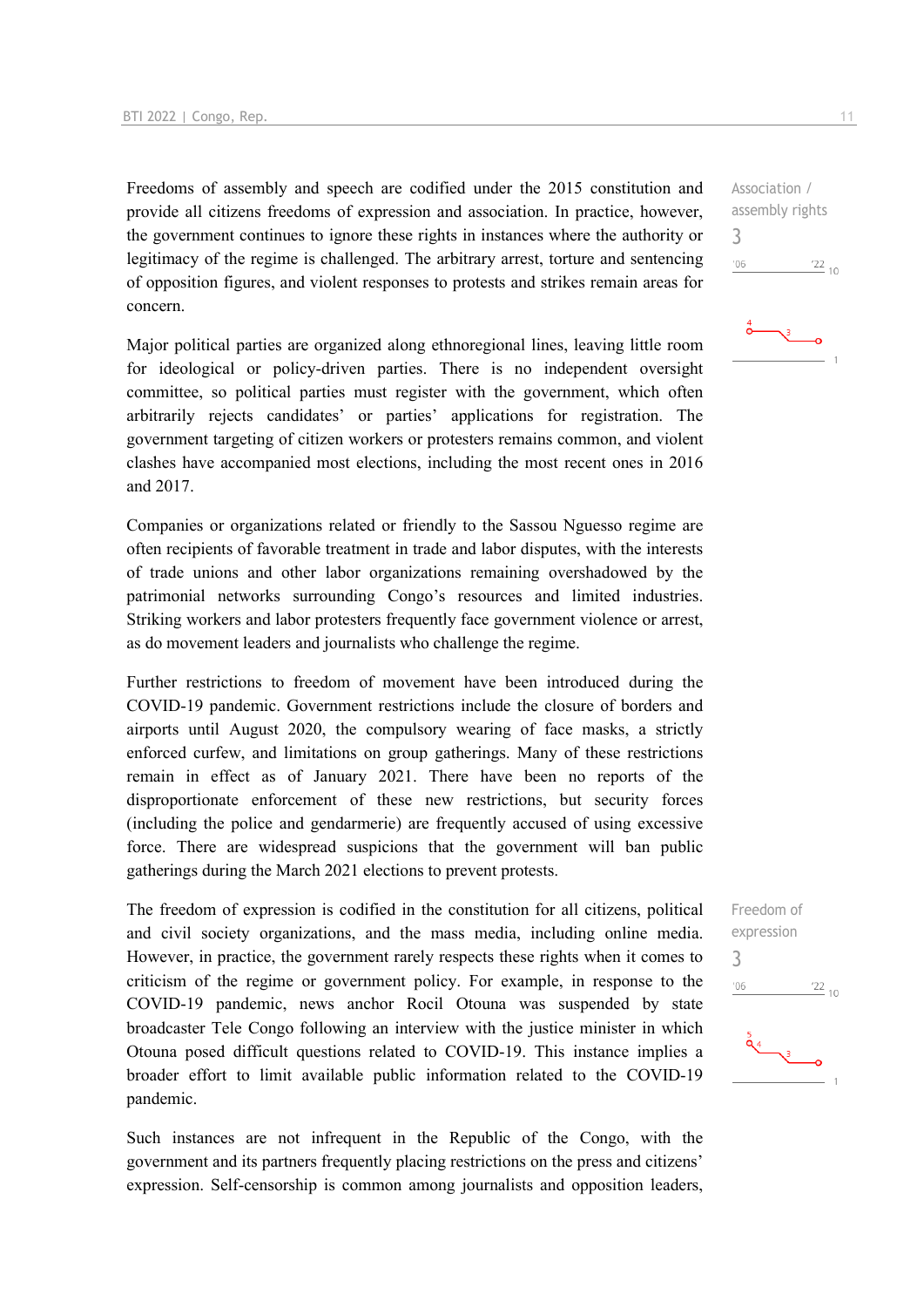including André Okombi Salissa, are frequently arrested for challenging state security. Arbitrary arrests, torture while in custody and disproportionate sentences remain key tools used by Sassou Nguesso's regime to silence opposition and maintain domestic security.

### **3 | Rule of Law**

There are formal checks and balances, and separation of power between the presidency, legislature and judiciary, as codified in the 2002 and 2015 constitutions. However, in reality, these only exist on paper. The judiciary, National Assembly and media are all effectively controlled by Sassou Nguesso or those in his inner circle, ensuring near-complete centralization of power and decision-making within the executive. No mechanism exists to legally remove the president from office and the 2015 constitution removed limitations on the president's ability to remain in office.

The Constitutional Court and other courts almost always reaffirm government decisions/stances. Meanwhile, the National Assembly is under the control of Sassou Nguesso's ruling PCT party and leadership positions are occupied by Sassou Nguesso loyalists. The media is largely under the control of the regime, including the state-run Radiodiffusion Télévision Congolaise (RTC) and Sassou Nguessoowned Dépêches de Brazzaville, and thus rarely contradicts or challenges the regime.

The Republic of the Congo declared a state of emergency on March 14, 2020, in response to the COVID-19 pandemic, which has been reviewed and reaffirmed multiple times. Restrictions on large gatherings (over 50 people) resulted in reductions to the function of the legislature. The government has worked to silence criticism of its handling of COVID-19, like previous crises, including the suspension of a news anchor from the state-run news broadcast network. In all, whether in response to COVID-19 or constitutional changes to expand his authority, Sassou Nguesso's autocratic tendencies continue to dominate Congolese politics, and severely restrict available checks and balances, and the separation of powers.

The independence of the judiciary was codified most recently in the 2015 constitution. However, in practice, the impartiality of the courts is severely undermined by loyalties to the regime. The Constitutional Court and other highlevel courts have often been used by Sassou Nguesso as a political tool to target opposition leaders, including in 2016, 2017, 2018 and the March 2019 sentencing of former presidential candidate André Okombi Salissa to 20 years of hard labor.

At lower levels and outside of political considerations, there is a degree of decentralization to the Republic of the Congo's court system, particularly in rural areas where traditional courts and other mechanisms supplement the limited reach

Separation of powers  $\overline{\phantom{0}}$  $106$  $\frac{22}{10}$ 

Independent judiciary 3 $\frac{22}{10}$  $06'$ 

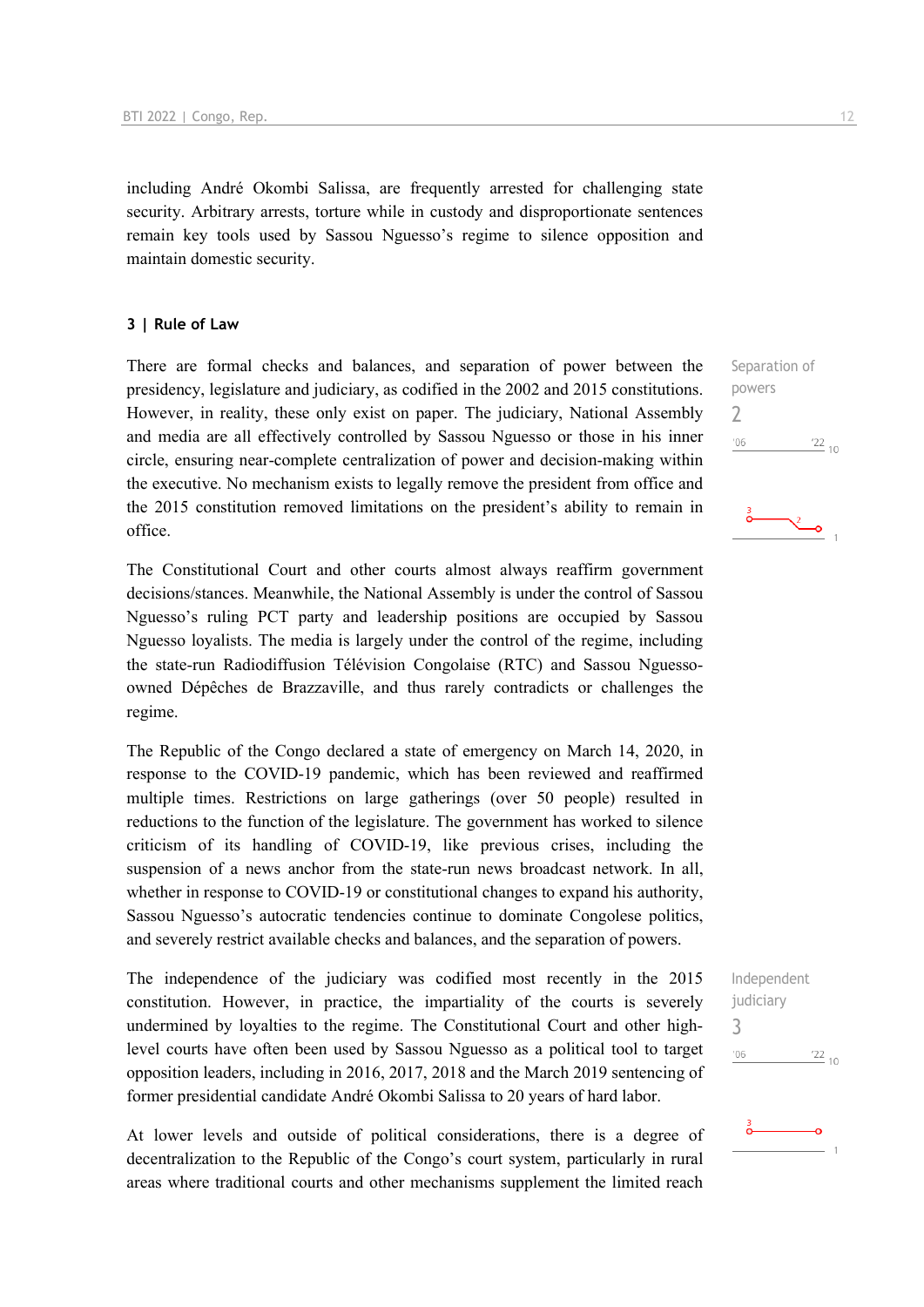of the central government. The political nature of higher courts has overburdened lower-level courts and at times starved them of necessary funds, which is augmented by endemic corruption and weak administrative capabilities outside of major urban areas.

As in previous review periods, the Republic of Congo's government is among the most corrupt in the world and is riddled by a lack of transparency, particularly in natural resource industries. The Republic of Congo ranks low in international assessments of corrupt practices worldwide. Though the regime's rhetoric, particularly when seeking an IMF bailout or restructuring with creditors, indicates an interest in combating corruption and improving transparency. There has been no real progress in this direction during the review period.

High-profile instances of corruption involving the president's inner circle persist, including the April 2019 revelations that Claudia Sassou Nguesso (the president's daughter and a member of the National Assembly) stole \$20 million in state funds and the August 2019 revelations that Denis Christel Sassou Nguesso (the president's son and a member of the National Assembly) stole \$50 million from the government treasury via shell companies. Denis Christel Sassou Nguesso was subject of an investigation by U.S. authorities, which became made public in June 2020.

Accountability remains virtually nonexistent. Due to the nature of much of this corruption and Sassou Nguesso's presence at the heart of these complex networks, the judiciary and legislature are essentially powerless to combat corruption without risking their own positions. Beyond the occasional scapegoating of low-level officials or public pressure from CSOs and the Catholic Church, there is little indication of high-level interest in combating or prosecuting corruption. Under the 2015 constitution, the president cannot be charged for crimes committed while in office.

As in previous review periods, the Republic of the Congo's de jure respect of the civil and human rights of all of its citizens does not match the de facto activities of the government. Opposition to the regime is frequently suppressed. For example, protests surrounding the 2015 constitution and 2016 elections culminated in government crackdowns on the Pool region. Likewise, politically motivated detentions and torture are common, as demonstrated by the May 2019 death of opposition activist Augustin Kala Kala reportedly due to injuries sustained while in government custody.

A woman arrested in September 2020 for not wearing a mask amidst the COVID-19 pandemic died while in custody, which sparked protests in the town of Nkayi. The government responded to the situation by increasing the regime's security presence in the area and suppressing public outrage.

Prosecution of office abuse 3  $'06$  $\frac{22}{10}$ 

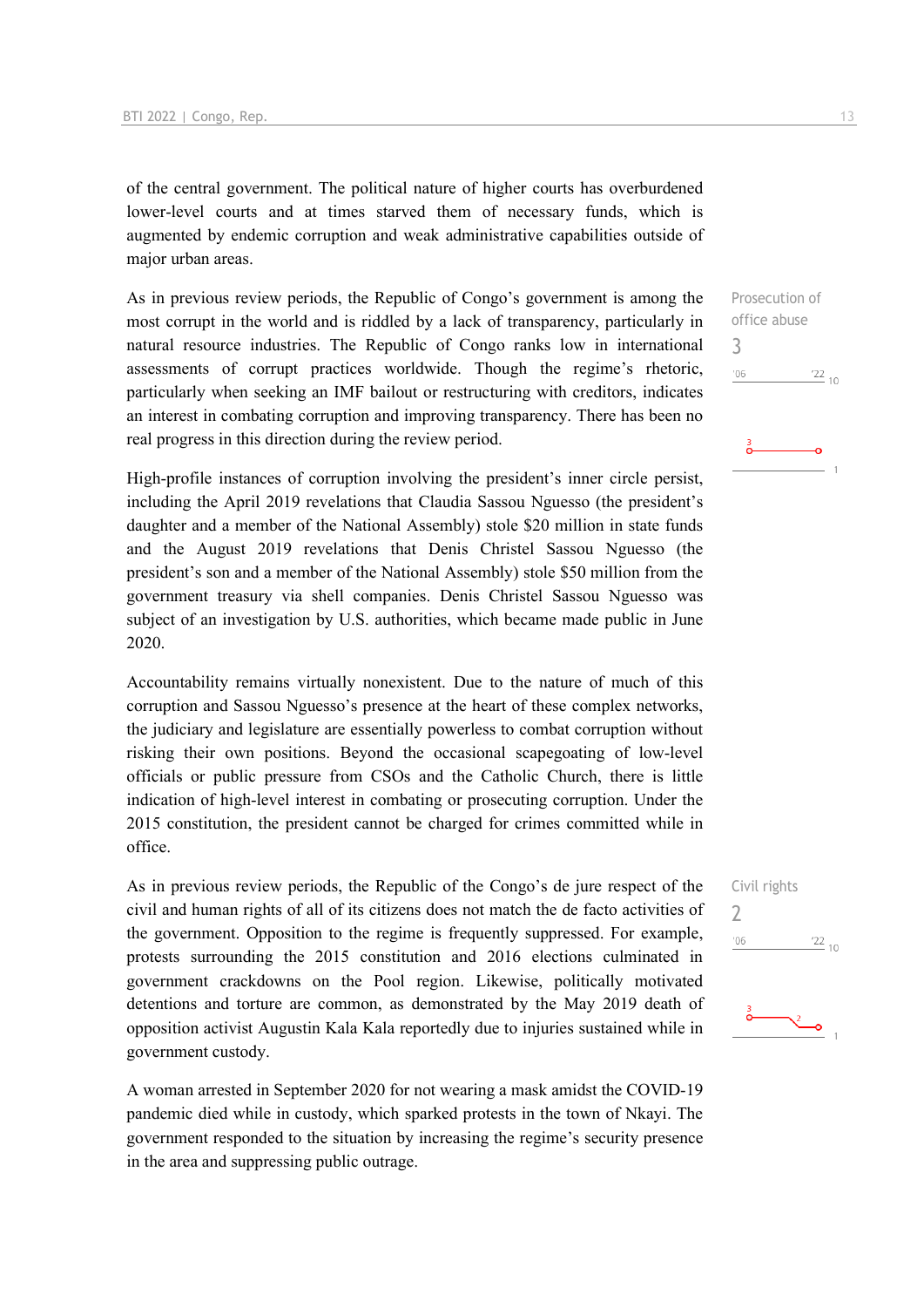Women, children and ethnic minorities (particularly non-Bantu indigenous peoples/pygmies) are at particular risk of being abused, raped or involuntarily forced to work. The government frequently ignores the human rights concerns of these groups. Reports in 2019 revealed abuses of indigenous (Pygmy) populations surrounding the establishment of the WWF-supported Messok Dia forest park by ecoguards, which exemplify the lack of consultation with and consideration for the rights of these groups. Though 2019 saw the introduction of laws that sought to improve the representation of and consultation with indigenous (Pygmy) peoples, these laws have yet to yield genuine improvement. Internal displacement in the north of the country, as a result of significant flooding in 2019 and 2020, has likewise not been adequately addressed, and the rights and livelihoods of these populations have consequently suffered.

### **4 | Stability of Democratic Institutions**

As has been the case throughout his tenure, and despite stable structures, institutionalized democratic structures and a separation of the branches of government in principle, Sassou Nguesso's regime remains essentially authoritarian. Legislative elections in 2017 and presidential elections in 2016 were preceded by widely protested constitutional changes in 2015, which served to extend Sassou Nguesso's mandate and protect him from domestic prosecution. Opposition to such expansions of authority is often met by violent government crackdowns, including in the Pool region in the aftermath of the 2016 election. Sassou Nguesso is expected to run for re-election in March 2021 in what will likely be a heavily disputed and potentially fraudulent election. Though this is beyond the scope of the present report, it is not unreasonable to suspect that the COVID-19 pandemic, if not eradicated by then, could further limit the accessibility and legitimacy of the outcome.

As in previous reports, the commitment of key actors to democratic institutions in the Republic of the Congo is nearly nonexistent. With immunity from domestic prosecution, rejection of the International Criminal Court, and a clear willingness to respond to dissent with force and arbitrary detention, Sassou Nguesso and those close to him operate with impunity and exercise strict control over Congo's political, economic and social functions. Citizens and civil society have few, if any, avenues to genuinely challenge the regime or shape its actions. The COVID-19 emergency protocols, which were in place between March 2020 and January 2021, restricted large gatherings, which in turn curtailed the operation of the National Assembly and elicited widespread suspicion that the ban was intended to suppress electoral protests during the March 2021 elections.

Performance of democratic institutions 2  $'06$  $\frac{22}{10}$ 

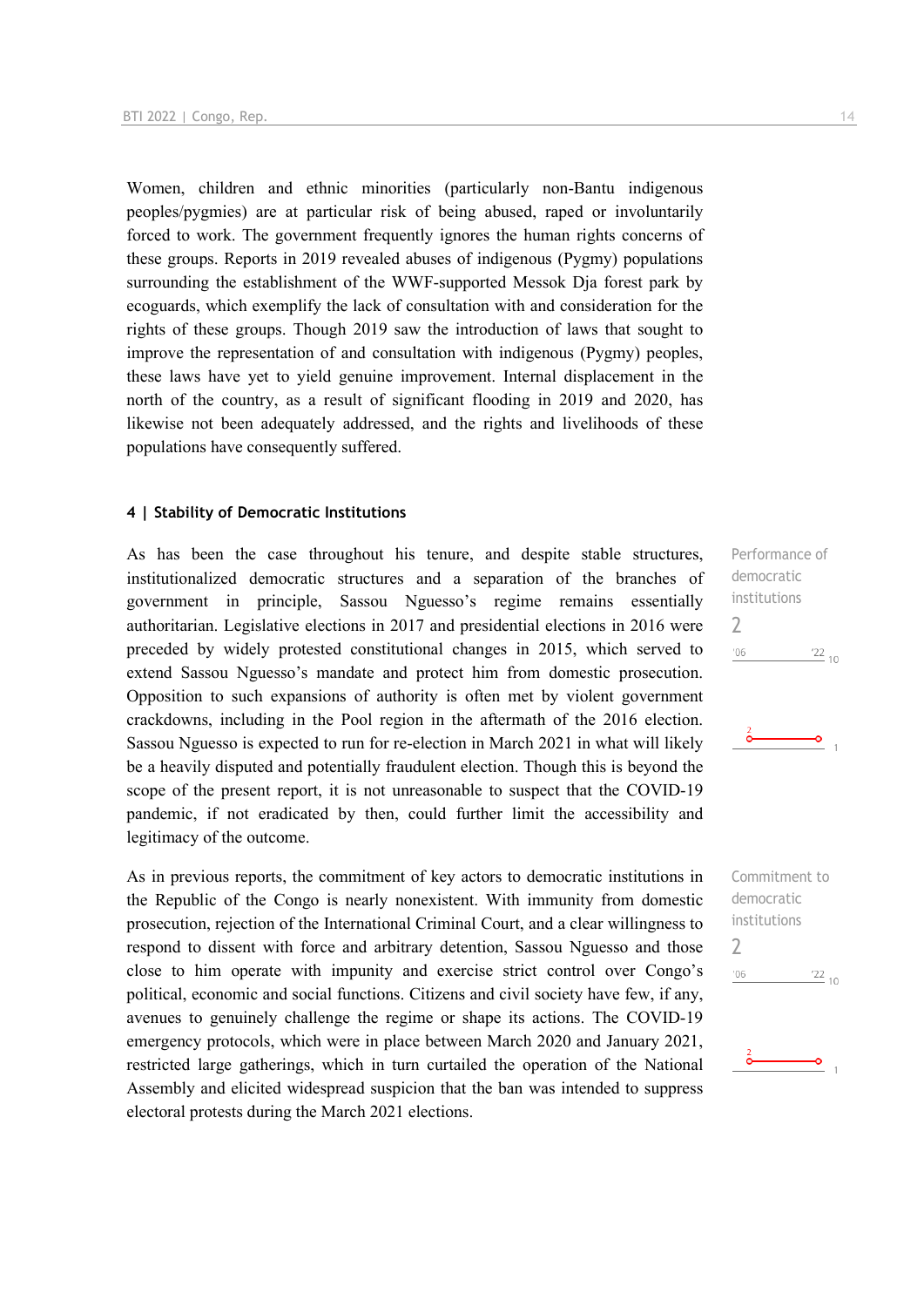### **5 | Political and Social Integration**

The organization of political parties in the Republic of the Congo remains highly regionalized and based on ethnic loyalties, with national interests often co-opted or crippled by the dominance of the ruling PCT. Noteworthy opposition is provided by UPADS, founded by the ousted Pascal Lissouba (who died in August 2020), but the PCT and its allies won 108 out of 151 seats in 2017 (96 for PCT). Though 1990 saw a transition toward multiparty democracy and the formation of over 100 parties, many of these parties are now inactive or have been co-opted. In reality, the ethnoregional makeup of parties and domination of the ruling PCT allow Sassou Nguesso to maintain a de facto one-party state with only a façade of multiparty democracy.

As support is highly regionalized and based on ethnic loyalties, programmatic differences are almost absent. Clientelism plagues the system and state repression results in weak, internally divided opposition parties or coalitions. These issues make for a highly unstable, ineffective party system in which the former singleparty state continues to be dominated by the PCT and coalition partners loyal to Sassou Nguesso.

Interest groups, NGOs and civil society organizations exist and function to a certain degree in the Republic of the Congo. However, their activities remain largely limited by government dependence and repression at the national level. Trade unions are legally protected, but these laws are oftentimes not enforced. The regime has for years participated in the harassment and arrest of workers and union leaders in an effort to intervene in disputes, most notably against the Congolese Trade Union Federation (CSC), the largest union in the country. Though the narrow concerns of workers are addressed to some extent by such groups, the government frequently undermines progress toward improved representation or remuneration.

The concerns of minority groups, non-northerners, women and other groups at risk due to their identity are largely unrepresented and unaddressed on the national level. Some legal improvements to the rights of indigenous (Pygmy) peoples were introduced in 2019, but their impact remains limited. The Catholic Church has often served as an important critic of the government's lack of transparency and corrupt nature.

The Congolese Observatory of Human Rights (OCDH) serves as perhaps the most valuable domestic monitor in this regard. However, government actions limit the effectiveness of such groups. The head of OCDH was prevented from leaving the country in May 2019. In March 2019, the Brazzaville office of a group focused on prisoners' rights was robbed, an event that many suspect was a government attempt to intimidate the group.

Party system 3  $\frac{22}{10}$  $-06$ 

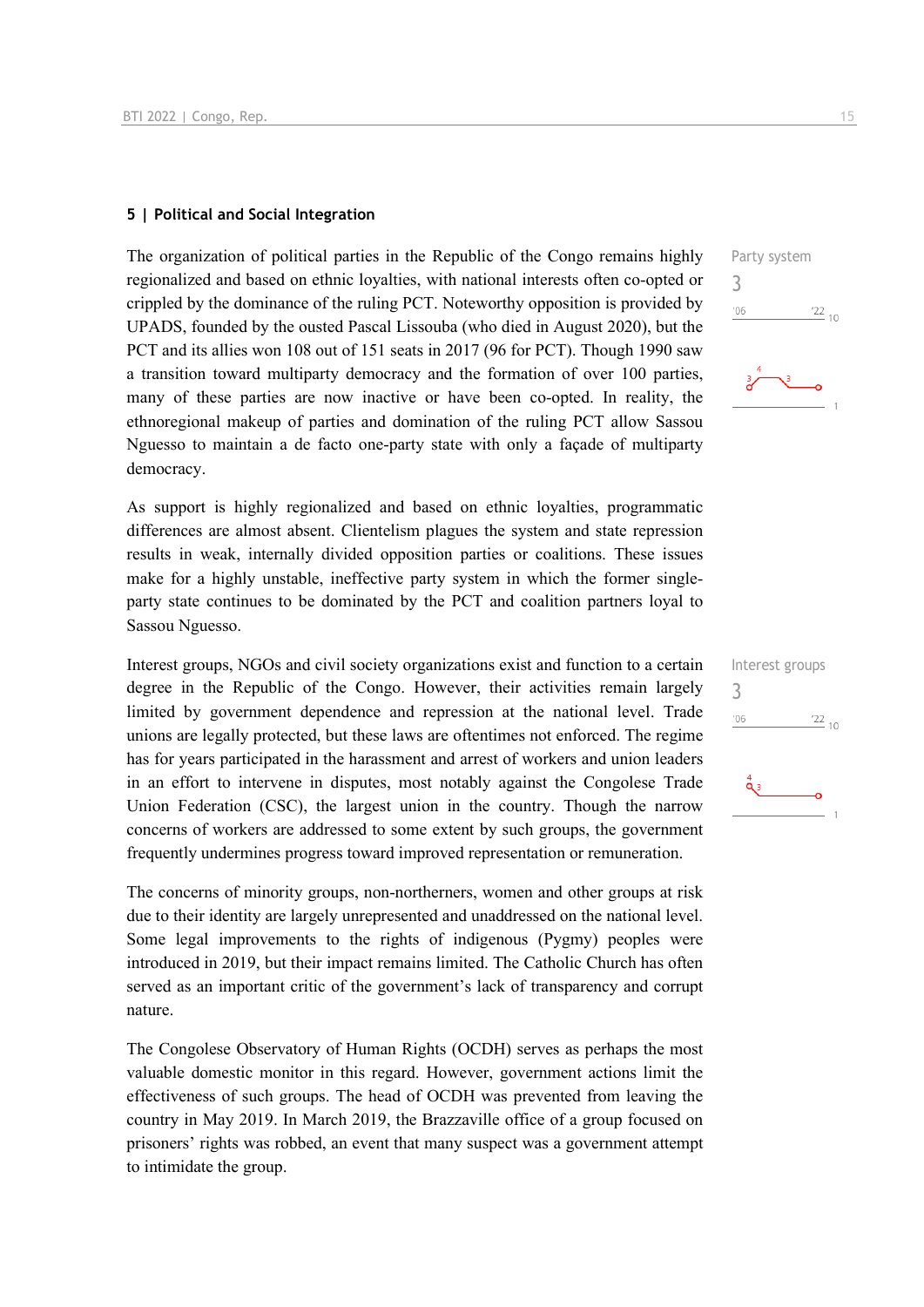As in previous review periods, there remains no available data on citizens' views on or approval of democratic institutions. Unofficial turnout as low as 15% contrasts with official turnout around 70% and indicates the relative illegitimacy of democratic processes in the Republic of the Congo. The potentially low turnout and illegitimate processes should not be taken as an indication of low public approval of democratic norms. Frequent protests surrounding elections indicates a desire among the citizenry for genuine political choice and multiparty democracy. Potential limitations on participation in presidential elections in March 2021 and the likely reelection of Sassou Nguesso could further weaken public trust in state institutions, however.

Though the Republic of the Congo's legacy of state repression and ethnoregional division has limited the extent to which social organizations can organize on the national stage, local groupings (e.g., family and community, and women's and minority groups) continue to serve an important role in self-organization. In contrast to the national level, such local groups are characterized by high levels of trust, as was recently evident in the peaceable integration of 16,000 conflict refugees from the neighboring Yumbi territory in the Democratic Republic of the Congo (DRC). The continued promotion of Cuvette regionals loyal to Sassou Nguesso means that minority groups and the highly populated south of the country remain largely unrepresented and localized. Given the already limited nature of such groups, restrictions on large group gatherings, which have been in place since March 2020 to address the spread of COVID-19, could further restrict organization and public trust.

### II. Economic Transformation

### **6 | Level of Socioeconomic Development**

The Republic of the Congo continues to rely disproportionately on its oil sector, both as a source of government revenue and as leverage for additional financing. Recent figures are largely unavailable, but around 40% of the population remains employed in agriculture and a majority in subsistence or informal sectors. The overall unemployment rate is estimated to be 9%, while youth unemployment remains around 20%. These figures are likely to have been exacerbated by the economic impact of the COVID-19 pandemic, with far lower oil prices than expected significantly influencing the performance of the Republic of the Congo's economy.

Despite a recovery in oil prices in 2019, the COVID-19 pandemic drastically altered this trajectory, with prices dropping as low as \$19.12 per barrel in April 2020 and closing 2020 below \$50 per barrel. Previous periods of diminished oil revenues

### Question Score

## Socioeconomic barriers 3 $\frac{22}{10}$  $^{\prime}06$

# n/a  $-06$  $122_{10}$  $\frac{1}{n/a}$

Approval of democracy

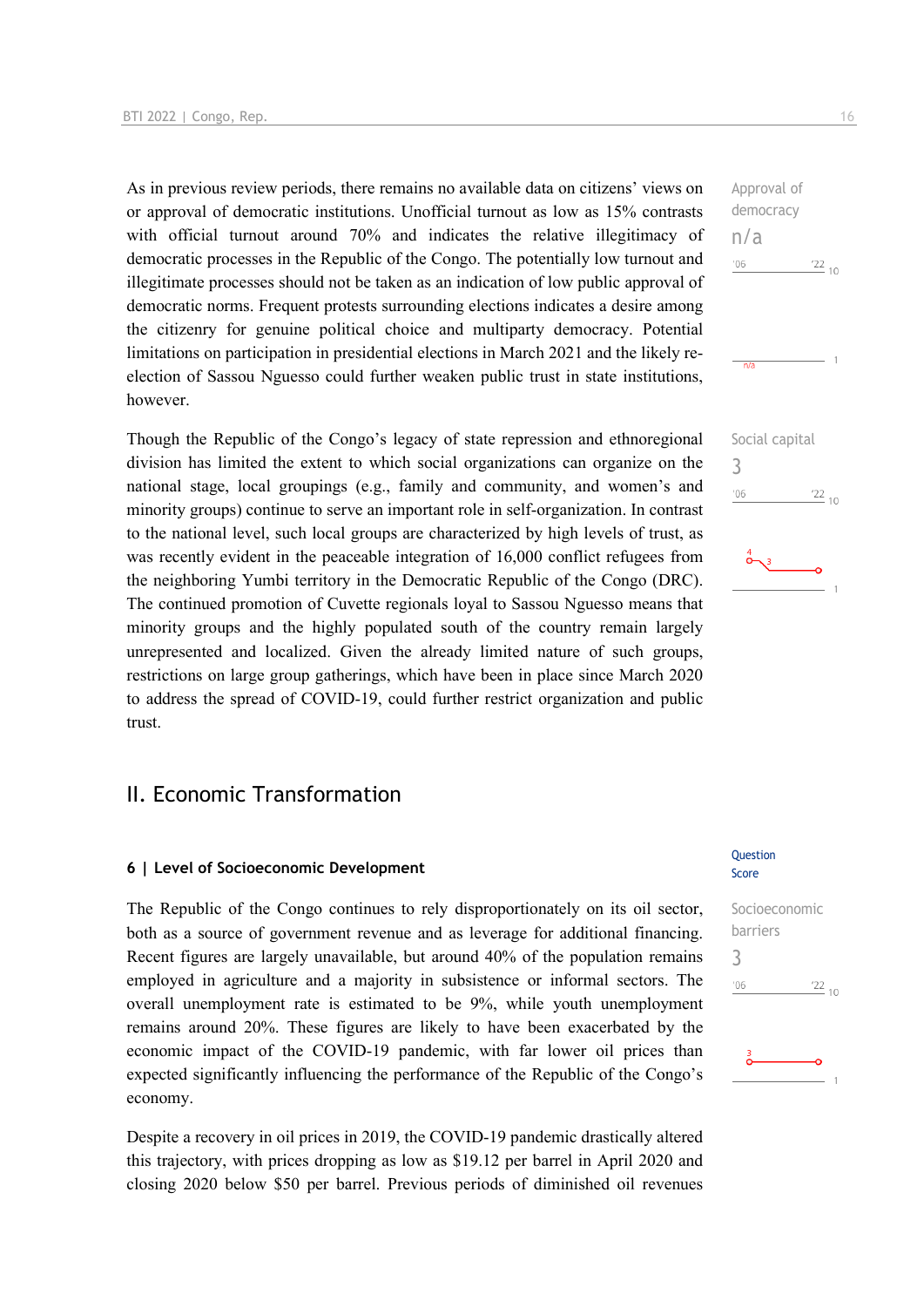have been accompanied by significant cuts to social services and an increase in public debt, which is expected to recur in 2021. Public debt increased to 88% of GDP in 2019 and external debt stood at 62% of GDP, despite restructuring debts to China. Though expansion in areas such as iron ore, lead, zinc, copper and other minerals has occurred and will likely continue, progress has been slow and oil accounts for 55% of GDP, 85% of exports and 80% of tax revenue. The Republic of the Congo's economy contracted by 8.6% in 2020.

According to the United Nations' Human Development Reports, the Republic of the Congo received a Human Development Index (HDI) score of 0.574 and ranks 149 out of 189 countries. Even in times of economic surplus due to expanded oil revenues, benefits from key sectors rarely impact the day-to-day lives of citizens. Multidimensional poverty was estimated to affect 24.3% of the population, with a Multidimensional Poverty Index (MPI) score of 0.112. Overall, 37% of the population lives below the poverty line of \$1.90 (PPP) a day.

Inequality remains a significant issue in the Republic of the Congo, with a Gini coefficient of 48.9, 37.9% of national wealth concentrated in the hands of the richest 10% of the population and an overall loss in HDI due to inequality of 25.1%. The Republic of the Congo's inequality-adjusted HDI score was 0.430. The country's score in the Gender Inequality Index (GII) was 0.570. As has been the case in previous reports, the Republic of the Congo remains hamstrung by a lack of economic diversification or industrialization, which leaves the majority of the population dependent on subsistence or informal sectors and living under or near the poverty line. The country's elites, including President Sassou Nguesso and his inner circle, enjoy significant wealth, while the majority of the population remains highly vulnerable to the impacts of economic shocks and resource dependence. The COVID-19 pandemic has only exacerbated this economic situation and is likely to result in significant reductions in social services and economic opportunities.

| <b>Economic indicators</b> |      | 2017    | 2018    | 2019    | 2020    |
|----------------------------|------|---------|---------|---------|---------|
|                            |      |         |         |         |         |
| <b>GDP</b>                 | S M  | 11109.0 | 13642.7 | 12693.6 | 10884.7 |
| GDP growth                 | $\%$ | $-4.4$  | $-4.8$  | 0.2     | $-7.9$  |
| Inflation (CPI)            | $\%$ | 0.5     | 1.2     | 2.2     | 1.8     |
| Unemployment               | $\%$ | 9.8     | 9.7     | 9.6     | 10.3    |
|                            |      |         |         |         |         |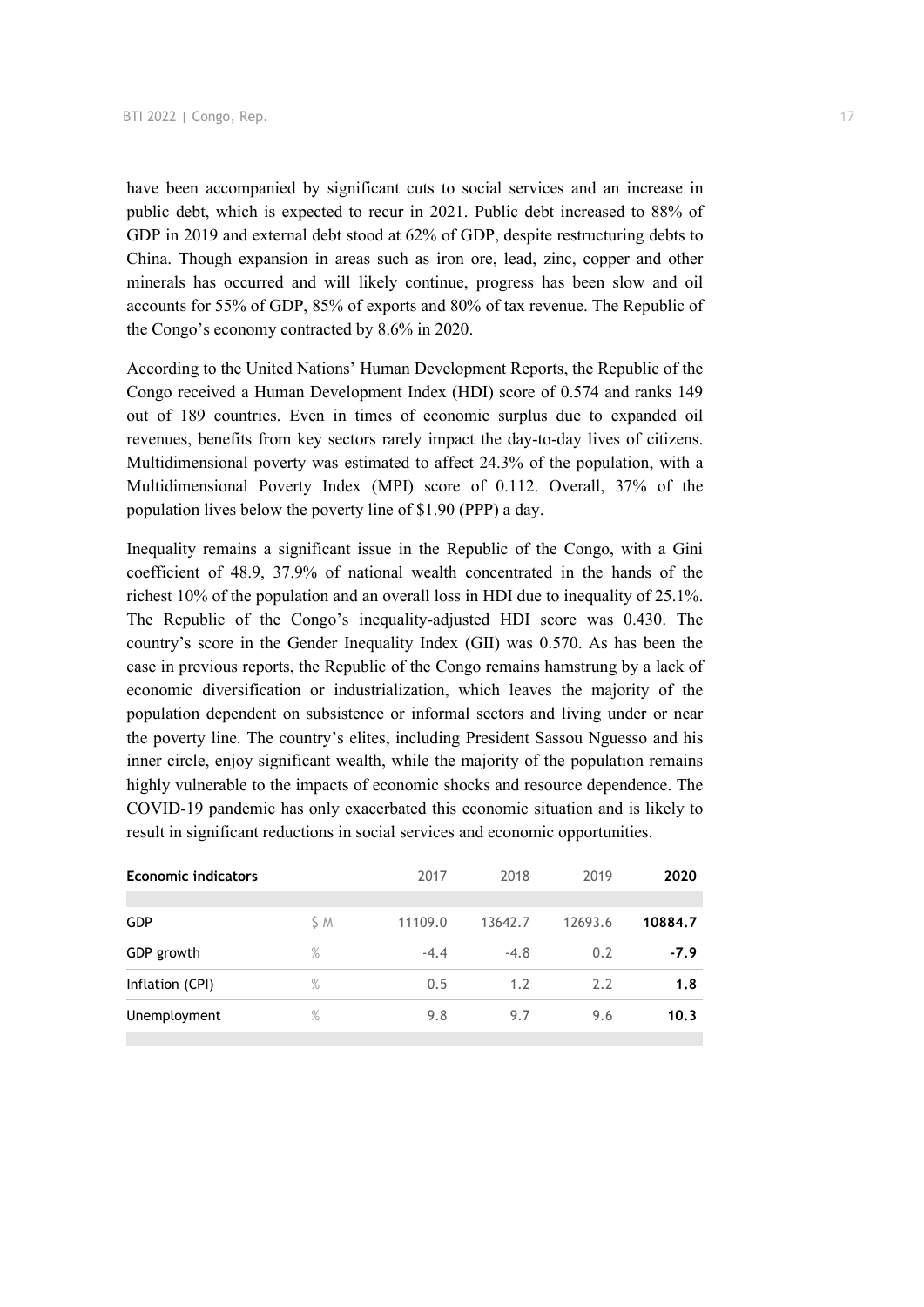| <b>Economic indicators</b> |          | 2017                     | 2018   | 2019                         | 2020    |
|----------------------------|----------|--------------------------|--------|------------------------------|---------|
| Foreign direct investment  | % of GDP | 39.8                     | 31.6   | 26.5                         |         |
| Export growth              | $\%$     | 14.4                     | 11.4   | 7.4                          | $-8.5$  |
| Import growth              | $\%$     | $-34.5$                  | 5.1    | 3.2                          | $-10.4$ |
| Current account balance    | S M      |                          |        |                              |         |
| Public debt                | % of GDP | 94.2                     | 77.1   | 81.7                         | 101.1   |
| External debt              | S M      | 4613.6                   | 4223.5 | 5174.8                       | 5149.0  |
| Total debt service         | S M      | 346.9                    | 441.3  | 507.1                        | 660.0   |
| Net lending/borrowing      | % of GDP | $-5.6$                   | 5.4    | $\bar{ }$                    |         |
| Tax revenue                | % of GDP | 11.3                     | 7.8    |                              |         |
| Government consumption     | % of GDP | 19.3                     | 14.6   | 13.3                         | 16.4    |
| Public education spending  | % of GDP | 4.4                      | 3.0    | 3.9                          |         |
| Public health spending     | % of GDP | 1.2                      | 0.8    | $\qquad \qquad \blacksquare$ |         |
| R&D expenditure            | % of GDP | $\overline{\phantom{a}}$ |        |                              |         |
| Military expenditure       | % of GDP | 4.2                      | 2.5    | 2.7                          | 3.4     |

Sources (as of December 2021): The World Bank, World Development Indicators | International Monetary Fund (IMF), World Economic Outlook | Stockholm International Peace Research Institute (SIPRI), Military Expenditure Database.

### **7 | Organization of the Market and Competition**

The Republic of the Congo has frequently sought to assure the IMF and other key creditors that it has made strides toward economic diversification and tackling corruption. However, these assurances rarely exceed rhetoric once agreements have been reached. China serves as the Republic of the Congo's key external creditor, and agreed to a restructuring of debts in 2019, but does not require such structural assurances given its emphasis on access to natural resources. The IMF estimates that the Republic of the Congo's external debt was \$9.5 billion in 2019, 85.5% of GDP.

State-owned enterprises dominate key sectors, with the most notable being the state oil company SNPC. These companies wield significant influence and are virtually monopolies controlled by the country's elites and external patrons.

Despite some minor improvements in property rights and government spending, the Republic of the Congo scored 41.8 in the Heritage Foundation's 2020 Index of Economic Freedom, ranking 176 out of 180 countries for economic freedom.

Market organization 3 $\frac{22}{10}$  $106$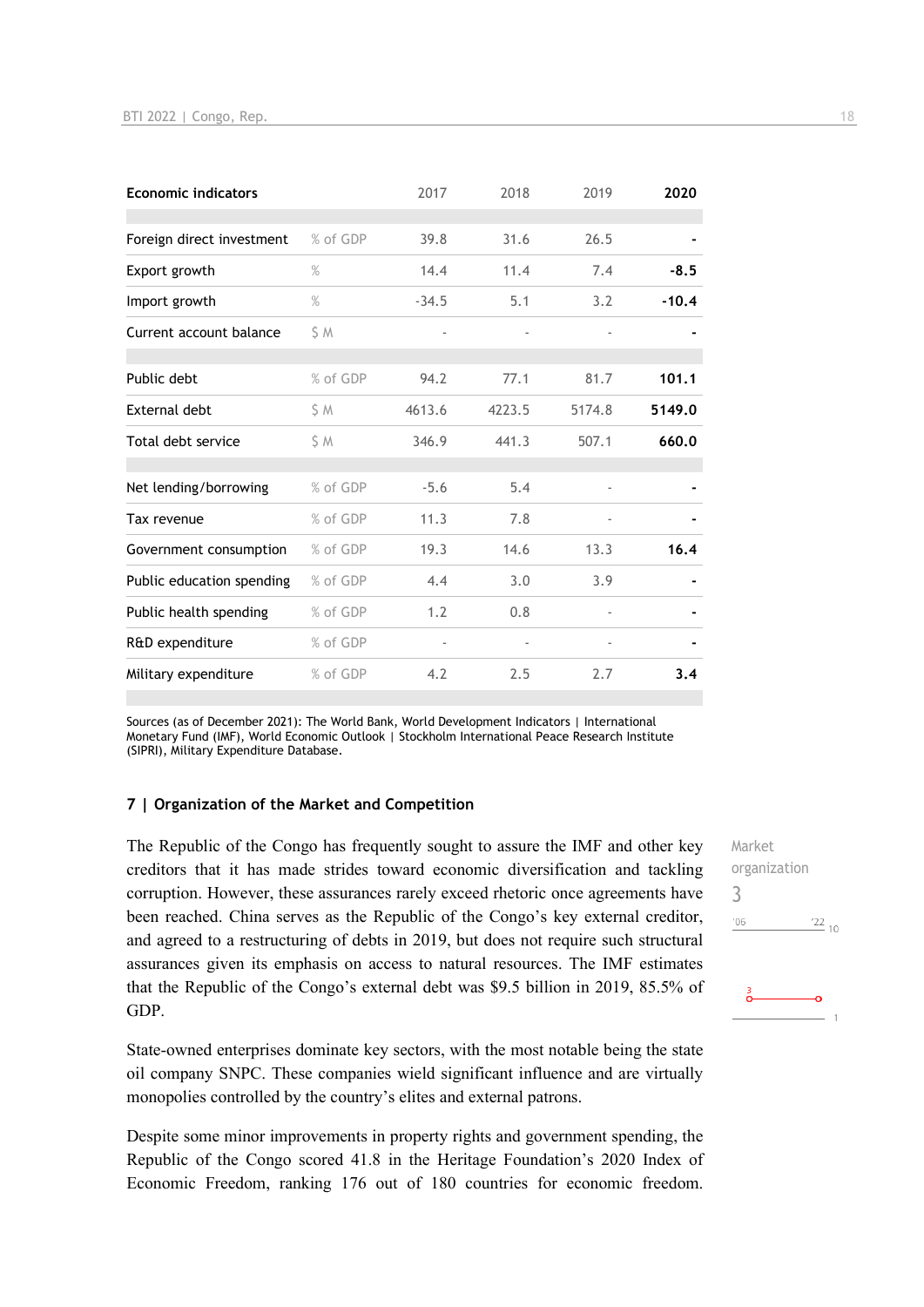Though this is a slight improvement over the previous reporting period, the country retained a ranking of 46 out of 47 sub-Saharan African countries, and far underperforms regional and world averages. The Republic of the Congo performs particularly poorly for fiscal health, macroeconomic stability, debt sustainability, public integrity, efficiency and transparency, judicial effectiveness, and business and labor freedoms.

A large proportion of the population continues to be employed in subsistence or informal sectors, accounting for more than 80% of total employment. The main sectors in the informal economy are the trade in foodstuffs and agribusiness, which account for much of the private sector growth in the Republic of the Congo. As in previous reporting periods, weak infrastructure, particularly in electricity and internet, as well as low education standards and accessibility hinder the overall function and openness of the Republic of the Congo's economy. The country scored 39.5 in the World Bank's 2020 Ease of Doing Business report, ranking 180 out of 190 countries, far below regional and global averages. It takes 164 days to secure a construction permit and 134 days to get electricity. Starting a business takes 49.5 days, 10.5 procedures and a cost of 62.2% of per capita GNI. For starting a business, the Republic of the Congo scored 65.8 and ranked 179 out of 190 countries.

As has been the case in previous review periods, there is no available information on anti-trust or monopoly legislation in the Republic of the Congo. There is clear evidence of monopolistic behavior by state-run enterprises in key sectors, most notably SNPC in the oil sector. The Republic of the Congo scored zero out of four for both safeguards against corruption and transparency, with Sassou Nguesso's patrimonial network continuing to dominate the domestic economy. Sassou Nguesso's son and daughter were both accused in 2019 of siphoning off significant sums from the state's oil revenues. The monopolistic behavior of key state-owned enterprises (SOEs) and corrupt networks surrounding the Congo's natural resources ensures there is minimal genuine competition or prospects for the growth of the private sector in the short term.

The Republic of the Congo remains heavily dependent on foreign trade, with exports and imports totaling 122% of GDP in 2019. Despite the importance of trade, however, genuine liberalization has been slow at best. The Heritage Foundation noted no improvement in trade freedom. Trade is further hindered by non-tariff barriers and lackluster openness to foreign investment. The Republic of the Congo ranked 183 out of 190 countries in the World Bank's Ease of Doing Business Trading Across Borders metric, with a score of 19.7. Foreign direct investment stood at 27.44% of GDP in 2019 and the investment framework is viewed as inadequate. The simple average MFN applied tariff was 11.4% in 2016 (most recent data).

The Republic of the Congo has been a member of OPEC since 2018, theoretically extending its interactions with and openness to international cooperation. However, this is unlikely to have much impact on its susceptibility to oil markets in the short

 $\frac{22}{10}$ 

2

 $06'$ 

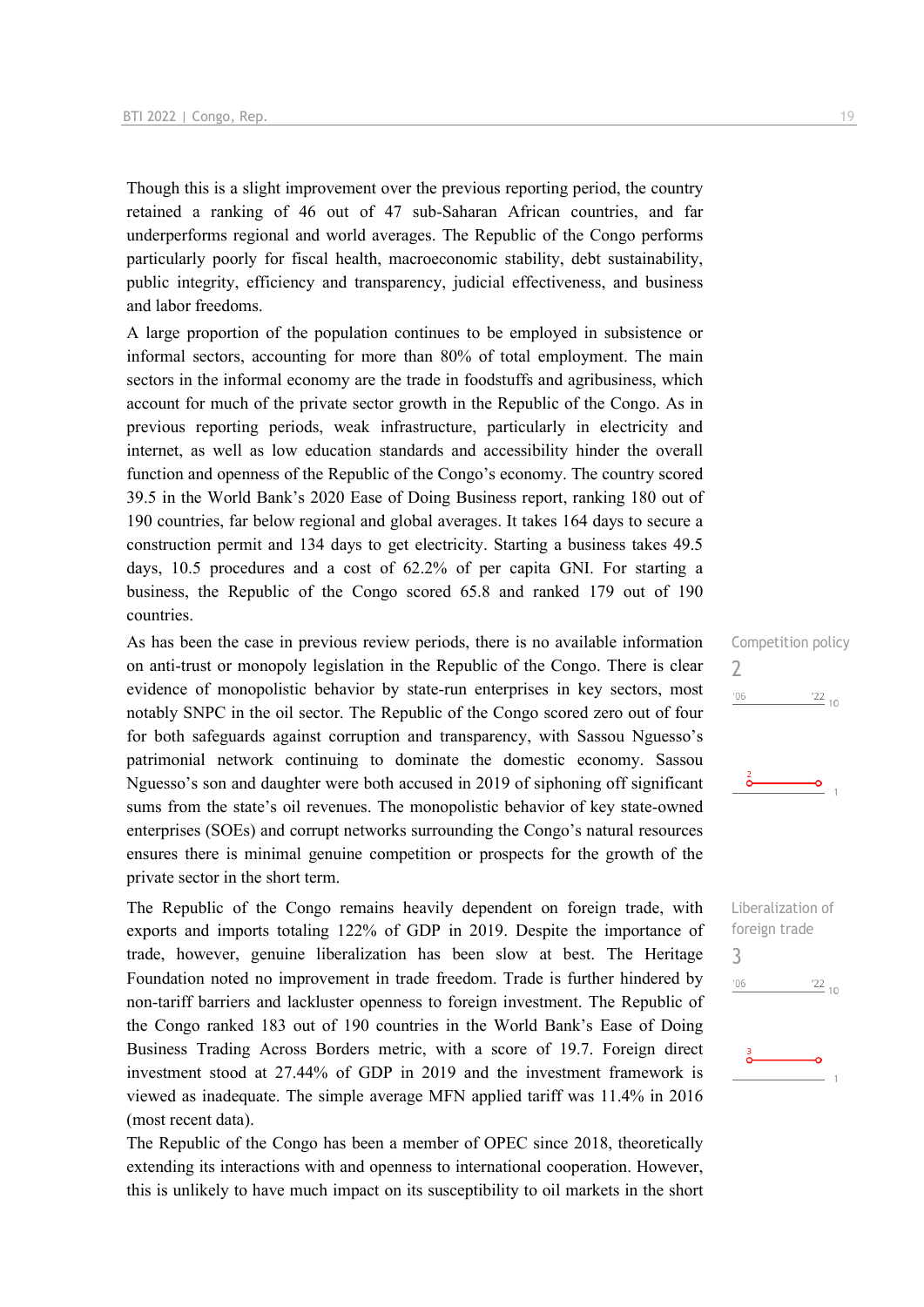run. Despite at times rhetorically committing to trade liberalization and greater openness, particularly in times of economic crisis such as surrounded its 2019 IMF bailout, there has been little improvement in key areas related to trade or the operation of the domestic market. Improvements in electricity, internet and basic services continue to lag, which further inhibits foreign trade and investment. Increased relations with and dependence on China is unlikely to impact on the general lack of domestic efficiency or transparency, let alone the corrupt networks surrounding the Congo's resources of which China has increasingly taken advantage.

As in previous review periods, the number of commercial banks active in the Republic of the Congo barely exceeds 10, despite growth in this area over the past decade. Many of these banks are in the hands of foreign, especially French or Moroccan, interests as well as members of the Sassou Nguesso family, as in the case of BGFI Bank Congo. There is no stock market, while monetary policy is determined by the Central Bank of the Central African States (BEAC) within the Central African Economic and Monetary Community (CEMAC) framework.

Banking penetration in the Republic of the Congo is estimated to be between 5% and 7%, though some reports indicate a higher rate. Excess cost, limited accessibility and endemic poverty continue to pose challenges to improving this area. The bank capital to assets ratio stood at 17.7% in 2019, while 23% of bank loans were non-performing. It remains unclear to what degree these metrics will be impacted by the COVID-19 pandemic, but the general susceptibility of the Republic of the Congo's financial systems to global fluctuations implies negative short-term prospects for loan repayments.

The Republic of the Congo's financial system remains underdeveloped and dominated by banks. Overall financial intermediation is low. The country remains stricken by endemic corruption and a lack of transparency, which further hinder the development of a functioning domestic capital market. Progress in microfinance and electronic banking have been limited by the lack of necessary administrative or infrastructural structures.

Banking system  $\Delta$  $^{\prime}06$  $\frac{22}{10}$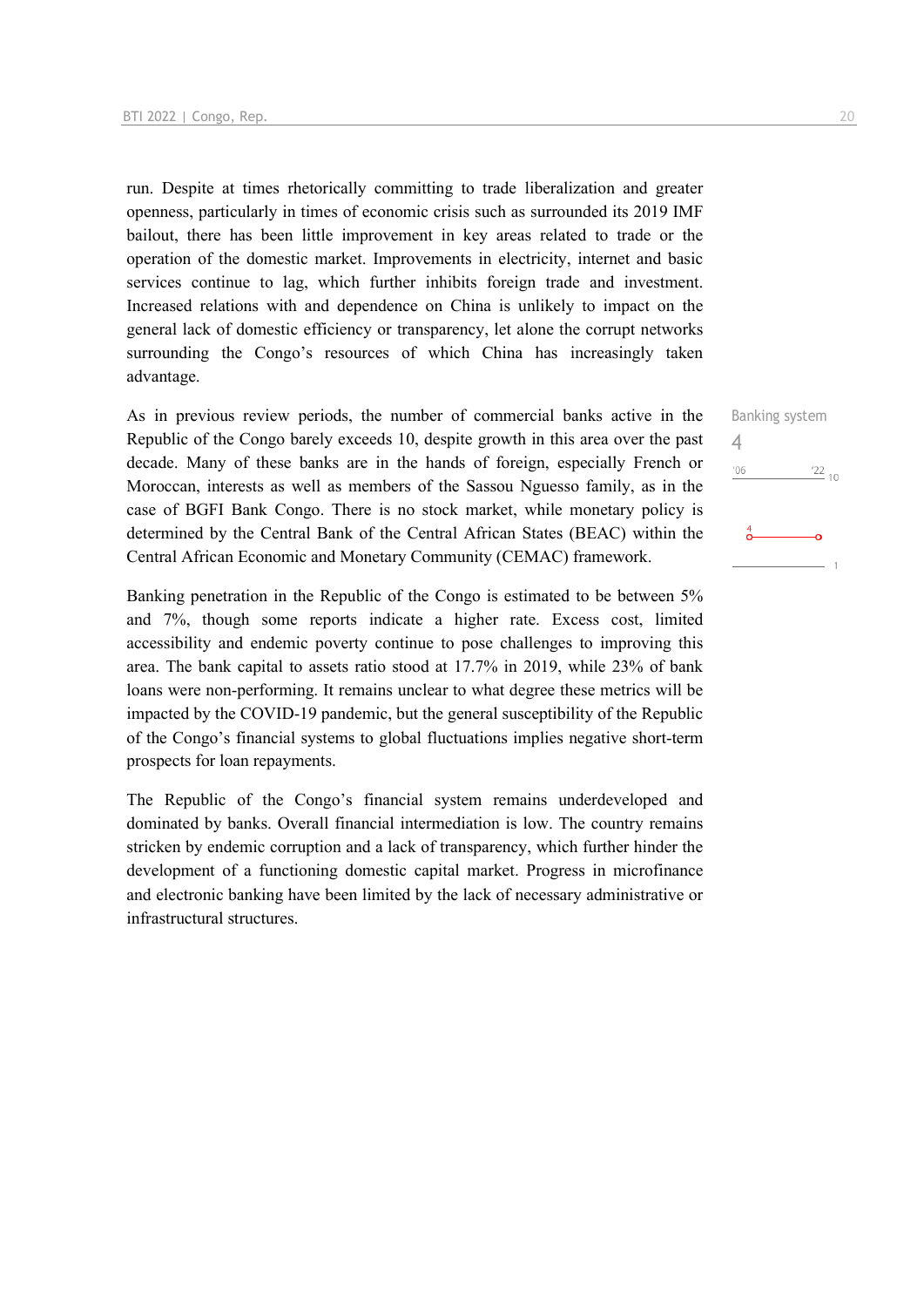### **8 | Monetary and fiscal stability**

As a member of the CFA franc zone and CEMAC, the Republic of the Congo's monetary policy is largely shaped by foreign actors, particularly CEMAC's central bank BEAC and the European Union. Such institutions control the rate and exchange of currency in the Republic of the Congo, generating a degree of financial stability and predictability that might be absent otherwise. Nonetheless, inflation fluctuates regularly, ranging from 7.5% in 2009 to 0.4% in 2010, 6.1% in 2012, 0.45% in 2017 and 2.2% in 2019.

Unlike preceding instances (e.g., 2014), the IMF's 2019 bailout of the Republic of the Congo did not include any significant measures to promote anti-inflationary or austerity policies. During times of economic surplus, the government rarely follows IMF advice on economic or financial responsibility. Due to its CEMAC membership, little consideration is given to monetary policy domestically. In response to the COVID-19 pandemic, CEMAC introduced monetary easing measures in March and July 2020, which included decreasing the policy rate and extending government purchases of securities.

The IMF has acknowledged BEAC's objective of maintaining stability and expanding global appeal, but it remains to be seen what progress will be made in this regard. Membership in OPEC since 2018 may indicate greater openness and stability, but corruption and dependence on oil continue to present significant impediments.

There are no legal restrictions on foreign exchange, including the conversion, transfer or repatriation of funds. Large transfers (e.g., over \$10,000) must be recorded per CEMAC regulations. Given its fixed exchange rate to the euro ( $\epsilon$ 1 to XAF 655.957), foreign exchange is widely available and the Central African CFA franc is fully convertible, though limitations in banking penetration pose challenges. The exchange rate fluctuates according to those of the euro.

The Republic of the Congo continues to oscillate between anti-IMF fiscal policies in times of economic boom (e.g., 2017) and IMF-induced austerity in times of distress. The IMF estimates the cost of the Republic of the Congo's recovery from COVID-19 to be XAF 100 billion (\$170 million), with expenses up to November 2020 equating to XAF 75 billion (\$140 million). The World Bank has pledged an additional \$11.3 million in COVID-19 relief and has suspended the Republic of the Congo's debt service. Government spending in the Republic of the Congo has increased by less than 2.5% in response to COVID-19.

External debt was estimated by the World Bank to be \$5.18 billion, while the IMF estimate stood at \$9.5 billion, in 2019. The Heritage Foundation estimates public debt to be 98.5% of GDP, with budget deficits averaging 7.5% of GDP in 2017–



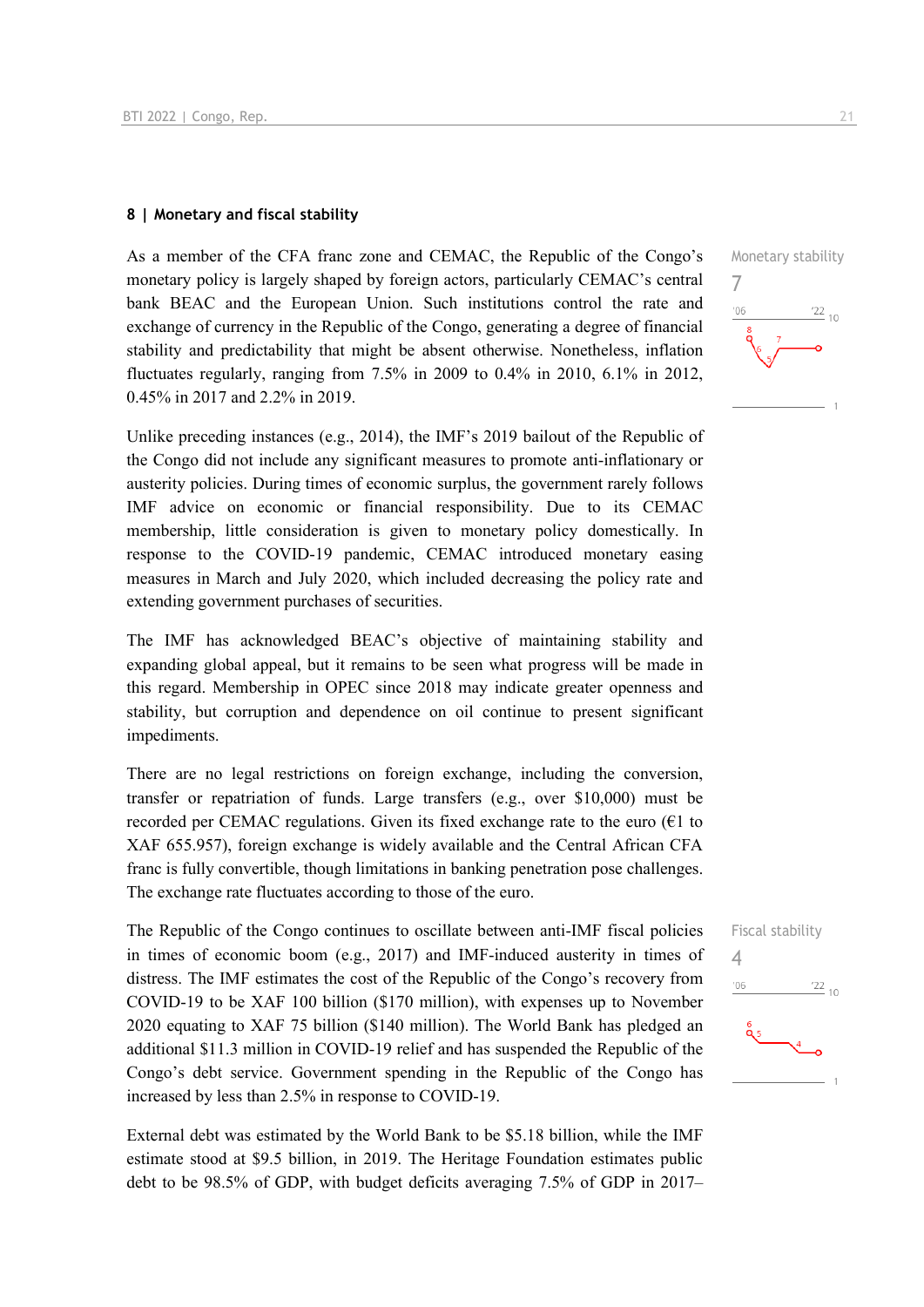2019. Government spending has averaged 38.2% of GDP in the same period. Total reserves stood at \$424 million in 2018 (most recent data), down from \$5 billion in 2014. Given mounting pressures due to the COVID-19 pandemic, the strain provided by the country's dependence on oil and endemic corruption, and despite IMF relief and the restructuring of debt to China in 2019, the Republic of the Congo is expected to remain in severe debt distress in the near term.

### **9 | Private Property**

As in previous review periods, the state apparatus under Sassou Nguesso maintains significant control over property and resources in key sectors, particularly oil, timber and minerals. The property rights regime is largely designed to maintain this system through state-owned enterprises and the inconsistent enforcement/protection of property rights. SNPC, the state-owned oil company, is directly controlled by members of Sassou Nguesso's family, with little avenue for oversight. Contract terms are not transparent and enforcement mechanisms are vulnerable to corruption and political influence. Domination of the market by SOEs, endemic clientelism, corruption surrounding Sassou Nguesso and his inner circle, and an ineffective judiciary further limit the degree to which property rights can be protected.

According to the Heritage Foundation, enforcement of property rights is generally inconsistent for the population. Contract terms are not transparent and "informal" tax collectors regularly solicit bribes.

The Republic of the Congo ranked 180 out of 190 countries in the World Bank's Doing Business Index 2020, unchanged from the previous review period. Starting a business takes 49.5 days and 10.5 procedures, both slightly worse than in 2019, though its ranking in this regard (179) remains unchanged. Registering property takes 54 days and five procedures, ranking 174 out of 190 countries – an improvement over 2019. Taxes on profit are 54.3% (rank 185), which remains unchanged from 2019. Enforcement of contracts remains below the sub-continent average, ranking 155 out of 190 countries.

Due to the domination of SOEs and joint ventures in the domestic market, there is little appetite for privatization, though there has been no effort to expand state influence over private enterprises amidst the COVID-19 pandemic. Significant public investment has long characterized key sectors, including oil, timber, banking, farming, mining and tourism. Despite external (IMF and World Bank) efforts in the past to promote privatization, efforts to this end have been limited and superficial, with little progress in combating the clientelist network surrounding Sassou Nguesso and his allies.

Property rights 3  $\frac{22}{10}$  $'06$ 

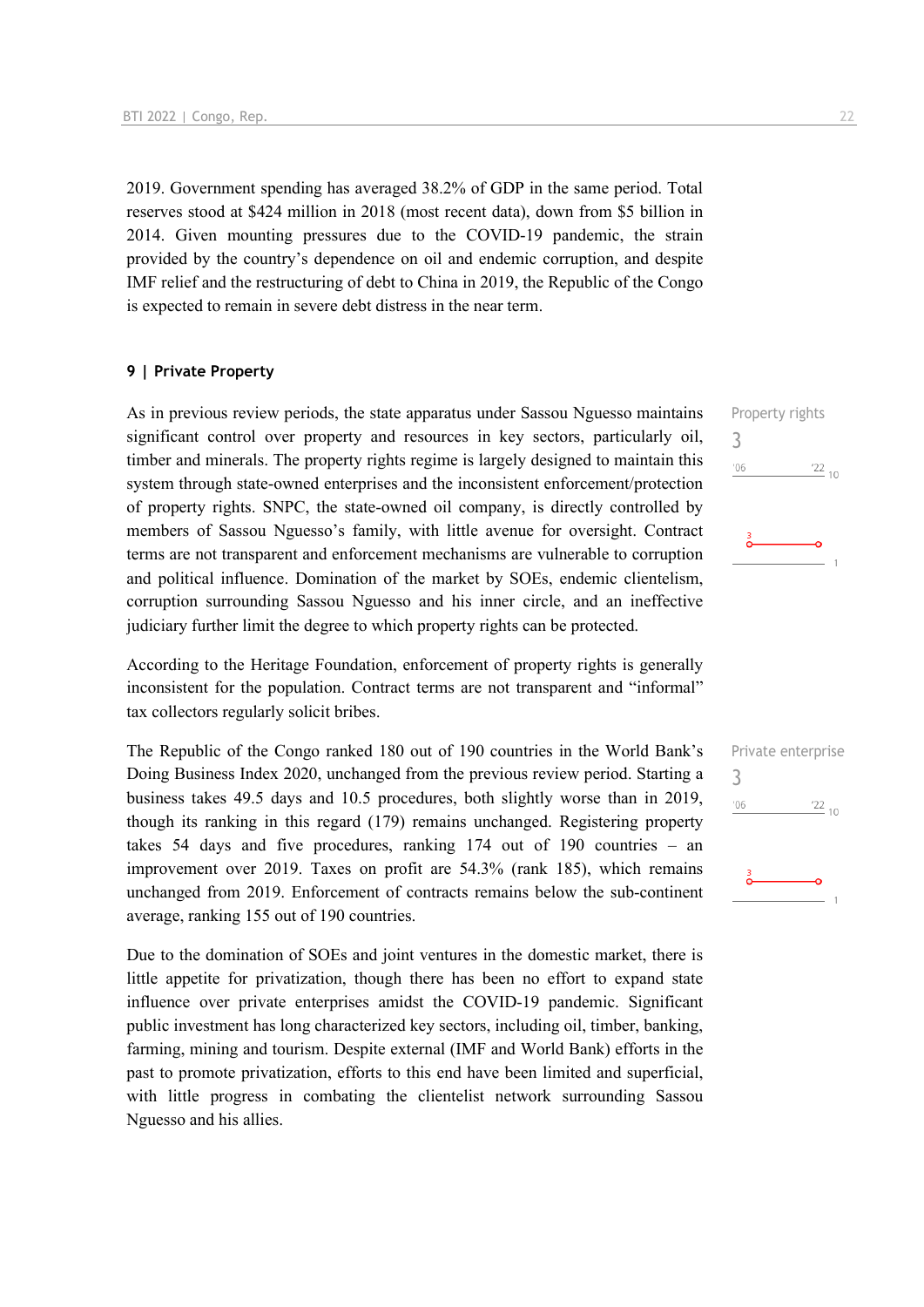### **10 | Welfare Regime**

Socioeconomic conditions have generally improved for the population of the Republic of the Congo over the past decade. However, the sustained contraction of oil prices since 2014 and the government's history of economic mismanagement have starved the state of necessary revenues and limited social expenditures over the past five years. Health care expenditure in 2018 (most recent data) accounted for 2.14% of GDP, down from roughly 3.5% in 2016. Life expectancy has continued to increase since 2000, standing at 64.3 years in 2018. Of children under five years old, 26% suffered from chronic malnutrition, while 40% of indigenous (Pygmy) children were chronically malnourished.

Around half of the population of the Republic of the Congo lives in poverty, vulnerable employment stands at 76% and the child (ages five to 14) labor rate is 25.4%, with 27.1% of children aged seven to 14 combining work and school. Consequently, the country's population continues to suffer from significant socioeconomic vulnerabilities. Social safety nets and pension schemes do exist but are only available for the few workers employed in the formal sector. Only 22.1% of eligible individuals receive old-age pensions. The needy often rely on support from family members or other informal safety nets. Refugees, foreign workers and especially indigenous (Pygmy) peoples experience discrimination in accessing key social services, housing, employment and education.

Already low public expenditure, declining government revenues over the short term, the impacts of climate events (e.g., the recent severe flooding) and COVID-19 all pose severe risks to the Republic of the Congo's most vulnerable citizens, which to date the state has responded to inadequately. Minimal specific information is available concerning the Republic of the Congo's response to COVID-19. Though the president announced a XAF 100 billion (\$182.8 million) fund for businesses and vulnerable people in March 2020, XAF 4 billion (\$7.3 million) of relief for poor households and individuals, and free water and electricity during the confinement period, there is limited information available concerning the implementation of measures taken to aid vulnerable populations.

Though some progress has been made, equality of opportunity remains largely nonexistent in the Republic of the Congo, particularly in terms of employment, education and public office. Women comprise 49.1% of non-agriculture employment, hold only 13% of the seats in the National Assembly and represent only 20.8% of graduates from tertiary education STEM programs. The female to male unemployment ratio is 1.14. The most recent data (2018) indicates an adult (age 15+) female literacy rate of 74.6%, compared to an adult male literacy rate of 86.1%. Female literacy has improved slightly over previous review periods. The ratio of female to male enrollment in education stood at 1.1 in primary, 0.9 in secondary and 0.7 in tertiary education.



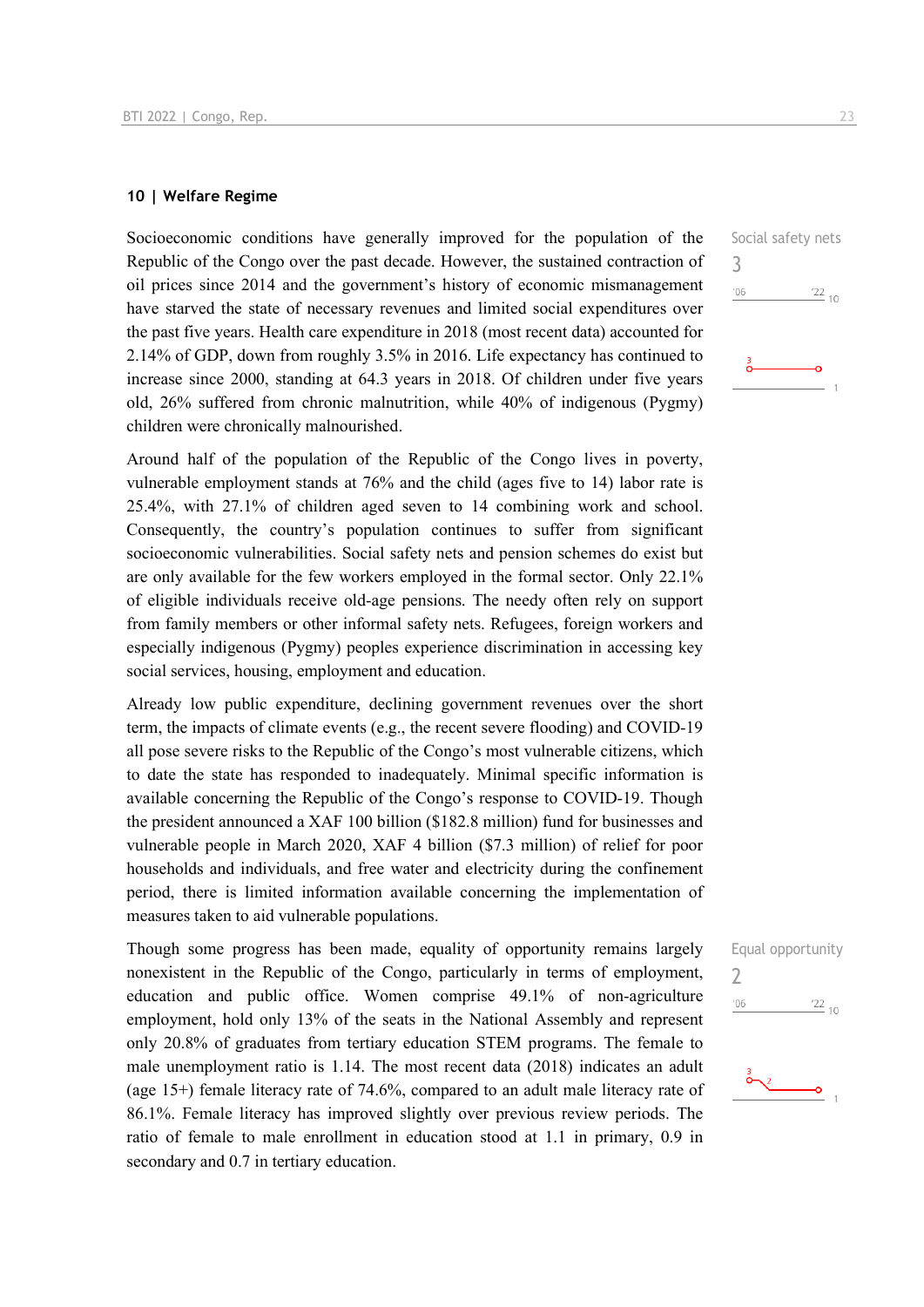Discrimination against ethnic minorities is not uncommon, particularly against some foreign Africans and against indigenous (Pygmy) populations. Indigenous (Pygmy) populations have limited access to education and employment and are frequent targets of violence or forced labor. Steps were taken in July 2019 (Decree No. 2019-202) to improve access to health care and preserve their pharmacopeia for indigenous (Pygmy) peoples, though the effectiveness of these steps remains to be seen. Ethnic favoritism continues to dominate Congolese politics and domestic cleavages, with Sassou Nguesso increasingly promoting ethnoregional allies from his home region of Cuvette to positions of power while marginalizing southern and indigenous populations.

### **11 | Economic Performance**

The Republic of the Congo was able to overcome economic crises surrounding its 1997–1999 civil war and the 2008 global financial crisis through increased oil production and aid from international donors. The current period, however, has not witnessed the same increase in production, despite increases in 2017 and 2018, 2019 and 2020 witnessed a precipitous slowing of oil production, with production falling below 300 barrels per day for most of 2020. Likewise, the recovery in global oil prices between 2016 and 2018 did not last long, with 2020 witnessing global prices as low as \$19.12 per barrel in April as a result of the COVID-19 pandemic. The latter is the most severe impact of the pandemic, with other impacts almost certainly weaker, although its extent remains difficult to assess. In general, fluctuations in oil prices and production remain the most significant driver of the Republic of the Congo's economic performance.

The GDP per capita growth rate was -3.4% in 2019 and -8.6% in 2020 but was projected by the government to recover to 0.5% in 2021. GDP per capita in 2019 was \$3,435 (PPP), down from \$3,495 (PPP) in 2018. GDP was \$10,820.6 million (PPP) in 2019. Unemployment was 9.3% in 2020, which marked a slight improvement over previous years. Public debt was 83.7% of GDP in 2019 and increased to 104.5% of GDP in 2020, largely driven by further aid from the IMF and continued loans from China following a 2019 restructuring. The Republic of the Congo has had a World Bank CPIA debt policy rating of two since 2017 and is considered to be in severe distress.

The Republic of the Congo's current account balance was 3.5% of GDP in 2019 and -5.7% in 2020 but was projected to recover slightly in 2021. Central government net lending/borrowing was 5.8% of GDP in 2019 and -2.1% in 2020. Recession in non-oil sectors continued, with non-oil sectors contracting by 5.5% due to weaker activity in construction, public works, transport and telecommunications. Trade amounted to 122.25% of GDP in 2019.

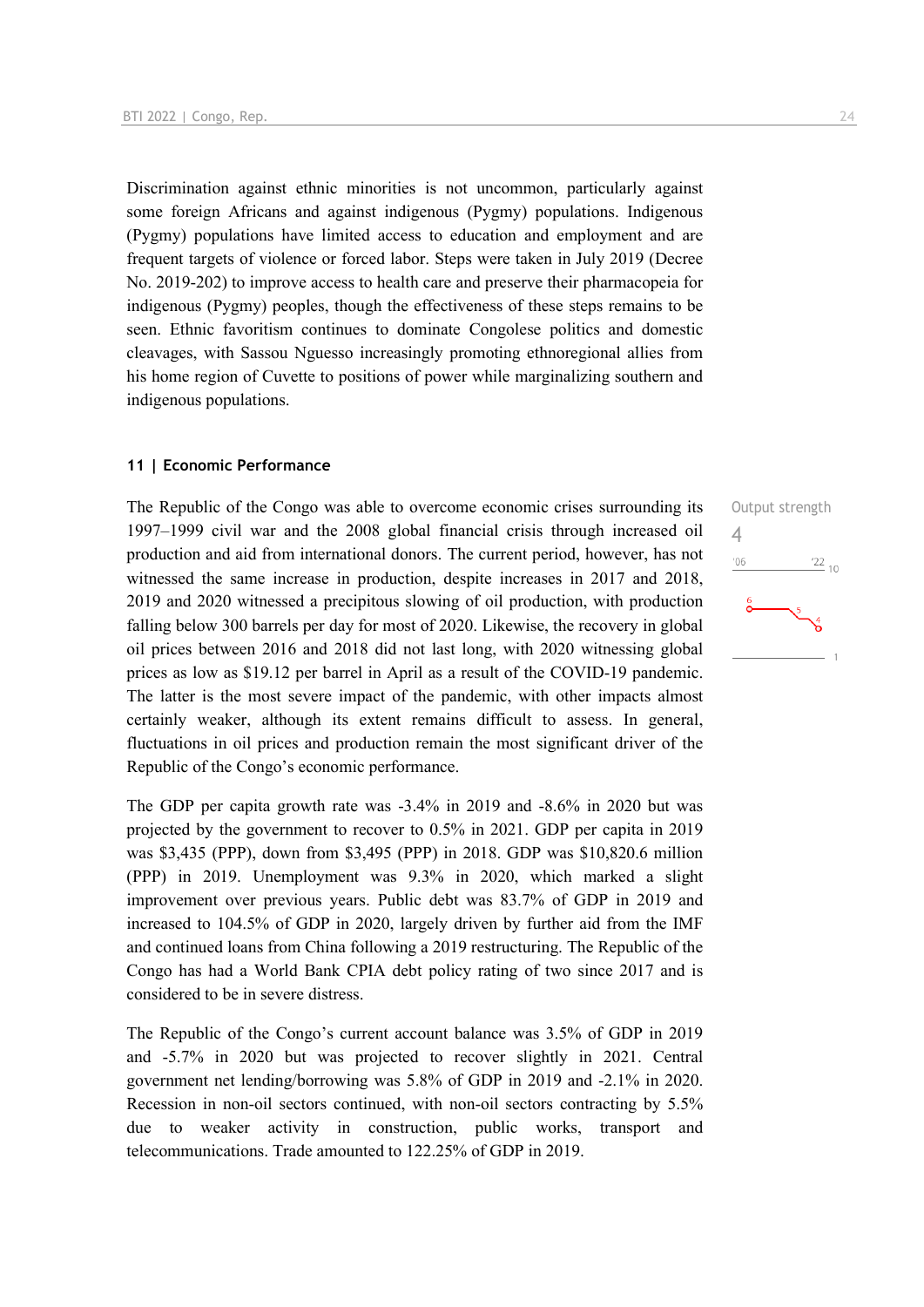Inflation is estimated at 2.2% in 2019, up from 1.2% in 2018 and 0.45% in 2017. Foreign direct investment stood at 31.1% of GDP in 2019 down from 37.0% in 2018 and 48.9% in 2017. Tax revenue amounted to 9.0% of GDP in 2018, down from 13.8% in 2017. Gross capital formation was 18.8% of GDP in 2019, also down on previous years. The Republic of the Congo consistently operated on budget deficits through 2017, but 2018 and 2019 saw surpluses of 6.8% and 8.8% respectively, though this is expected to have changed in 2020 and 2021.

Net official development assistance received was 1.4% of GNI and private capital flows were 12.3% of GDP. Overall, economic prospects for the Republic of the Congo in the short term are not optimistic. Extreme poverty, especially in rural areas, appears to have increased since 2016 as oil prices and production have fallen. Less than 4.9% of the poorest 65% of Congolese have access to social protection programs. Non-extractive sectors are expected to contract or stagnate, while the Republic of the Congo's debt, especially to China, is expected to continue to increase and revenues from oil are expected to continue to decline from 2021. In the absence of genuine economic diversification, the Republic of the Congo will remain dependent on a weakening oil sector and an untenable debt burden.

### **12 | Sustainability**

Forests cover more than half of the Republic of the Congo's territory. Between 1990 and 2015, total forested area decreased by only about 1.7%, despite the timber industry remaining a crucial industry behind the oil sector. Carbon dioxide emissions remain around 0.6 tons per capita, unchanged from the previous review period. Renewable energies, particularly hydropower, account for roughly 60% of energy consumption, compared to 40% for fossil fuels. Due to the state-run nature of the country's utilities, this can be interpreted as a result of government policy.

Nevertheless, pollution, soil erosion and changes in climate continue to pose significant concerns. Specifically, the lack of regulation over the country's mining, timber and oil industries risks significant long-term degradation to the Congo's environment. Increased flooding in parts of the country, likewise, risks further soil degradation, groundwater contamination and human displacement. Despite superficial commitments to environmental sustainability (including the establishment of a "green" climate fund in August 2019), the Sassou Nguesso regime remains primarily concerned with remaining in power and sustaining the immense wealth gained from the country's extractive industries.

The Republic of the Congo's most recent Red List Index score was 0.984, indicating that a significant majority of the country's species are not at risk of extinction. According to the most recent (2015) U.N. data, 119 species were threatened with extinction, an increase of 10 over 2013. The country's most noteworthy moves have involved international agreements and projects that aim to

Environmental policy 2 $^{\prime}06$  $122_{10}$ 

$$
\begin{array}{c}\n \stackrel{3}{\bigcirc} \stackrel{4}{\bigcirc} \stackrel{3}{\bigcirc} \stackrel{2}{\bigcirc} \stackrel{1}{\bigcirc}
$$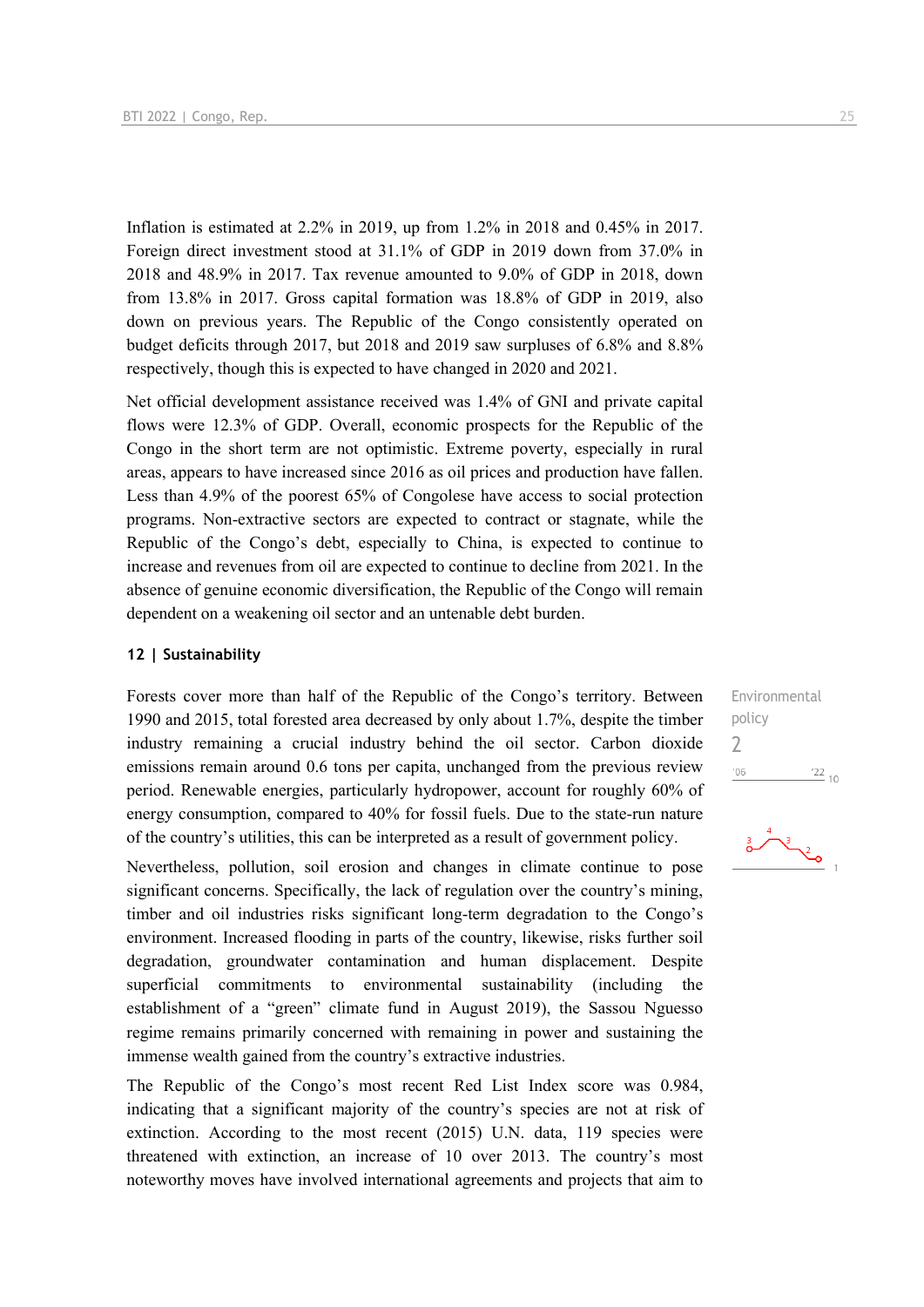preserve the country's forests, particularly the 2015 Paris Agreement, 2018 Brazzaville Declaration and the controversial Messok-Dja protected area. France committed \$65 million in September 2020 to the preservation of the Congo's rainforest. These efforts have had mixed results but demonstrate a willingness to cooperate with external partners including the United Nations, the WWF, France and the DRC to preserve its vital forests and the world's largest tropical peatlands. Overall, the Republic of the Congo ranked 152 out of 180 countries in the 2020 Environmental Performance Index, scoring 30.8. Its score has decreased by 1.5 over the past decade. The Republic of the Congo performed particularly poorly in air quality (rank 167), sanitation and drinking water (rank 152), grassland loss (160), and growth in CO2, SO2 and NOx emissions (ranks 164, 176 and 176, respectively). The Republic of the Congo's poor performance in these areas demonstrates the ineffectiveness of largely superficial government measures, which have done little to address the poor infrastructure, minimal regulation and inadequate administration that limit the Republic of the Congo's pursuit of genuine environmental sustainability.

As in previous review periods, education and R&D institutions and expenditures remain negligible, with most facilities confined to the major urban centers of Brazzaville and Pointe Noire. Though there have been some improvements in rural areas, these have been slow and limited. Government expenditure on education was 3.5% of GDP in 2018 (most recent data), down from 5.5% in 2017.

The U.N. Education Index score for the Republic of the Congo was 0.543 in 2019, a slight increase over previous years. Gross enrollment rates in 2012 (most recent data) were 104% for primary, 52% for secondary and 9% for tertiary, with a primary completion rate of 71.6% and lower secondary completion rate of 50.1% in the same year. These figures align with the most recent (2013) U.N. data, which indicates that the primary school dropout rate is 29.7%.

The adult literacy rate was 80.3% in 2018, with a male adult literacy rate of 86.1% and a female adult literacy rate of 74.6%. Illiteracy remains a concern among rural and elderly populations. The quality and focus of education and training is largely conditioned by the country's economic and political climate. In times of economic crisis, education is among the areas to suffer under austerity measures, particularly in rural areas. Curricula are often designed in the interests of the regime, whether through promoting certain ideologies or through more general propaganda.

As in previous reviews, R&D efforts remain minimal at best, with no data available on government expenditure in this regard. Infrastructural or technological improvements can at times serve as important proxies for improvements in this area. However, with only 8.65% of the population using the internet in 2019, these improvements have likewise been minimal. Indeed, this figure is unchanged from 2017 and 2018. As such, it is evident that the Republic of the Congo under the Sassou Nguesso regime has yet to prioritize improvements in education, R&D or the necessary infrastructure to aid in these developments.

Education policy / R&D  $\overline{\phantom{0}}$  $'06$  $122_{10}$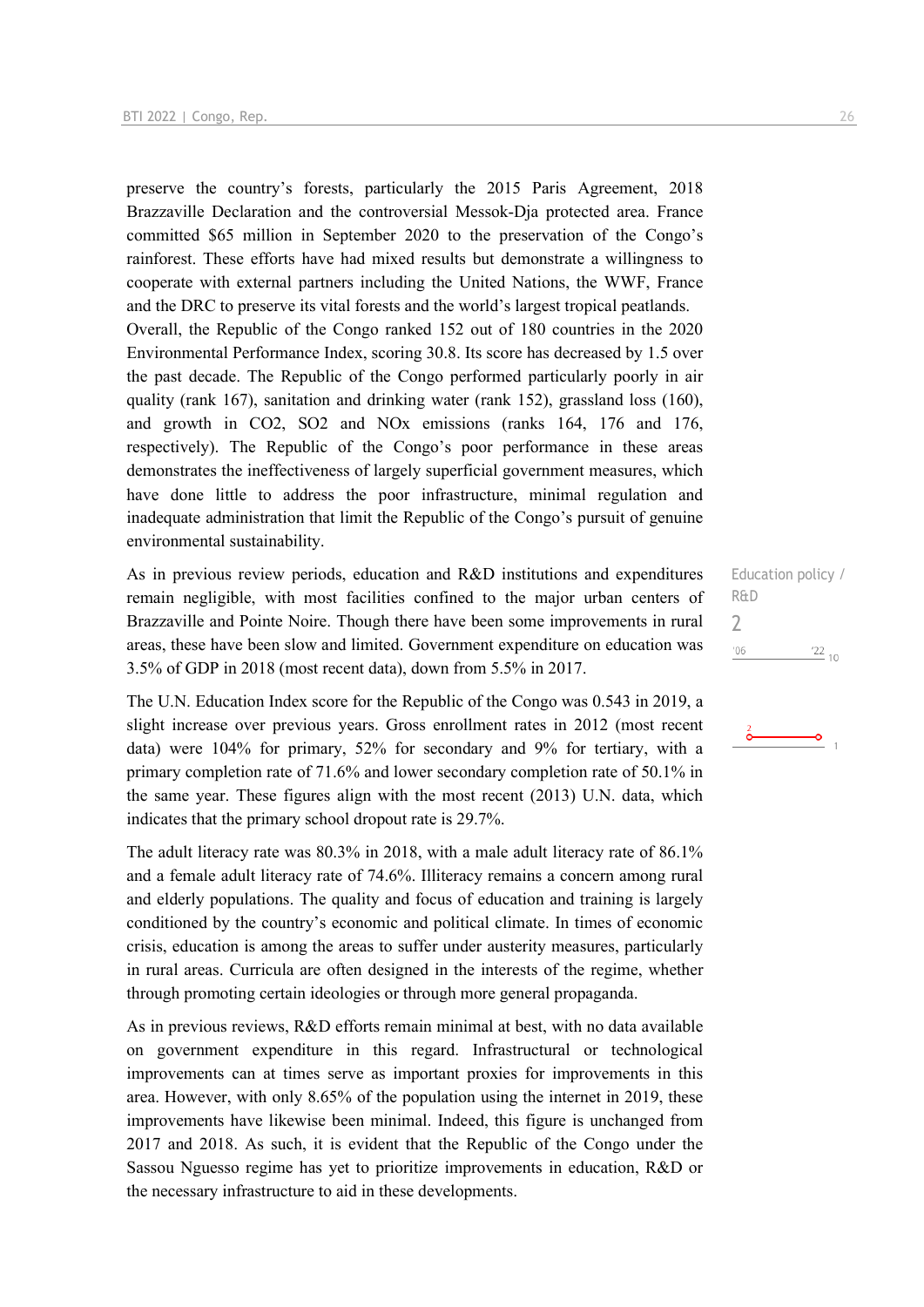### Governance

### I. Level of Difficulty

As in previous review periods, the Republic of the Congo's economic and political activities are largely dependent on its oil sector. Declining oil production in recent years, and lower oil prices prior to and as a result of COVID-19 have significantly impacted government revenues and debt. Otherwise, the impact of the pandemic seems low. As of January 30, 2021, the government had confirmed only 7,887 total cases (1,024 active infections and 5,846 recovered cases) and merely 117 deaths, although it remains unknown whether this is due to a lower impact, a more resilient population or a combination thereof.

Due to the country's dependence on oil and the regime's emphasis on maintaining the corrupt networks that surround this key sector, short-term prospects for economic performance and service delivery are negative.

The Republic of the Congo has been in good standing with the Extractive Industries Transparency Initiative (EITI) since 2019 and is categorized as making meaningful progress toward improved transparency in its extractive industries. However, there is credible evidence that the Sassou Nguesso government has secured favorable EITI reports by bribing EITI personnel, including the country director. High-profile corruption continues to plague the oil industry and state-run SNPC. Due to its dependence on oil, non-oil and especially non-extractive sectors remain relatively uninfluential on economic functions. Non-oil sectors contracted by 5.5%. Though 2018 and 2019 witnessed surpluses due to a brief recovery in oil prices, this was short-lived and the Republic of the Congo is expected to return to a deficit in 2020.

The government's failure to invest in economic diversification has constrained the domestic business environment and subjected the country to the volatility inherent to a dependence on global oil markets. Mass poverty, ethnoregional cleavages, poor service delivery, poor infrastructure and a weak civil society continue to limit the Republic of the Congo's prospects. Increasing indebtedness to China, severe flooding and other climate events, and significant limitations on economic functions due to COVID-19 pose further obstacles to progress in the Republic of the Congo.

Though oil prices are expected to recover in the short to medium term, declining production will likely limit the benefits to be derived from higher prices. In the absence of diversification away from oil, the Republic of the Congo will remain

**Structural** constraints

 $\frac{22}{10}$ 

7

 $10<sup>1</sup>$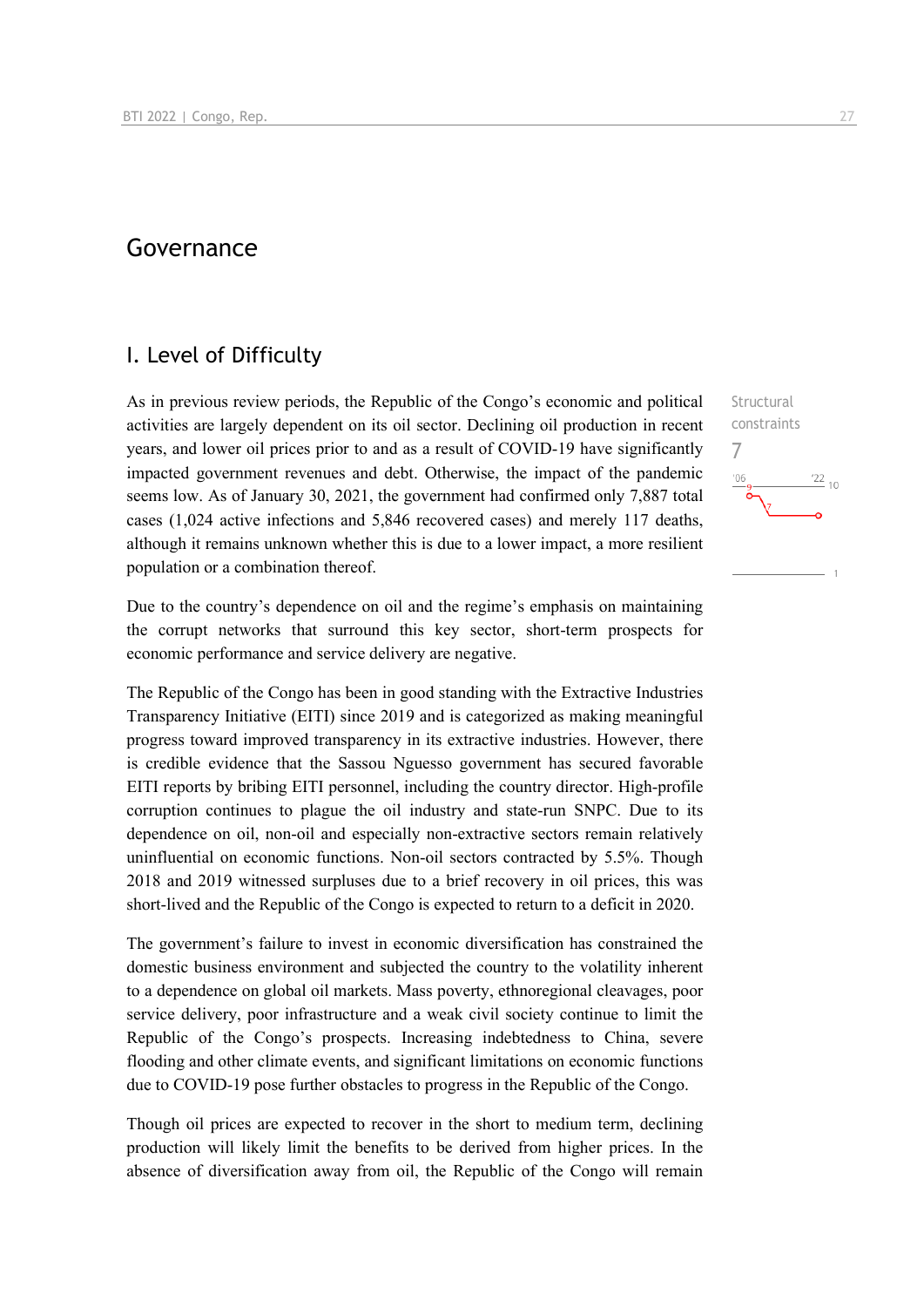vulnerable to externalities in oil markets, and dependent upon aid from actors including the IMF and China. Furthermore, the country is dependent on imports of basic commodities (e.g., food), which further constrains the country's selfsufficiency and development. Though the conflict in the Democratic Republic of the Congo has cooled, there remains a risk of post-electoral violence in the Central African Republic, which may pose a challenge in the form of population displacement and spillover effects.

As in previous review periods, the operation and effectiveness of civil society in the Republic of the Congo is limited by endemic corruption and the repressive nature of the regime. Numerous civil society organizations (CSOs) operate in the country, many under the umbrella of PCPA Congo, which serves to engage CSOs, state actors, French interests and NGOs. The country has in recent years been accused (e.g., by the Congolese Observatory for Human Rights (OCDH), Transparency International and Amnesty International) of intimidating, arbitrarily imprisoning and torturing activists, civil society leaders and journalists.

A Brazzaville-based group dedicated to advocating for prisoners' rights was reportedly robbed in March 2019 as part of a government intimidation campaign. The head of the Congolese Observatory for Human Rights (OCDH) was barred from leaving the country to attend a conference in Kenya in May 2019. Events such as these prompted Freedom House to reduce the Republic of the Congo's score for NGO freedoms from two to one in its Freedom in the World 2020 report.

The government has repeatedly restricted communication services (e.g., phone and internet services) during elections or other periods of potential upheaval, with the aim of limiting the ability of the opposition to coordinate. Abuses of indigenous (Pygmy) populations have been largely ignored, despite investigations by groups including the UNDP. Fears of government reprisals remain prominent, particularly among the population impacted by the 2016–2018 Pool conflict, indigenous (Pygmy) populations and populations impacted by the severe flooding in the north of the country. Furthermore, one person died while being held in police custody for challenging the government's COVID-19 policies. Journalists who are critical of the regime have frequently been punished.

Given the nature of the Republic of the Congo's ethnoregional cleavages, many CSOs are organized along these lines and are thus largely localized in their focus. Village-level organizations, which once played an important role in societal functions, have a negligible impact beyond the local level. In all, the function of civil society in the Republic of the Congo is constrained by a dependence on and fear of the regime, which inherently limits the degree to which government actions can be questioned or non-elite social issues can be raised.

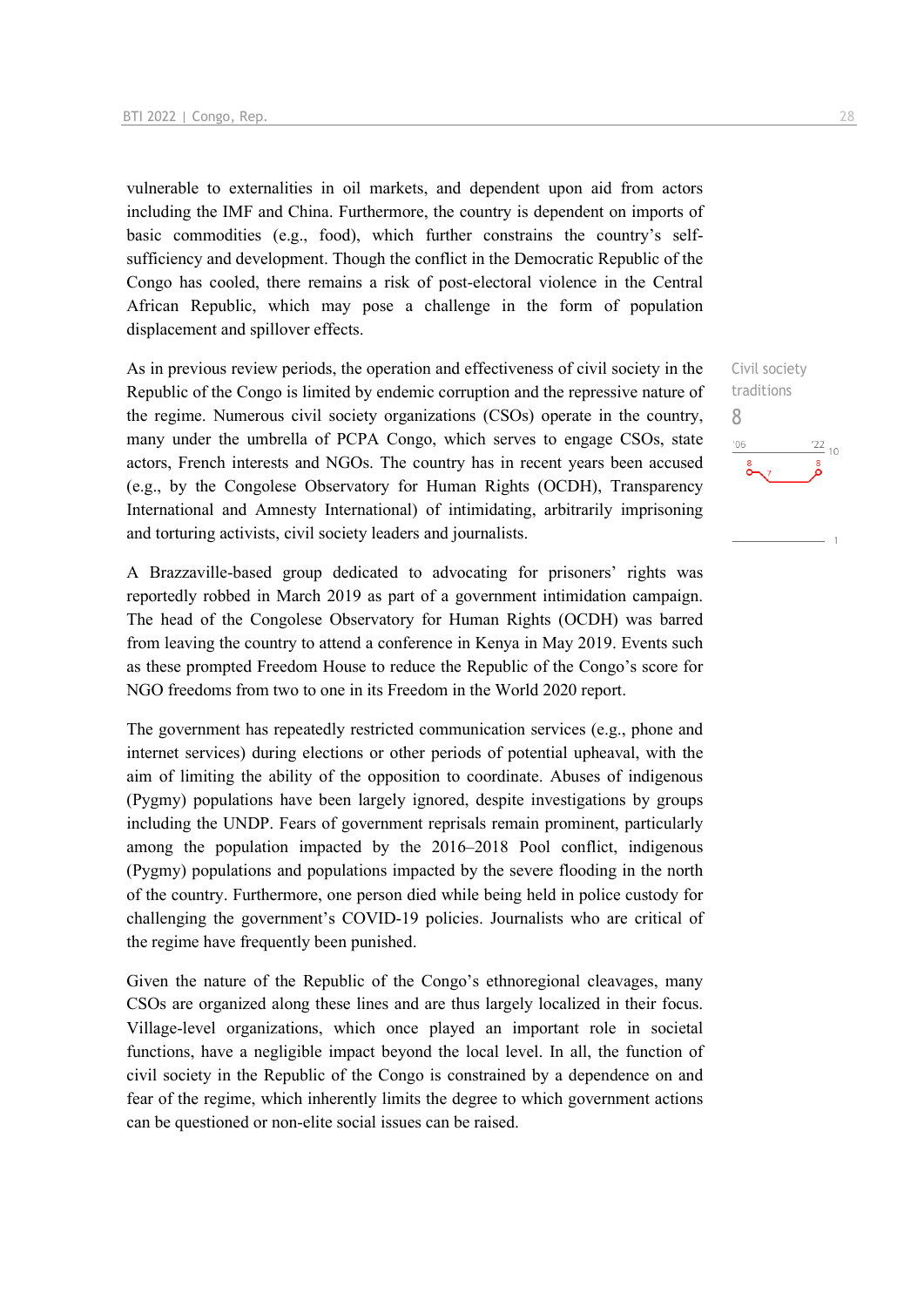Though cleavages have cooled slightly since the previous review period, ethnic, regional and social conflicts remain common in the Republic of the Congo. The country's north-south divide remains a source of frequent political conflicts, which have a tendency to become violent, particularly during election cycles. This has been a consistent pattern throughout the Republic of the Congo's history of independence and particularly under Sassou Nguesso's regime, which primarily elevates ethnoregional loyalists. These domestic cleavages have been present in recent decades, including the 1997–1999 civil war in which Sassou Nguesso regained power and the 2016–2018 crackdown on the Pool region. The conflict in Pool displaced around 138,000 people, many of whom have yet to receive sufficient government aid. Credible accusations persist of ethnic targeting, torture and other human rights abuses by the government, its allies and other local militias.

Though the current review period represents a relative calming of conflicts, politics in the Republic of the Congo remain divided largely along ethnoregional lines. This is particularly the case concerning the ruling PCT, and its key competitors MCDDI and UPADS. Two of Sassou Nguesso's leading competitors for the 2016 presidential elections have since been sentenced to 20 years in prison. These instances as well as repeated conflicts in the Pool region represent a pattern under Sassou Nguesso of silencing opposition and, in particular, suppressing the influence of peoples from the southern regions. In some instances, the government has employed significant force to suppress protests related to COVID-19, particularly in the aftermath of the death of a young woman who was being held in custody by the gendarmerie. However, these instances have not resulted in significant outbreaks of violence.

Though such instances have been rare recently, foreigners and particularly other Africans have in the past been employed as scapegoats for domestic economic woes in order to redirect growing public resentment in key urban areas. In recent years, refugees from neighboring countries including the Democratic Republic of the Congo and the Central African Republic have not been met with any noted hostilities, though it has been noted that refugees from the Central African Republic have at times been the targets of anti-Muslim rhetoric. The continued risk of conflict in both the Democratic Republic of the Congo and, more immediately, the Central African Republic pose some risk of incursions by foreign militias along key border enclaves, though this risk is unlikely to be high.

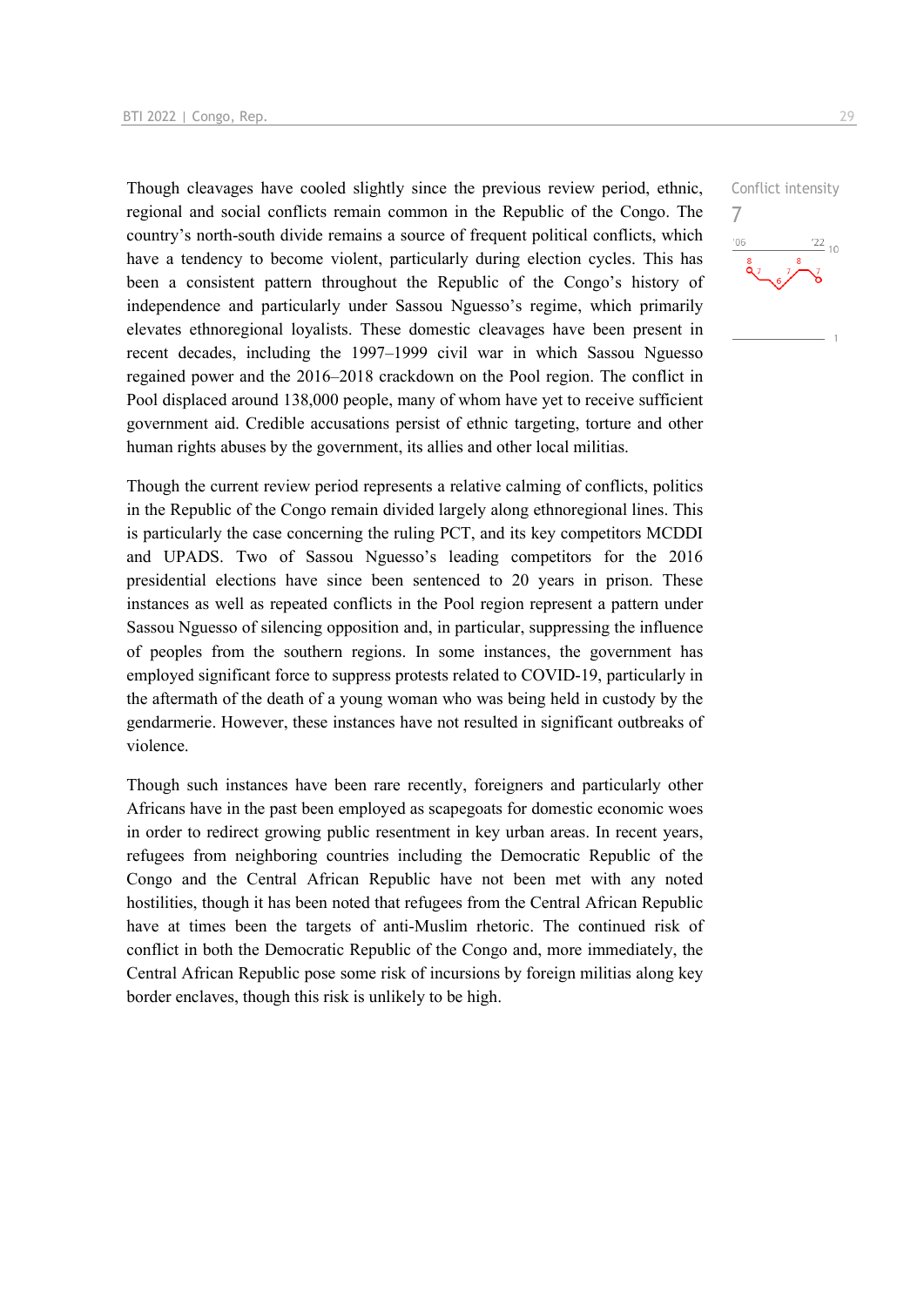### II. Governance Performance

### **14 | Steering Capability**

The regime maintains a position of supremacy in the Republic of the Congo's most important economic sectors, utilities and political systems, which allows the regime to freely formulate and implement key priorities while suppressing opposition. Declining oil production and suppressed revenues due to lower prices since 2019 have not led to significant efforts to diversify the country's economy, however. The Republic of the Congo's non-oil sectors continue to contract and remain weak. Despite recommendations from the IMF, World Bank and other external actors, the regime has failed to drive economic diversification due to the continued profit the regime derives from the clientelist networks that surround the country's resources.

Pressure from external actors has prompted rhetorical commitments from the government to improve transparency, openness and diversification. However, real progress in this regard has been limited at best. Pressure from CSOs is largely channeled through the IMF. However, as yet, this pressure has yielded limited results in tackling corruption and the lack of transparency in key sectors in the country. Economic performance is likely to be further constrained in the aftermath of the COVID-19 pandemic, with government responses to date limited to shortterm mitigation and relief efforts, rather than the establishment of systematic adjustment mechanisms. Furthermore, the country's strategic capacity in this regard is limited and responses have largely failed to promote short- to medium-term prospects. Government projections of positive economic growth in 2021 are likely to be undermined by the country's lack of crisis management preparation.

Infrastructure and other development projects remain largely centered on the major urban centers of Brazzaville and Pointe Noire, with access to basic services and telecommunications limited in rural areas. Though the country is highly urbanized, significant populations in rural areas remain at risk due to a lack of mitigation efforts to offset the effects of climate change, the COVID-19 pandemic and population displacement. Infrastructure projects are rarely more than symbolic and often do not benefit non-extractive sectors or the wider population beyond key elites. As in previous reviews, the government's strategic aims are not commensurate with the country's real problems and often prioritize short- to medium-term benefits over the broader social, economic, political, environmental or security needs of the populace.

### **Ouestion** Score

| Prioritization |                  |
|----------------|------------------|
|                |                  |
| $^{\prime}06$  | $\frac{122}{10}$ |
|                |                  |
| 4              |                  |
|                |                  |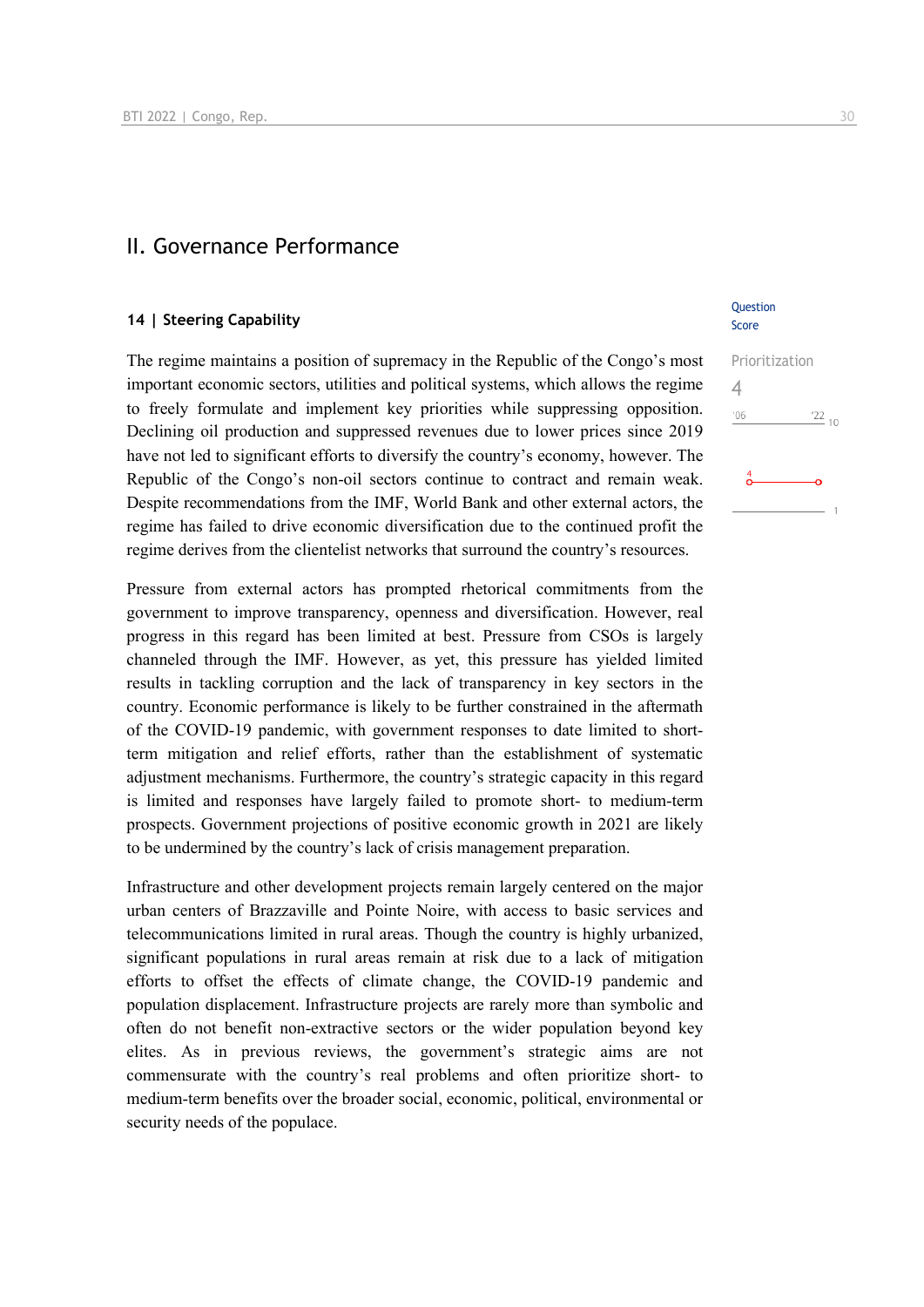Though the regime continues to rhetorically commit to diversification, socioeconomic development and ecological sustainability, these ambitions are largely subordinated to the interests of the oil and other extractive industries. During times of economic boom, revenues rarely benefit the wider population to any significant extent. During times of recession or high debt, as in the current review period, IMF pressure has contributed to the implementation of austerity policies, with government expenditures typically cut in areas crucial to the wider population. As a result, the government has failed to tackle the broader issues that constrain progress in the Republic of the Congo.

A drop in government revenue due to declining oil production and prices, and the COVID-19 pandemic is likely to further constrain the government's ability to perform its core functions and contribute to rising public debt. Times of decreased government revenue or economic crises have frequently prompted cuts in social services, health care, education and other key policy areas. Government investment in non-extractive sectors is likely to decline in the short term, while borrowing is likely to expand and the business protection measures implemented in March 2020 unlikely to reach the majority of the population employed in informal sectors. Environmental protection, including the 2019-established green climate fund, are likely to receive minimal attention as the country adjusts to the ramifications of the COVID-19 pandemic.

Efforts to improve transparency, tackle corruption and engage civil society are frequently undermined by the regime and the embedded clientelist network surrounding Denis Sassou Nguesso. Many of the government's policies appear to prioritize vested elite interests at the expense of the broader development of the country. Non-oil sectors remain in recession, despite the noted struggles in the Republic of the Congo's oil sector, indicating the regime's hesitance to abandon its corrupt dependence on this singular resource in favor of economic diversification, transparency and sustainable development.

Pro-cyclical fiscal and spending policies continue to undermine the Republic of the Congo's stability and ability to respond to economic volatility. The Republic of the Congo's dependence on oil subjects the country to frequent periods of contraction and indebtedness, including during the current review period. During these periods, public spending is typically cut to counterbalance declining revenues, further constraining the government's ability to learn from previous policy errors. Times of increased revenue (e.g., the previous review period) are not typically accompanied by significant benefits for the population. An unsustainable fiscal strategy and persistent indebtedness has weakened the legitimacy of the regime, and the capacity of the state to pursue economic diversification and sustainable development. The Republic of the Congo received an IMF bailout and restructured its debt with China in 2019, but low oil revenues make further aid and loans a likely priority.

Rather than address cycles of volatility and indebtedness by promoting economic diversification, transparency and sustainable development, the regime continues to prioritize investment in extractive sectors, and the maintenance of short- and

Implementation 3  $06'$  $\frac{22}{10}$ 



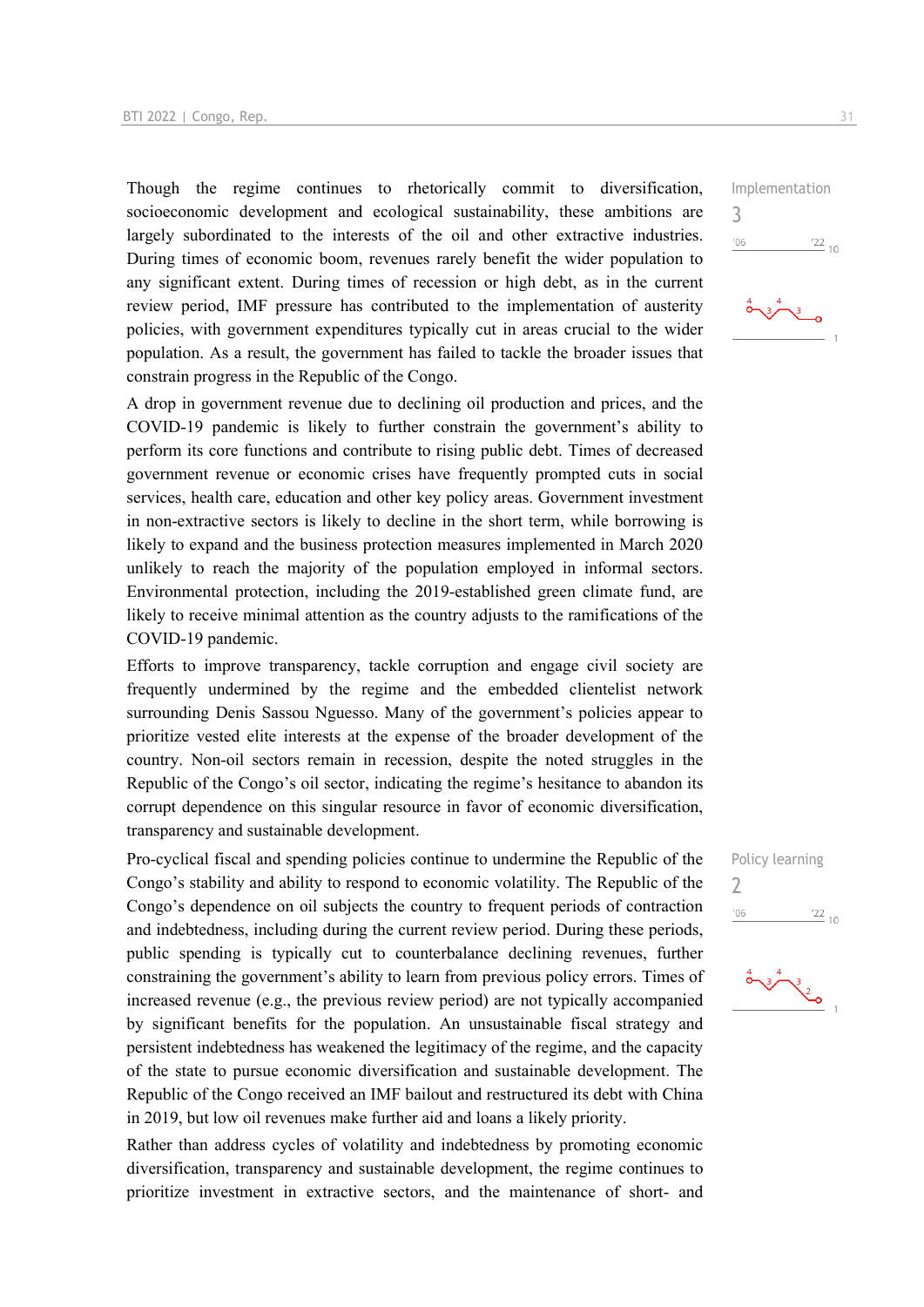medium-term rents. IMF and CSO pressure has in the past led to some government attempts to improve performance, but actual progress in this direction has been minimal during the current review period. There has been no indication of a significant change in the government's approach in response to the COVID-19 pandemic and resultant economic crisis.

Services provided by the government outside of key urban centers remain minimal and violent crackdowns on opposition remain the norm under the Sassou Nguesso regime. What few development projects have been implemented have been limited in their impact and largely targeted at areas that benefit the country's elites. Most humanitarian aid provided to at-risk communities is provided by non-state and international actors. As has been the case in previous review periods, the regime has shown little sign of learning from its economic and political experiences, despite mounting domestic and international pressure.

### **15 | Resource Efficiency**

The Republic of the Congo's government continues to use resources inefficiently, with high-level corruption in extractive sectors (especially oil), minimal reinvestment or diversification, and significant indebtedness to external creditors (especially China). Oil revenues and external loans are rarely used to promote developmental goals or to meet the socioeconomic needs of the population. The president's son and daughter were accused in 2019 of siphoning off significant funds from state coffers, particularly through the state-run SNPC oil company, and were placed under foreign investigation.

Minimal accountability for such high-level corruption and an emphasis on maintaining entrenched clientelist networks has contributed to a bloated cabinet, and an inefficient and ineffective bureaucracy. Politically motivated turnover in high-level positions is not uncommon. The poor quality of the education system and low training standards limit the population's ability to hold the government accountable and contribute to a lack of transparency. The government's response to COVID-19 has largely been to maintain course, relying on external aid and loans to address impending revenue shortfalls. The government has demonstrated a general reluctance to reinvest in or expand the country's human, financial or organizational resources, relegating the country to relative stagnation and vulnerability. In the short term, declining oil revenues are likely to exacerbate many of these challenges.

Efficient use of assets 3 $106$  $^{22}$  10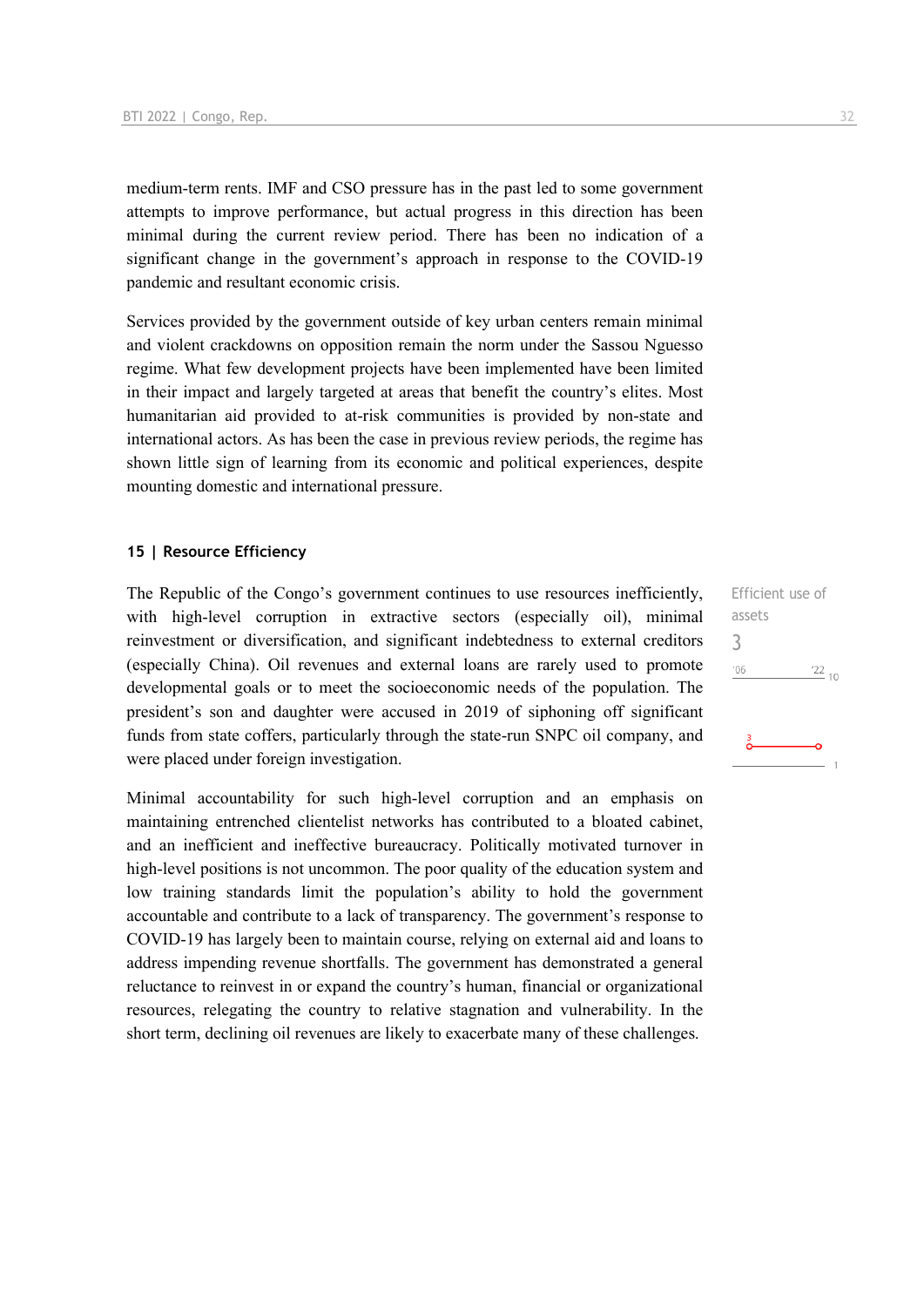Though centralization remains a key characteristic of the Republic of the Congo's personalistic state, competition among elites and other clients of Sassou Nguesso inherently limits intra-governmental coordination and undermines the overall coherence of state policy. The importance of SOEs and vested corporate and political interests continue to impact the regime's policy decisions and priorities, limiting progress toward diversification or other key objectives which require coherent and effective governance. Despite the challenges posed by the COVID-19 pandemic, government efforts have been limited and haphazard, with local actors proving more influential in some areas than the authoritative approach of the government.

Pressure from the IMF, World Bank and CSOs has in the past stoked rhetorical shifts among the regime, but actual government policy remains limited by its lack of transparency and prioritization of the clientelism surrounding the Congo's extractive industries. Public works and infrastructural improvements remain limited and concentrated in major urban centers without benefiting a large portion of the population. Indebtedness to foreign actors, dependence on declining oil revenues, and a general reluctance to pursue economic diversification or development continue to pose significant obstacles to the government's ability to coherently execute its stated objectives.

As has been widely discussed in this and previous reports, corruption is rife in the Republic of the Congo and has been central to the maintenance of Denis Sassou Nguesso's neo-patrimonial regime. The highest-profile recent examples have been the accusations against the president's son and daughter since 2019, which have led to an investigation into the former by U.S. authorities. The amount of revenue siphoned from the country's oil sector by the ruling elite is immeasurable. NGOs (e.g., the Berne Declaration, Global Witness, OCDH and the Congolese Catholic Church) continue to decry the high level of corruption in the country, but no real progress has been made to address this key issue.

The regime has at times rhetorically committed to tackling corruption and improving transparency. However, the rare instances where corruption is punished typically involve scapegoating low-level officials rather than combatting elite-level corruption, which impacts the functioning and prospects of the country more significantly. The Republic of the Congo is party to both the African Peer Review Mechanism (APRM) and Extractive Industries Transparency Initiative (EITI), and has been deemed by the latter to be making progress. The country has, however, frequently run afoul of these groups' standards in times of high revenue. The CEMAC, IMF and World Bank offer further guidance and oversight, but the real impact of any of these groups on the Republic of the Congo's actions remains minimal.



Policy coordination

| Anti-corruption |                 |  |
|-----------------|-----------------|--|
| policy          |                 |  |
|                 |                 |  |
| '06             | $\frac{22}{10}$ |  |
|                 |                 |  |
|                 |                 |  |
|                 |                 |  |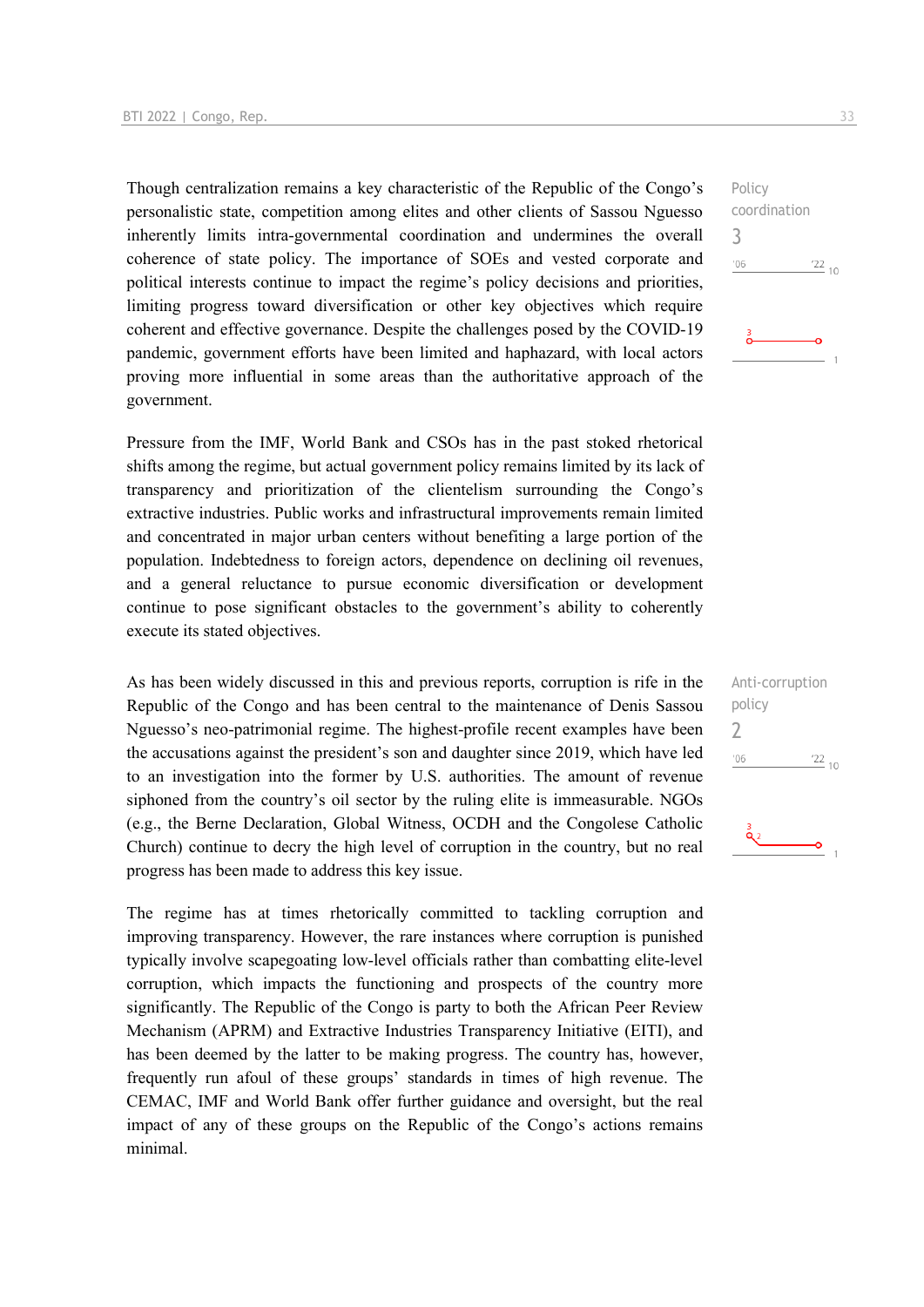Declining oil revenues, higher external debt and increased suppression of dissent offer little cause for optimism regarding the willingness of the government to adopt effective mechanisms to combat corruption and the country's dependence on oil. The money-laundering scheme surrounding the country's oil sector is designed to obscure the level of corruption from external observers. Two government offices, the CNLCCF and OAC, exist to combat corruption and fraud, but these have had no real impact on corruption in the Republic of the Congo under Sassou Nguesso.

### **16 | Consensus-Building**

Though the regime maintains a rhetorical commitment to expanding multiparty democracy and strengthening the effective balance of power, no real progress has been made in this direction in recent years. Elections, such as in 2016 and 2017, are typically marred by violent clashes between protesters and government forces, as popular demands for more equitable systems are met by government suppression. The personalized nature of rule under Sassou Nguesso continues to ensure that the government's key priority is the survival of the regime. Given Sassou Nguesso and the PCT's historical support for single-party rule, their continued dominance of the Republic of the Congo's political system ensures genuine representation is minimal at best. A referendum in 2015 eliminated presidential term and age limits and ensured Sassou Nguesso cannot be tried for crimes committed while in office. Two of his key competitors in the 2016 presidential election have since been sentenced to 20 years imprisonment each. Sassou Nguesso will run for re-election in March 2021, but this is unlikely to serve any other purpose other than to reinforce the regime's mandate.

Despite its struggling oil market, the Republic of the Congo continues to fail to adopt a true market economy or diversify its domestic markets. Despite IMFinduced austerity measures, which are likely to expand in the short term as the country faces yet another debt crisis, the country's economy remains dominated by its extractive sectors (especially oil) as its non-oil sectors continue to contract. Investment in oil and other extractive sectors is substantial, but the benefits of this investment rarely benefit the wider economy or population. Domestic entrepreneurship is largely limited to the informal sectors, with foreign capital and monopolistic SOEs dominating key formal sectors. Given high oil production and large oil revenues until recently, the Republic of the Congo has had little incentive to open its economy or invest in other key areas, though declining oil rents could potentially alter this in the medium term. Opposition and civil society figures continue to call for a more open and diversified economy, but the real power of these actors is limited as any real change is likely to come from within the regime.

Consensus on goals 3 $\frac{22}{10}$  $'06$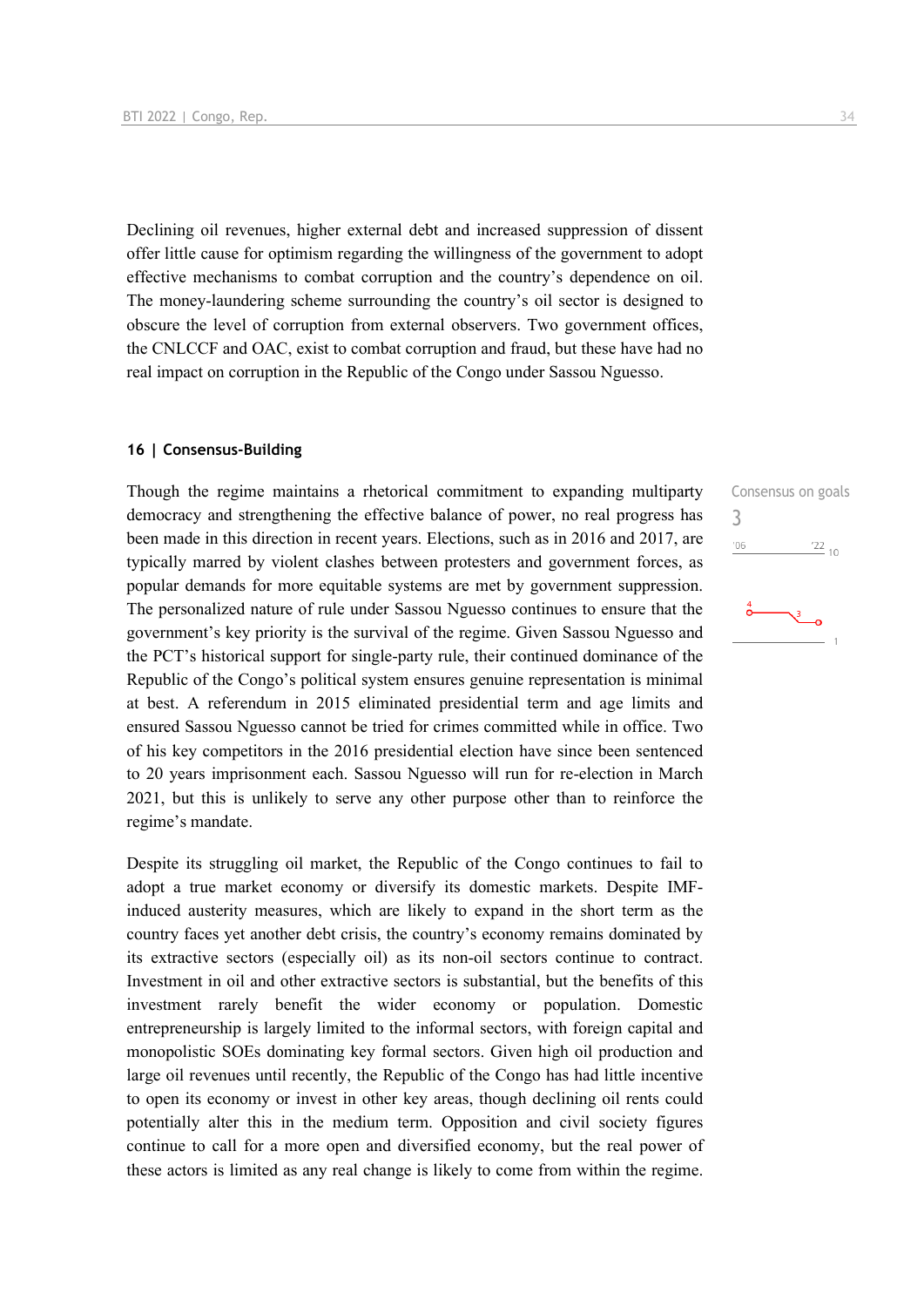Pressure from the IMF and other external actors has at times prompted movement toward a market economy, but progress is frequently undermined by the government's reluctance to promote genuine economic diversification or greater transparency in its economic activities.

The Republic of the Congo under Sassou Nguesso remains highly personalized and autocratic in nature. Given the clientelism and dependency prevalent among the country's elites, the majority of power remains vested in anti-democratic actors. The 2015 referendum served to extend Sassou Nguesso's rule, while the subsequent 2016 and 2017 elections reinforced Sassou Nguesso and the PCT's control over the country. Opposition figures are frequently harassed, imprisoned and tortured, with the most prominent examples being the sentencing to hard labor of two of Sassou Nguesso's chief rivals for the presidency. Activists and journalists critical of the regime are likewise subject to intimidation and violence. In 2019, a leading academic and activist died reportedly as a result of injuries sustained while in government custody. In 2020, a journalist from the state-run news broadcast agency was suspended following critical coverage of the government's COVID-19 response.

Reformers and protesters critical of or unwilling to cooperate with the regime frequently face violent reprisals. For example, in 2020, the government responded with force to protests over the death of a young woman in gendarmerie custody. The now-cooled conflict in the Pool region in the aftermath of the 2016 elections serves as another prominent example. The regime's continued emphasis on maintaining Sassou Nguesso's unchallenged rule has undermined efforts toward democratization, diversification and development, and poses a significant challenge to human rights in the Republic of the Congo. With Sassou Nguesso virtually certain to claim re-election in 2021, all of these patterns are expected to continue in the short term.

Ethnic and regional cleavages remain potent sources for political and violent conflict in the Republic of the Congo, with Sassou Nguesso typically elevating ethnoregional loyalists from the northern Cuvette region above the interests of those in the more populous south. The military is primarily comprised of ethnic Mbochi, which is Sassou Nguesso's ethnic group. Ethnic Lari and Kongo in the south, particularly in the Pool region, remain vulnerable to government crackdowns, which could potentially reignite tensions and conflict. As in previous review periods, Sassou Nguesso frequently elevates individuals from his home Cuvette region to key ministerial and military positions, limiting the degree to which genuine integration and reconciliation can occur.

Political parties in the Republic of the Congo are likewise largely distributed along ethnoregional lines. For example, Sassou Nguesso's ruling PCT primarily draws support from the northern regions; UPADS, represented in the 2016 election by Pascal Tsaty Mabiala, primarily represents the southern Nibolek (Niari, Bouenza,

 $\frac{22}{10}$ 

 $\overline{\phantom{0}}$ 

 $^{\prime}06$ 

Cleavage / conflict management  $\overline{\phantom{0}}$  $\frac{22}{10}$  $^{\prime}06$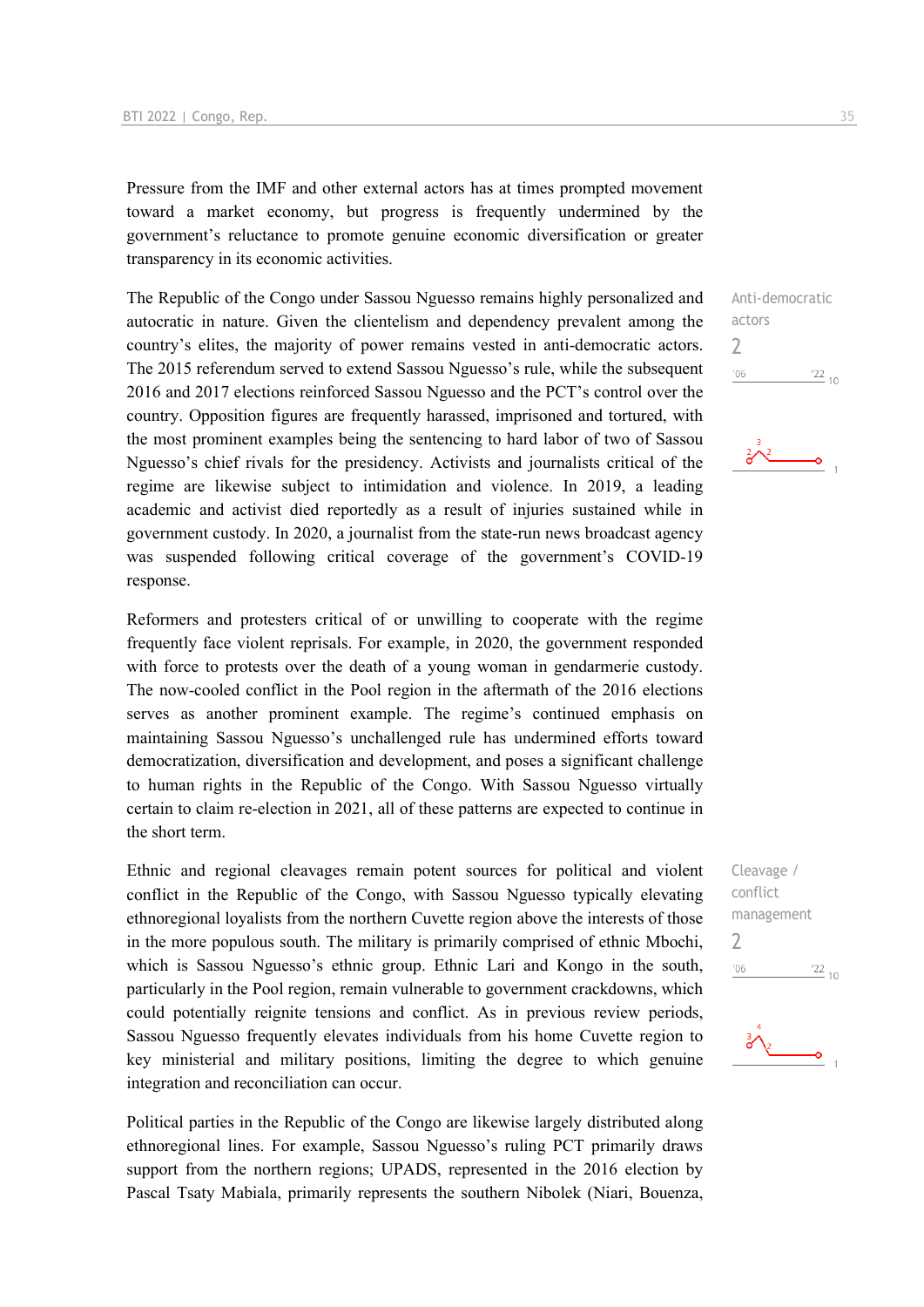Lekoumou) regions; and Brazzaville and the surrounding Pool region largely supported Guy Brice Parfait Kolélas and the MCDDI, though Kolélas and the party his father founded have since parted ways. These three groupings thus serve as key identifiers and sources of domestic cleavage, particularly along a north-south divide. Sassou Nguesso's continued domination and northern favoritism only exacerbates the position of southern peoples in Congolese society and frequently serves as a source of conflict between local militias and government forces. Due to the persistence and historical nature of the Republic of the Congo's ethnoregional cleavages, there remains a distinct militarized element to politics, despite the longstanding reign of the current president.

The government of the Republic of the Congo under Denis Sassou Nguesso is notorious for ignoring, suppressing and intimidating civil society actors. Its rhetoric frequently suggests otherwise, but civil society organizations remain highly localized and largely operate through the IMF as an intermediary to the government. Irrespective, the arrest and torture of figures critical of the regime from civil society, journalism and politics indicates the degree to which the regime is reluctant to engage with civil society on any significant scale that might threaten its vested interests. Though groups like the Congolese Observatory for Human Rights (OCDH) do important and courageous work in making government abuses public and providing critical insights to the public, they face the constant threat of state repression.

The Republic of the Congo, unlike many war-torn countries including many of its neighbors, never formed a truth and reconciliation commission in the aftermath of its 1997–1999 civil war nor in the aftermath of the 2016–2018 Pool conflict. Though a cease-fire was agreed in 2017 and disarmament in 2018, no substantial efforts to address underlying injustices or sources of tension have been made. The government's failure to address deeply entrenched ethnoregional cleavages has perpetuated a pattern of northern favoritism and southern repression, primarily serving the vested interests of northern elites in Sassou Nguesso's inner circle. This has in the past served as a potent source of tension and conflict, particularly during election cycles, leaving the impending March 2021 presidential elections as a potential hotbed for further clashes.

Civil society participation  $\overline{\phantom{0}}$  $\frac{22}{10}$  $'06$ 





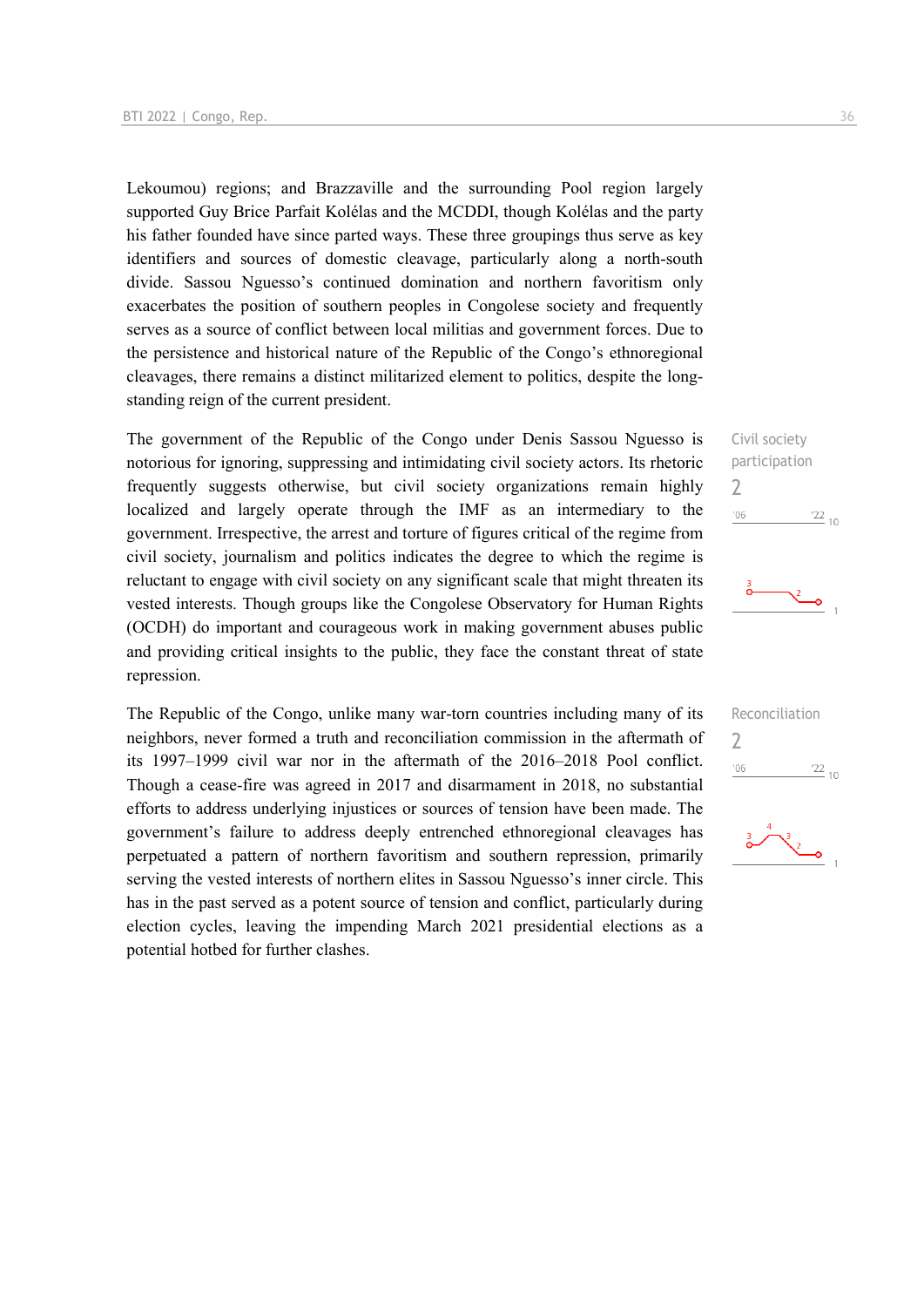### **17 | International Cooperation**

The Republic of the Congo has a long history of cooperation with and reliance on international lenders like the IMF and World Bank, including in the current review period. Policy prescriptions from such groups are frequently ignored or undermined, however, and routine lending is not accompanied by efforts toward diversification or greater international cooperation. Generally, the government lacks a long-term development strategy that comes close to aspiring to an inclusive market economy or democratic system. China has emerged as the country's most significant external creditor, though the United States, France and the European Union maintain significant interests in the country. The benefits from investments from these countries are frequently limited to non-labor-intensive sectors and the governing elites. Non-extractive sectors have been in recession throughout the review period and the effects of the COVID-19 pandemic are likely to drive extractive industries, or at least oil, into recession, which significantly limit government revenues and likely require further international assistance. The IMF, European Union, World Food Programme, United Nations and France have provided aid to the Republic of the Congo to support its efforts to respond to COVID-19. The Bank of Central African States (BEAC) and the Banking Commission of Central Africa (COBAC) have provided further financial assistance and the government has adopted some tax easing mechanisms. However, as of January 2021, government cooperation with international actors in responding to COVID-19 and the impending financial crisis has been inadequate.

The Republic of the Congo under Sassou Nguesso has long sought to present itself as a reliable and credible partner to international partners like the United Nations, African Union, IMF and European Union, but has frequently failed to live up to its commitments and has been subject to criticism from each of these groups during the review period. The government has forged strong connections with other autocratic regimes in the region and China has emerged as its most significant state partner over the past decade. Historically, the United States, France and Germany have held significant interests in the Republic of the Congo, but these relationships have been shaken somewhat by persistent high-level corruption and the government's violent responses in the Pool region.

The Republic of the Congo has maintained consistent dialogue with the IMF and World Bank in the current review period as the country's debt level has become untenable, and significant declines in oil revenues have hurt economic growth projections and government revenues. Despite attempts to portray itself as a reliable partner and willing reformer, the Republic of the Congo has made limited progress in this regard and has demonstrated limited capacity to respond to crises such as COVID-19. In December 2020, Moody's affirmed a Caa2 credit rating for the Republic of the Congo, due largely to its weak economy and poor governance. 4

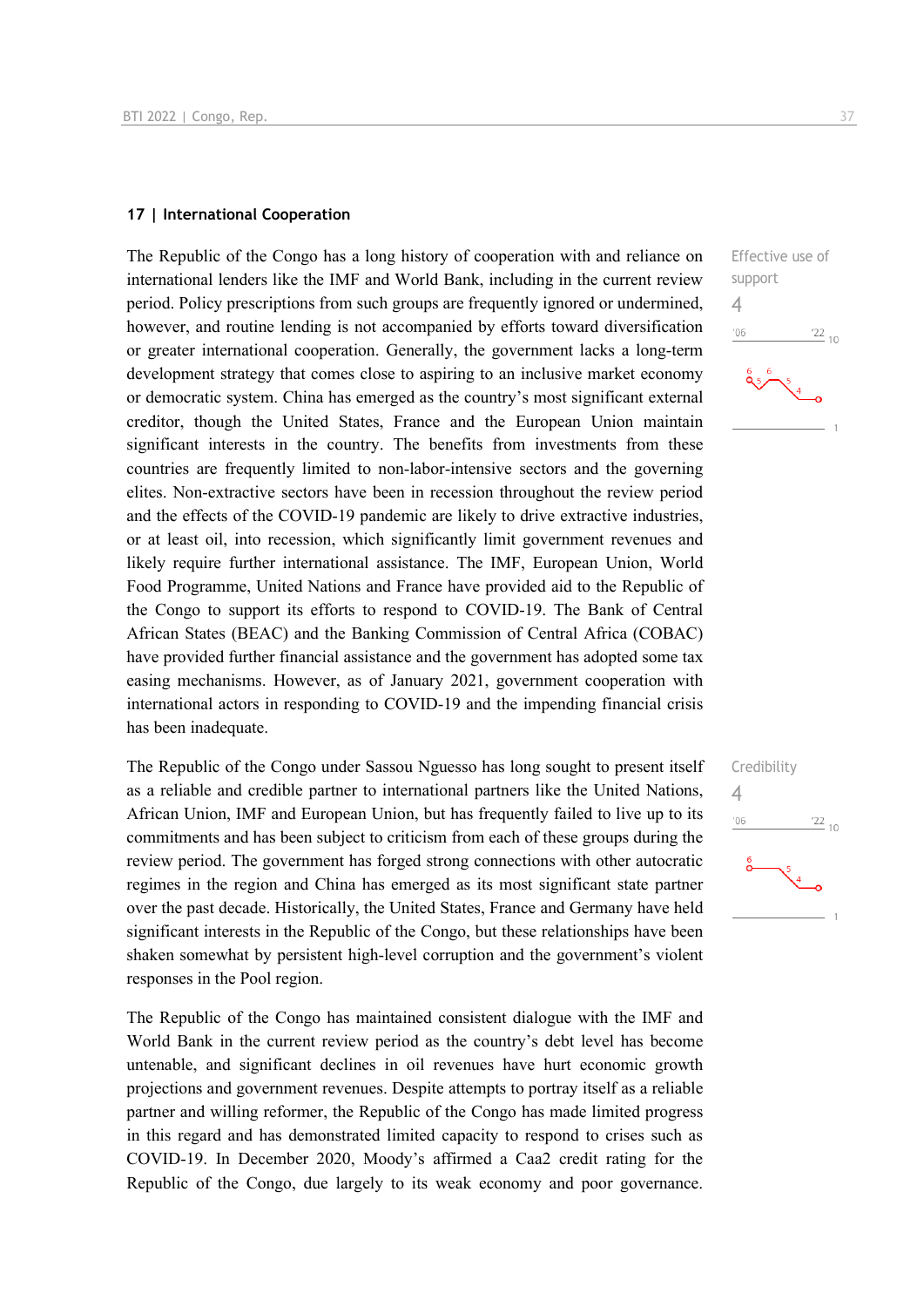Standard & Poor's gave the Republic of the Congo a CCC+ credit rating in October 2020. These ratings are consistent with the previous review period and have remained steady during the present period, demonstrating a general lack of improvement in this regard.

Denis Sassou Nguesso has long attempted to portray himself as the elder statesman of central Africa, including through seeking leadership roles in the African Union. He has further attempted to assert himself within regional bodies, such as the Communauté Économique et Monétaire de l'Afrique Centrale (CEMAC) and the Communauté Économique des États de l'Afrique Centrale (CEEAC). The Republic of the Congo maintains relatively strong relationships with its five neighbors (Angola, the Democratic Republic of the Congo, the Central African Republic, Gabon and Cameroon) and tends to comply for the most part with the rules of the organizations to which it is party. Angola, another member of CEEAC, emerged as an important regional partner in the aftermath of the 1997–1999 civil war which returned Sassou Nguesso to power, having supported the president's return to power. A shared dependence on oil closely aligns the Republic of the Congo's interests with Angola and other neighbors, enabling regional cooperation and coordination. Though perhaps less than in the previous review period, South Africa remains an additional regional partner of some importance.

The Republic of the Congo's relationships with the Central African Republic (CAR) and Democratic Republic of the Congo (DRC) have at times been complicated by the conflict endemic to each of these contexts, including along key border enclaves. Though the conflict in the neighboring Mai-Ndombe province of the DRC has cooled during the review period, renewed risk exists in the CAR. Specifically, former CAR president François Bozizé has been accused of plotting a coup in response to his ineligibility to run in the CAR's December 2020 presidential elections against the democratically elected Faustin-Archange Touadéra.

The Republic of the Congo's impending financial crisis due to its dependence on oil is shared by four other CEMAC countries (Chad, Cameroon, Equatorial Guinea, Gabon), and thus plausibly promotes cooperation as each is likely to seek IMF and foreign support in the short term. The Republic of the Congo's declining production is likely to further its dependence on such avenues for cooperation. Gabon and the Republic of the Congo share a particularly long history of cooperation and coordination, dating back to their status within the colony of French Equatorial Africa, and have served as important enclaves of francophone influence in central Africa. Gabon's former president, the late Omar Bongo, was married to Sassou Nguesso's daughter, though his son and Gabon's current president, Ali Bongo Ondimba, has had a more tense relationship with the Republic of the Congo's longstanding autocrat.

Cameroon, the DRC and the CAR have all served as important areas of conflict in the past, including in areas bordering the Republic of the Congo, which has at times strained relations between these countries. The Republic of the Congo has,

Regional cooperation 6 $06'$  $\frac{22}{10}$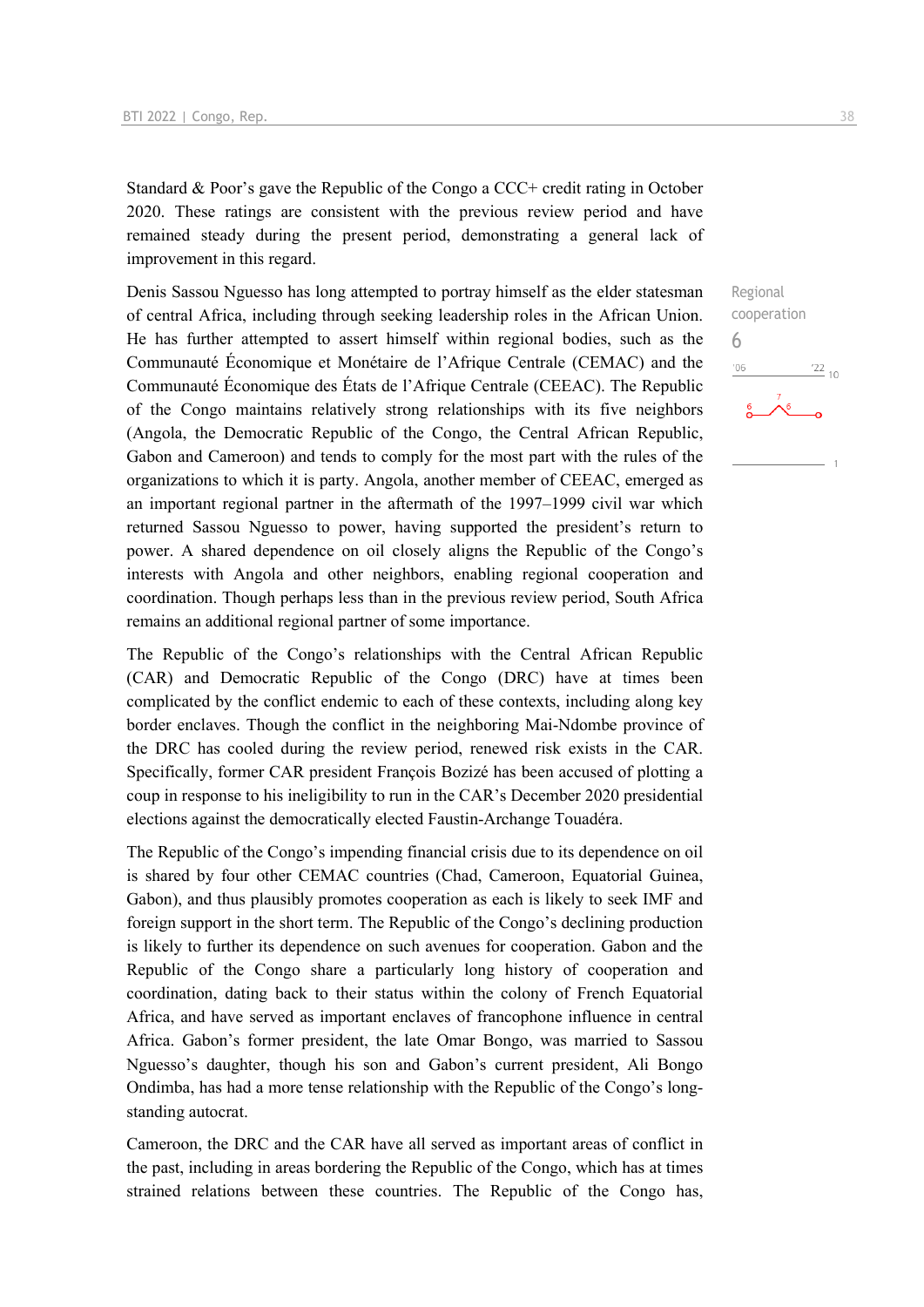however, served as a key member of CEMAC and MINUSCA peacekeeping forces in the Central African Republic, while Sassou Nguesso at times has attempted to serve the role of mediator in regional conflicts. The Republic of the Congo is likewise party to important regional environmental agreements, particularly with the Democratic Republic of the Congo to protect the Congo Basin. The Republic of the Congo is likewise party to the Paris Agreement and has established protected forest areas in cooperation with the DRC and Gabon. Though limited in their impact, such agreements play an important role in propelling the Republic of the Congo toward greater sustainability.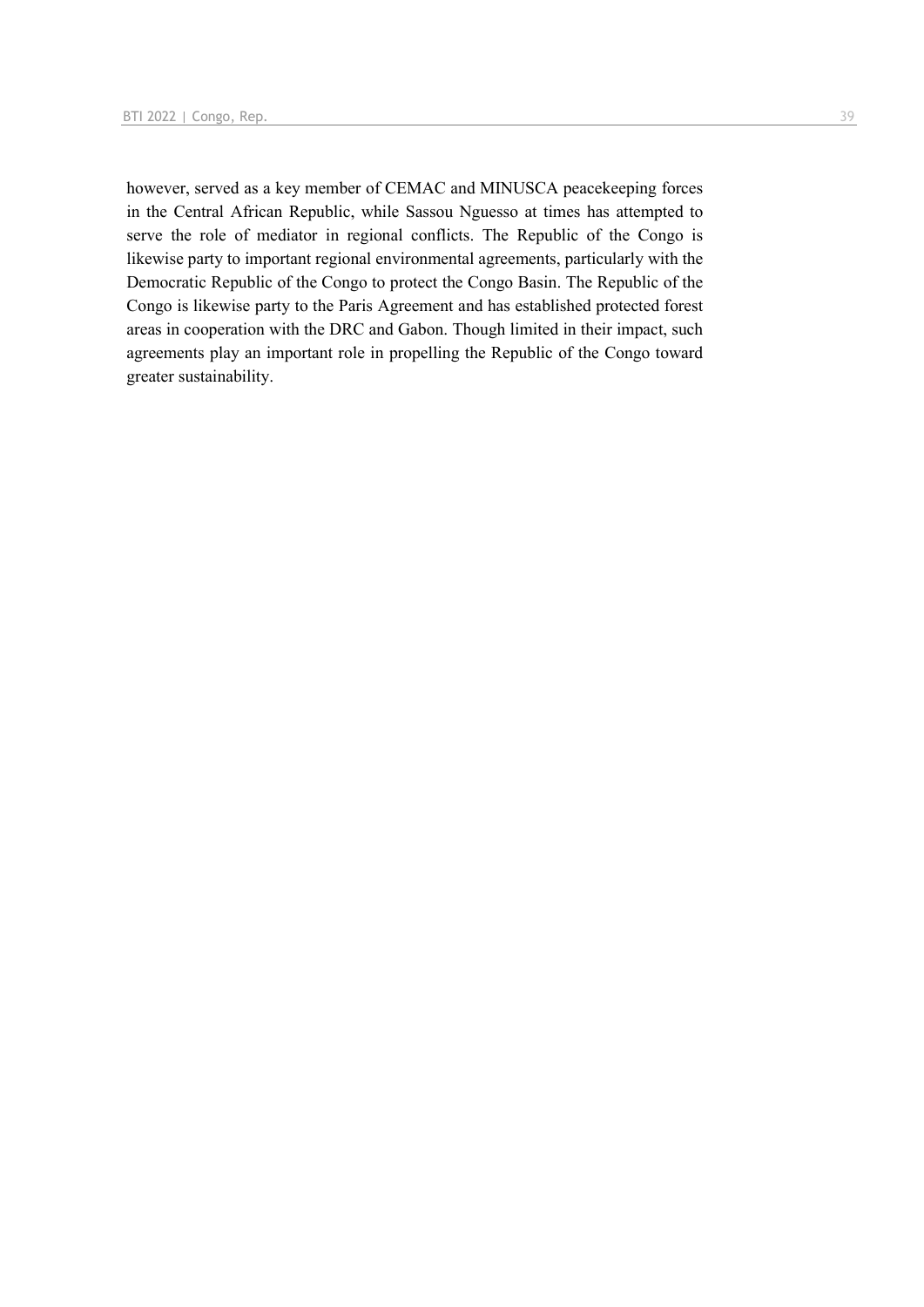### Strategic Outlook

The Republic of the Congo under Denis Sassou Nguesso remains heavily dependent on oil and characterized by a personalistic ruling style centered on entrenched corruption and clientelism. With the president at the heart of these networks and with those closest to him benefiting exorbitantly from state revenues, even times of economic boom have witnessed little benefit for the wider population. Declining oil production and global oil prices, and continued recession in the country's non-oil sectors have significantly hurt the country's economic prospects during the review period and contributed to the government's increasingly untenable indebtedness to China and other foreign creditors. Though the IMF, World Bank and civil society actors have vociferously pressured the government to pursue economic diversification and improved transparency in its extractive sectors, no real progress has been made toward a market economy.

Sassou Nguesso and his inner circle retain direct connections to key companies in the extractive industries, while much of the population remains dependent on subsistence or informal sectors. Ethnoregional favoritism, which primarily take the form of discriminatory recruitment to highlevel positions and government crackdowns, continue to pose a significant humanitarian risk to large portions of the Republic of the Congo's population. The effects of climate change significantly increase the risk of population displacement and further impoverishment. Government failures to develop domestic infrastructure and implement policies that promote broad socioeconomic development ensure large portions of the population remain marginalized and exposed to the volatility inherent to a heavily indebted and resource-dependent country. Cooperation with the United Nations, IMF and other international groups has led the regime to offer some rhetorical commitments, but to date little transformational progress has been made in the Republic of the Congo.

From this basic overview, the following strategic recommendations must be pursued:

- Improve transparency and combat corruption: The Republic of the Congo's progress continues to be undermined by endemic corruption and a lack of transparency surrounding its extractive industries, especially oil. In the absence of greater transparency and mechanisms to combat high-level corruption in these areas, the country is likely to suffer from volatility and socioeconomic stagnation.
- Meet the economic and social needs of the population: Dependence on a shrinking oil sector and continued recession in non-oil sectors highlight the necessity for the Republic of the Congo to pursue economic diversification in order to improve economic opportunities and sustainability. Most of the population remains in or at risk of severe poverty, and dependent on subsistence and informal sectors. Therefore, the government must ensure the delivery of key services and economic opportunities in order to transform the Republic of the Congo.